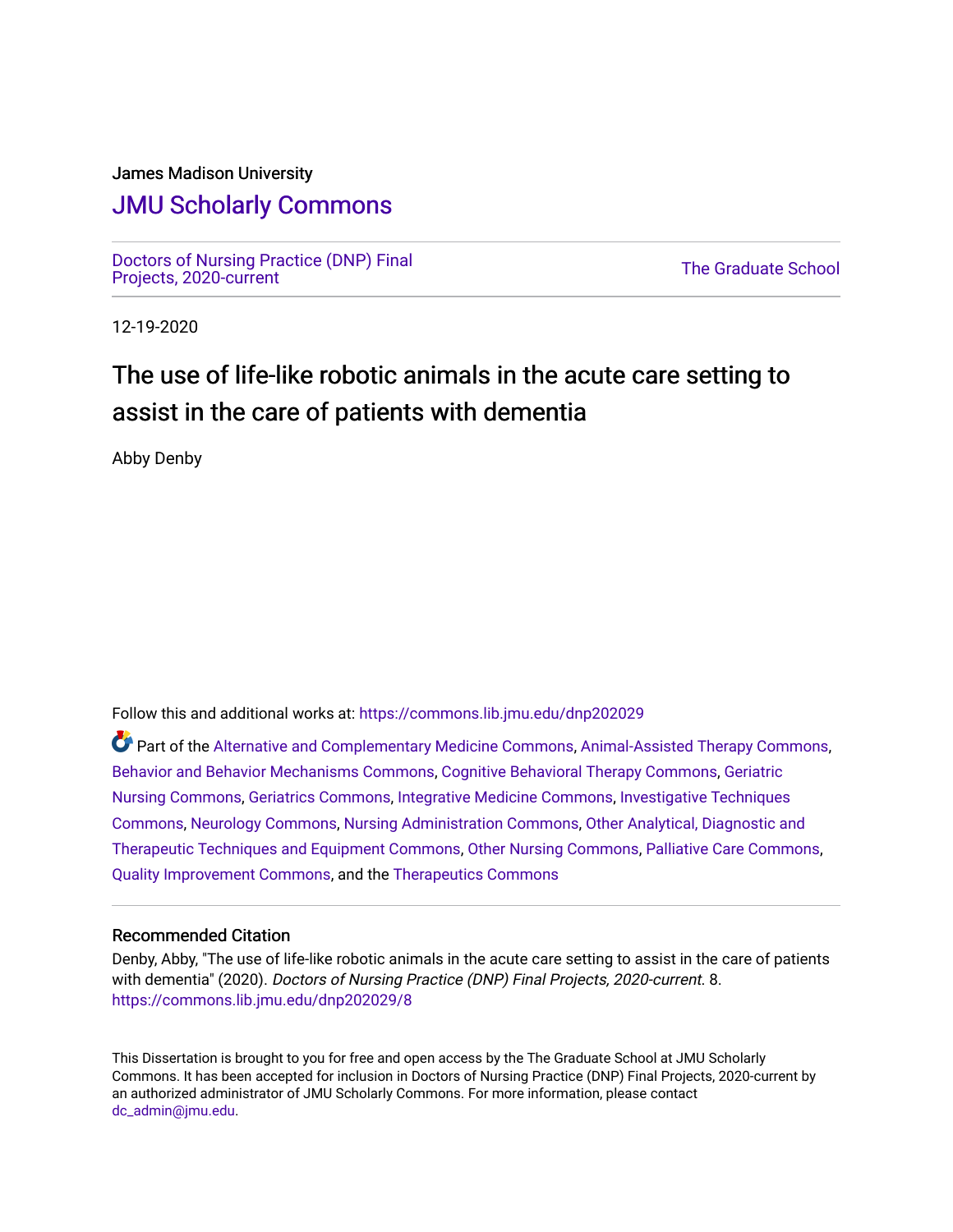## James Madison University

# [JMU Scholarly Commons](https://commons.lib.jmu.edu/)

[Doctors of Nursing Practice \(DNP\) Final](https://commons.lib.jmu.edu/dnp202029) Doctors of Nursing Practice (DNP) Final<br>[Projects, 2020-current](https://commons.lib.jmu.edu/dnp202029) The Graduate School

12-19-2020

# The use of life-like robotic animals in the acute care setting to assist in the care of patients with dementia

Abby Denby

Follow this and additional works at: [https://commons.lib.jmu.edu/dnp202029](https://commons.lib.jmu.edu/dnp202029?utm_source=commons.lib.jmu.edu%2Fdnp202029%2F1&utm_medium=PDF&utm_campaign=PDFCoverPages)

Part of the [Alternative and Complementary Medicine Commons,](http://network.bepress.com/hgg/discipline/649?utm_source=commons.lib.jmu.edu%2Fdnp202029%2F1&utm_medium=PDF&utm_campaign=PDFCoverPages) [Animal-Assisted Therapy Commons,](http://network.bepress.com/hgg/discipline/1304?utm_source=commons.lib.jmu.edu%2Fdnp202029%2F1&utm_medium=PDF&utm_campaign=PDFCoverPages) [Behavior and Behavior Mechanisms Commons](http://network.bepress.com/hgg/discipline/963?utm_source=commons.lib.jmu.edu%2Fdnp202029%2F1&utm_medium=PDF&utm_campaign=PDFCoverPages), [Cognitive Behavioral Therapy Commons,](http://network.bepress.com/hgg/discipline/1078?utm_source=commons.lib.jmu.edu%2Fdnp202029%2F1&utm_medium=PDF&utm_campaign=PDFCoverPages) [Geriatric](http://network.bepress.com/hgg/discipline/1034?utm_source=commons.lib.jmu.edu%2Fdnp202029%2F1&utm_medium=PDF&utm_campaign=PDFCoverPages) [Nursing Commons](http://network.bepress.com/hgg/discipline/1034?utm_source=commons.lib.jmu.edu%2Fdnp202029%2F1&utm_medium=PDF&utm_campaign=PDFCoverPages), [Geriatrics Commons](http://network.bepress.com/hgg/discipline/688?utm_source=commons.lib.jmu.edu%2Fdnp202029%2F1&utm_medium=PDF&utm_campaign=PDFCoverPages), [Integrative Medicine Commons](http://network.bepress.com/hgg/discipline/1355?utm_source=commons.lib.jmu.edu%2Fdnp202029%2F1&utm_medium=PDF&utm_campaign=PDFCoverPages), [Investigative Techniques](http://network.bepress.com/hgg/discipline/922?utm_source=commons.lib.jmu.edu%2Fdnp202029%2F1&utm_medium=PDF&utm_campaign=PDFCoverPages) [Commons](http://network.bepress.com/hgg/discipline/922?utm_source=commons.lib.jmu.edu%2Fdnp202029%2F1&utm_medium=PDF&utm_campaign=PDFCoverPages), [Neurology Commons,](http://network.bepress.com/hgg/discipline/692?utm_source=commons.lib.jmu.edu%2Fdnp202029%2F1&utm_medium=PDF&utm_campaign=PDFCoverPages) [Nursing Administration Commons](http://network.bepress.com/hgg/discipline/719?utm_source=commons.lib.jmu.edu%2Fdnp202029%2F1&utm_medium=PDF&utm_campaign=PDFCoverPages), [Other Analytical, Diagnostic and](http://network.bepress.com/hgg/discipline/994?utm_source=commons.lib.jmu.edu%2Fdnp202029%2F1&utm_medium=PDF&utm_campaign=PDFCoverPages)  [Therapeutic Techniques and Equipment Commons](http://network.bepress.com/hgg/discipline/994?utm_source=commons.lib.jmu.edu%2Fdnp202029%2F1&utm_medium=PDF&utm_campaign=PDFCoverPages), [Other Nursing Commons,](http://network.bepress.com/hgg/discipline/729?utm_source=commons.lib.jmu.edu%2Fdnp202029%2F1&utm_medium=PDF&utm_campaign=PDFCoverPages) [Palliative Care Commons,](http://network.bepress.com/hgg/discipline/1265?utm_source=commons.lib.jmu.edu%2Fdnp202029%2F1&utm_medium=PDF&utm_campaign=PDFCoverPages) [Quality Improvement Commons,](http://network.bepress.com/hgg/discipline/1430?utm_source=commons.lib.jmu.edu%2Fdnp202029%2F1&utm_medium=PDF&utm_campaign=PDFCoverPages) and the [Therapeutics Commons](http://network.bepress.com/hgg/discipline/993?utm_source=commons.lib.jmu.edu%2Fdnp202029%2F1&utm_medium=PDF&utm_campaign=PDFCoverPages)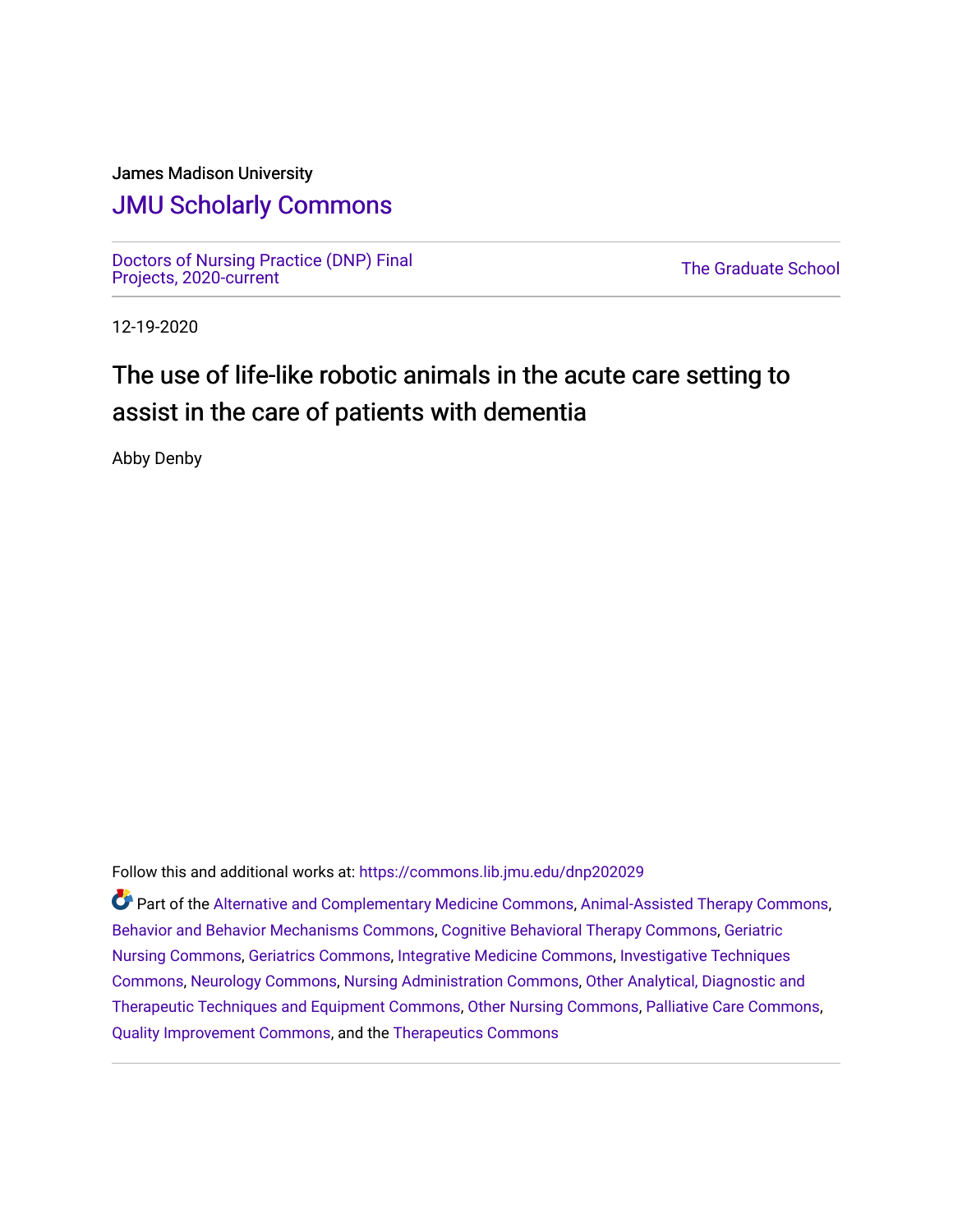The Use of Life-Like Robotic Animals in the Acute Care Setting to Assist in the Care of

Patients with Dementia

Abby Denby

A Clinical Research Project submitted to the Graduate Faculty of

## JAMES MADISON UNIVERSITY

In

Partial Fulfillment of the Requirements

for the degree of

Doctor of Nursing Practice

School of Nursing

December 2020

FACULTY COMMITTEE:

DNP Project Chair: Dr. Linda Hulton DNP Project Member: Dr. Patra Reed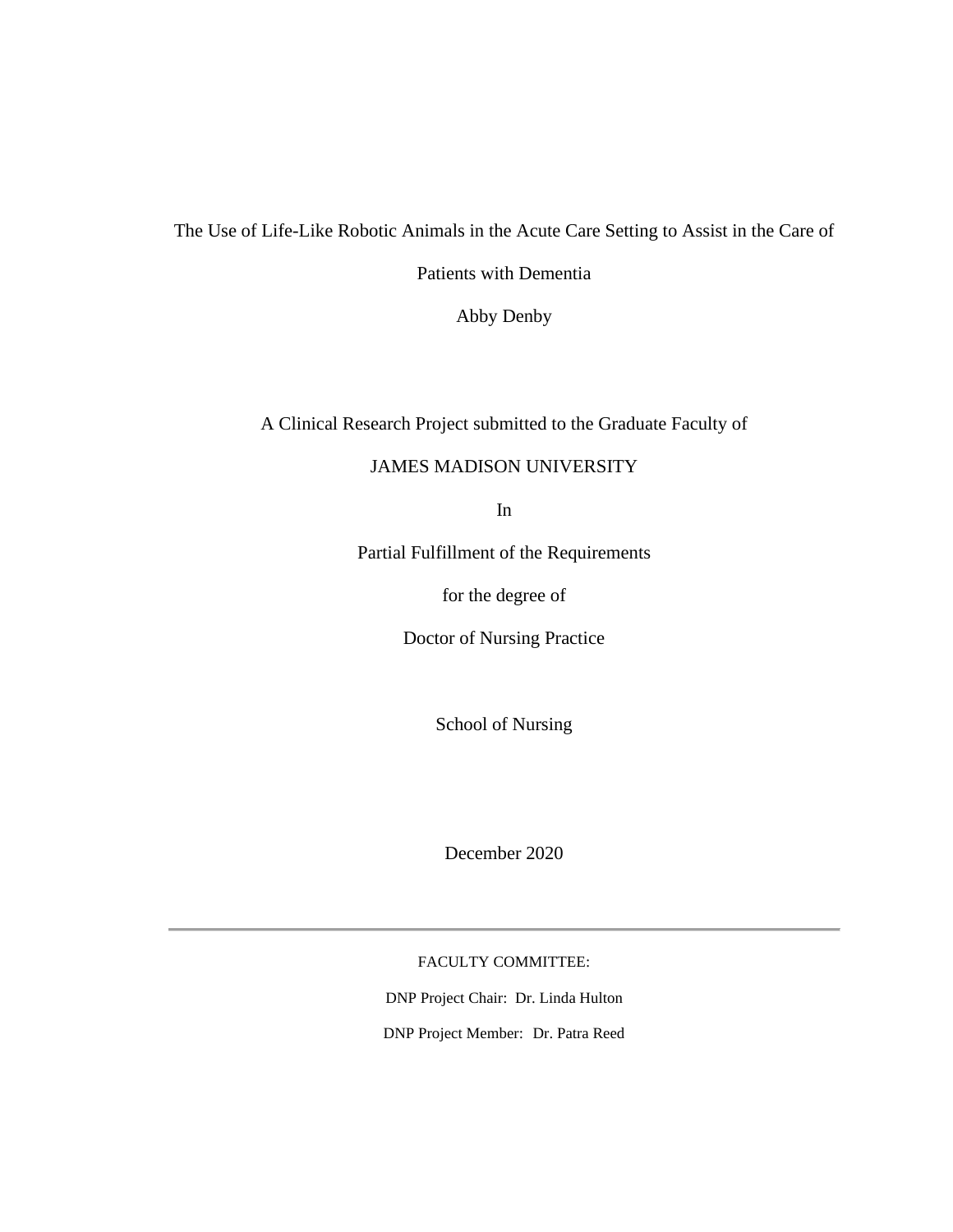## **Dedication Page**

<span id="page-3-0"></span>This is dedicated to my Dad, James Nespeco "Jimmy" (March 26, 1941 - September 26, 2017). An avid dog lover who found peace in his PetPal during his battle with dementia and the reason this program began at this Hospital in 2018. This pilot project is just the beginning of my efforts to have hospitals all over the country provide such a wonderful alternative therapy to patients with dementia.

Until we meet again Dad…love you always.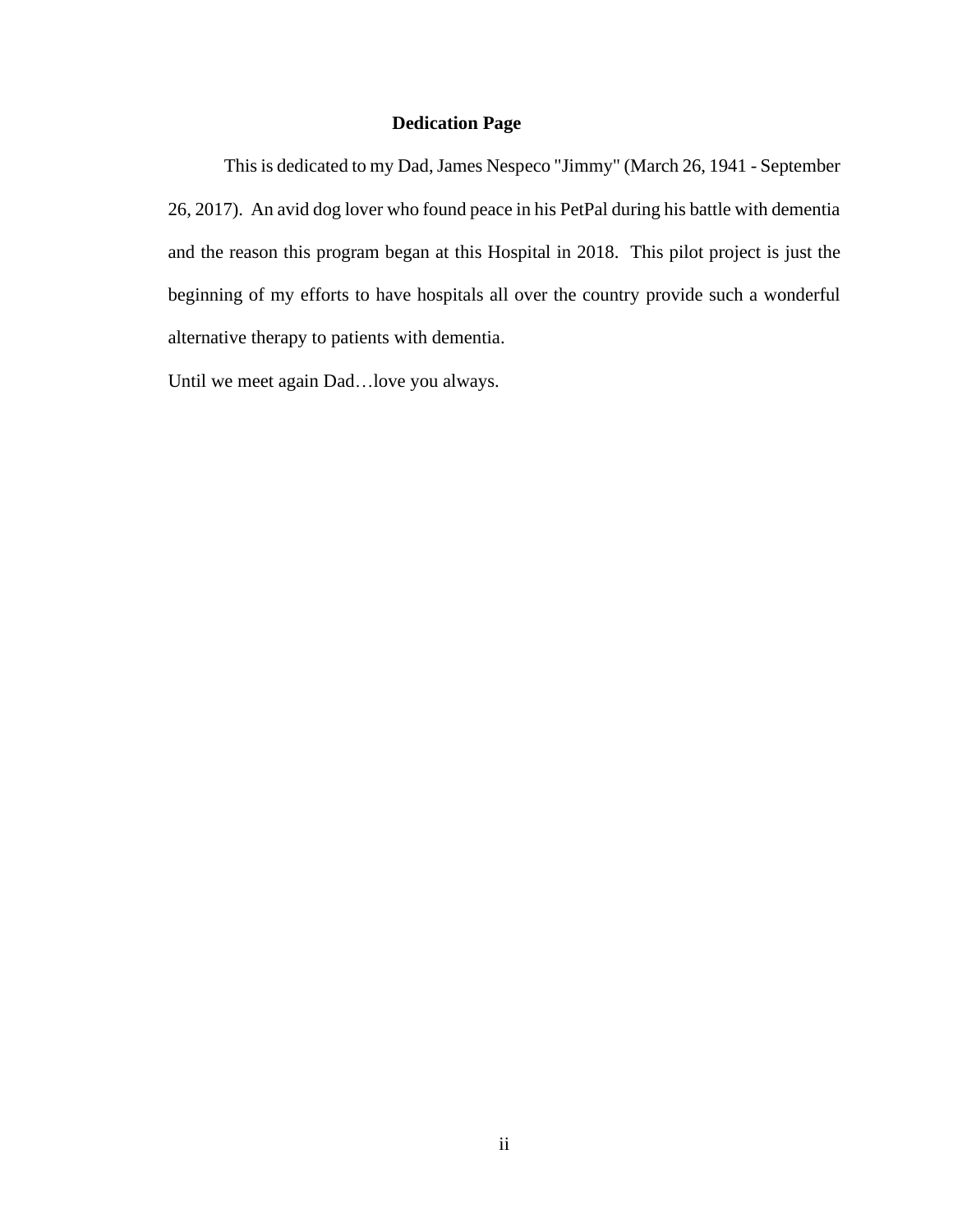#### **Acknowledgments**

<span id="page-4-0"></span>I would first like to thank my Committee Chair, Dr. Linda Hulton. At one of the most essential times in the DNP program, we faced the challenges of a pandemic. Dr. Hulton was the glue holding us together; her calming nature and unwavering support were invaluable. One of the best peers and preceptor I could ask for, Dr. Patra Reed. Thank you for your guidance, expertise and support. My husband Chris, thank you for your patience, picking up the slack and being so supportive. To my children, Christopher, Nick, Sophia and Benny, you were my motivation. Thank you for your understanding and support, you never complained when I had to do school work. To my Mom, brother and sister, you won't have to hear about school again. Thanks for listening, pushing me and always having my back. To all of my friends who I have often neglected during this process, thank you for being true friends and now we can pick up where we left off.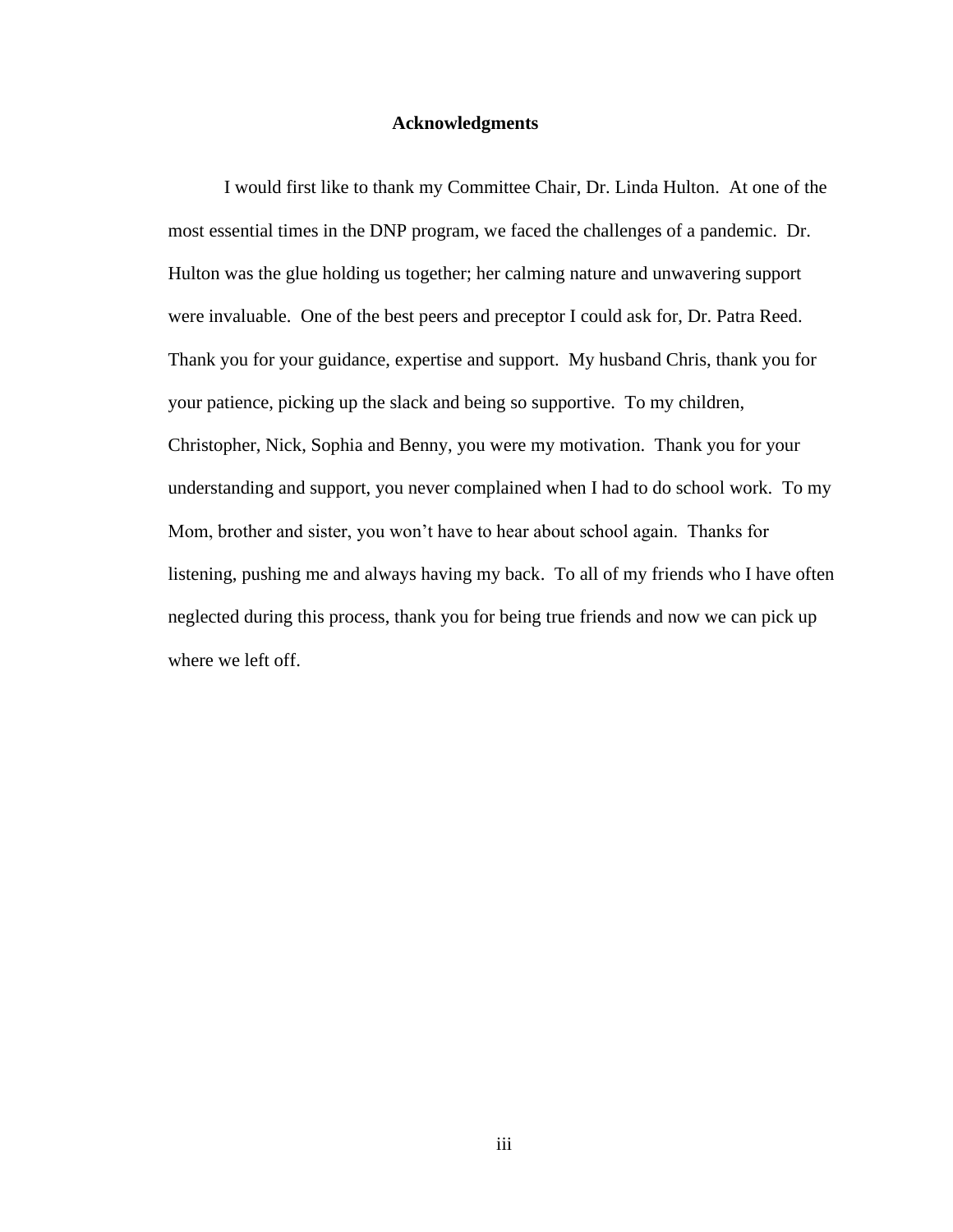# **Table of Contents**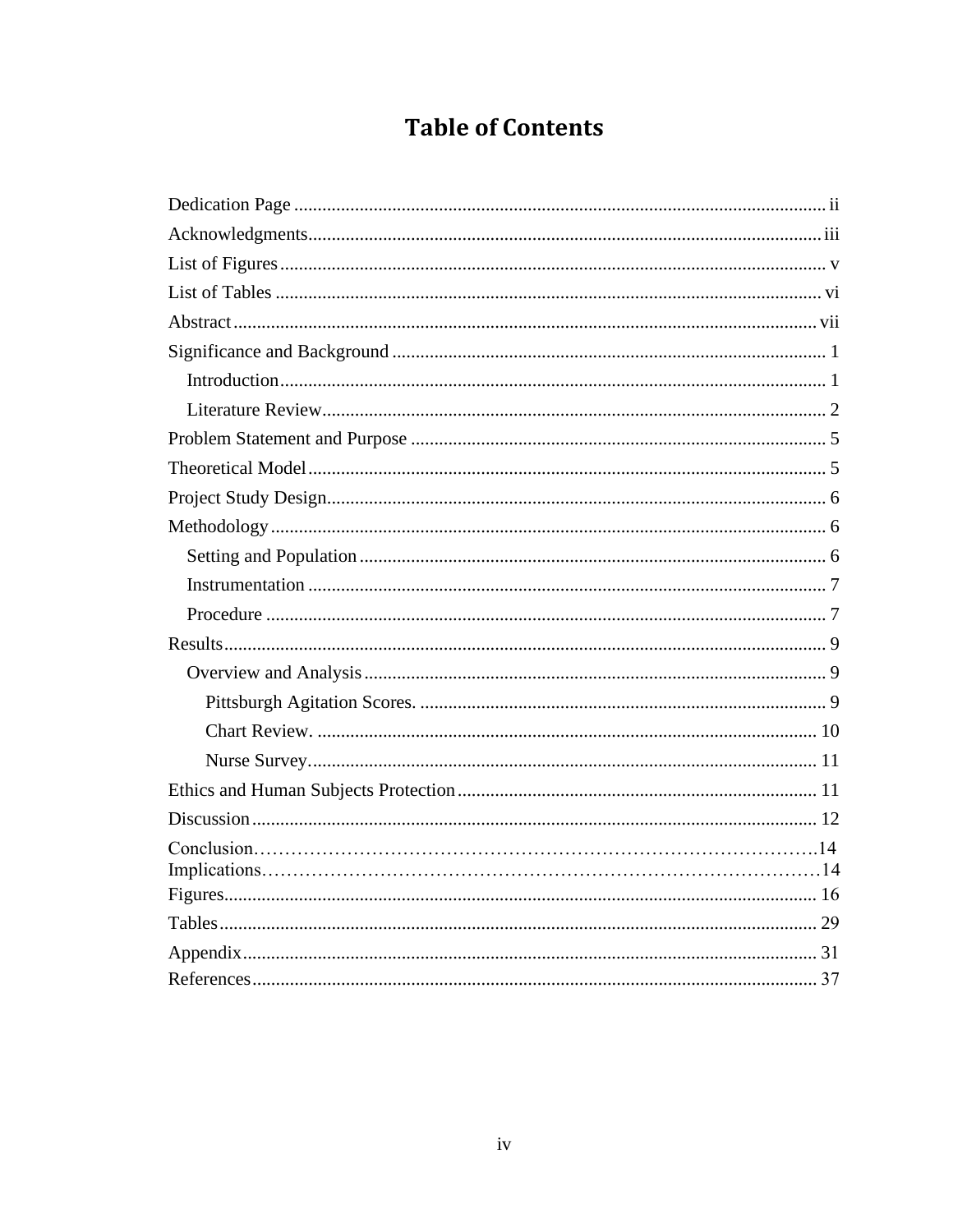# **List of Tables**

<span id="page-6-0"></span>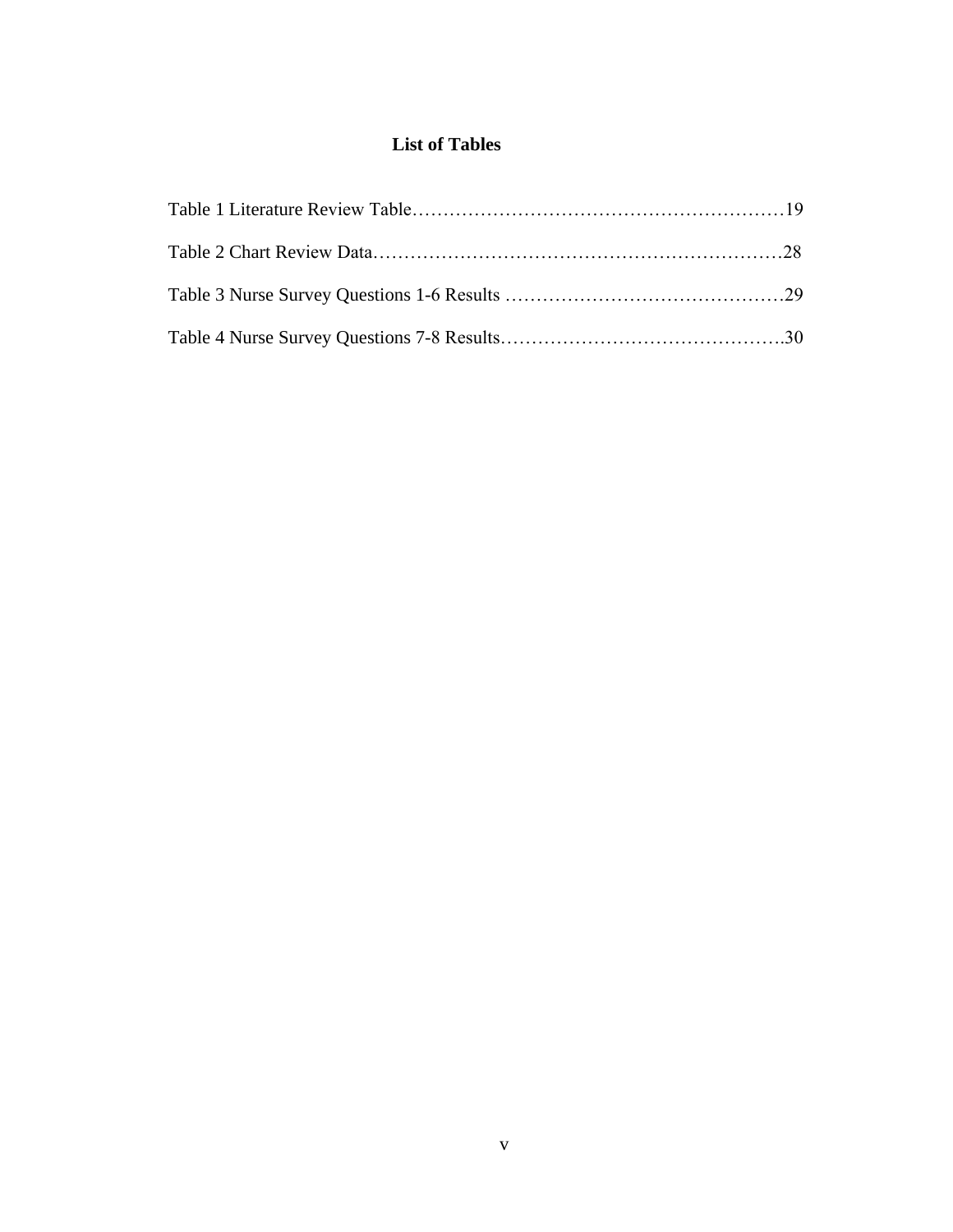# **List of Figures**

<span id="page-7-1"></span><span id="page-7-0"></span>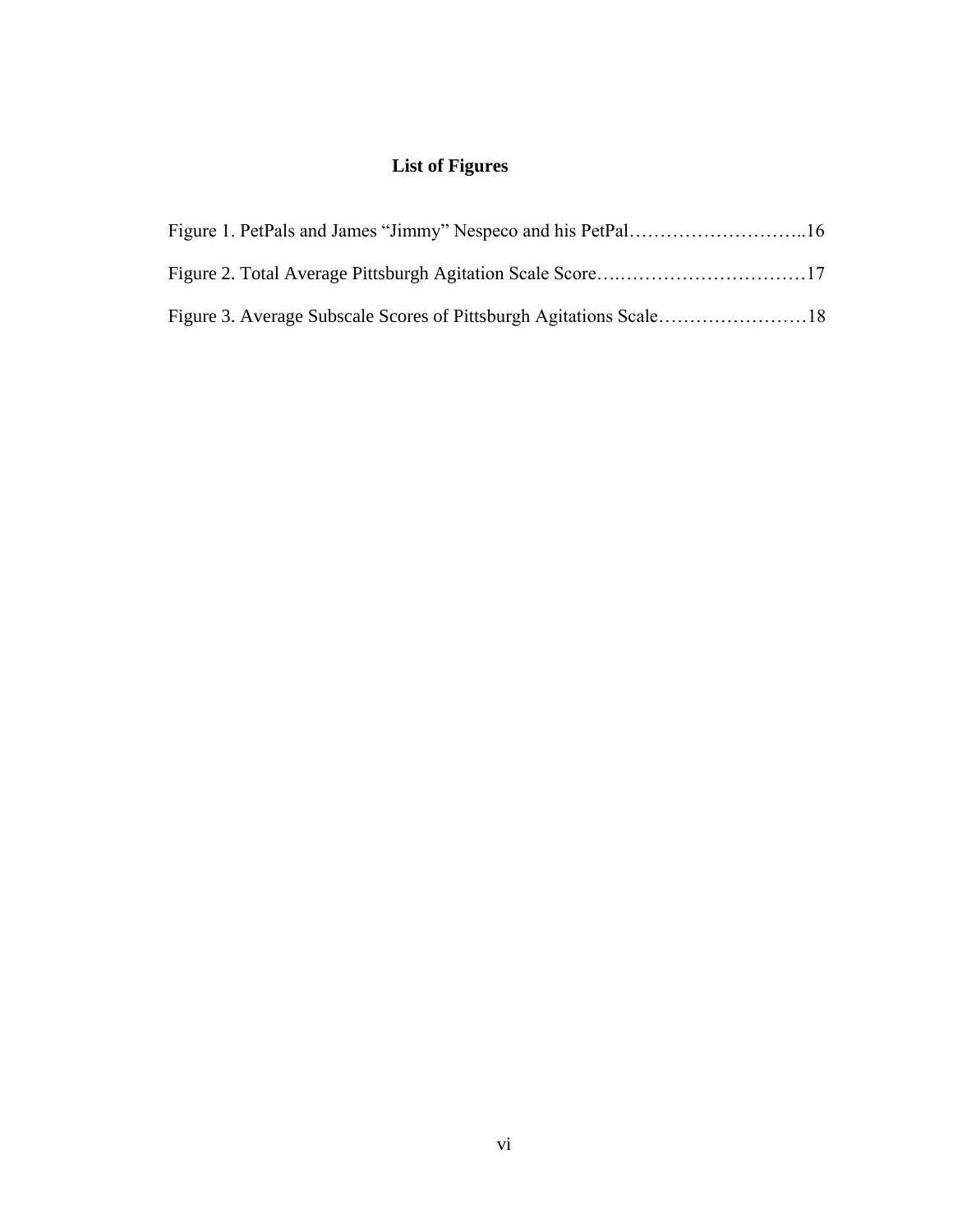#### **Abstract**

The purpose of this pilot project was to describe the effect of life-like robotic animals on the nurses' ability to provide care, patients' level of agitation, use of antipsychotic medications, restraint and sitter use for patients with dementia in an acute care setting. Nurses report challenges and feelings of helplessness while caring for patients with dementia. Dementia may cause depression, agitation, aggression (physical or verbal) and a decrease quality of life. Animal Assisted Therapy (ATT) is a growing therapy in many healthcare settings but there is a lack of literature specifically related to the use of AAT in the acute care setting to decrease agitation. This was an evidence-based pilot project using retrospective chart review and observational data collection using the Pittsburgh Agitation Scale ( $n = 4$ ). In addition, a web-based survey platform was utilized for the post-intervention nurse survey  $(n = 21)$ . The results of the nurse survey supports the use of life-like robotic animals to decrease the difficulty of completing particular tasks for the nurses. Using the sign test, there was a statistical difference  $(p<0.05)$  when comparing the nurses' ability to perform the tasks pre and post utilization of the life-like robotic animal. Ninety percent of nurses who responded to the survey strongly agreed or agreed that they felt less helpless and more hopeful and felt caring for the patient with dementia was more manageable after the patient received the robotic animal. Each of the four patients included in the pilot study showed a decrease in all categories of the Pittsburgh Agitation Scale after receiving the robotic animal. There was an overall decrease in use of antipsychotic medications and sitter use while restraint use remained consistent throughout the data collection period. More research is needed however, based on the results of this pilot project life-like robotic animals combined with other evidence-based

vii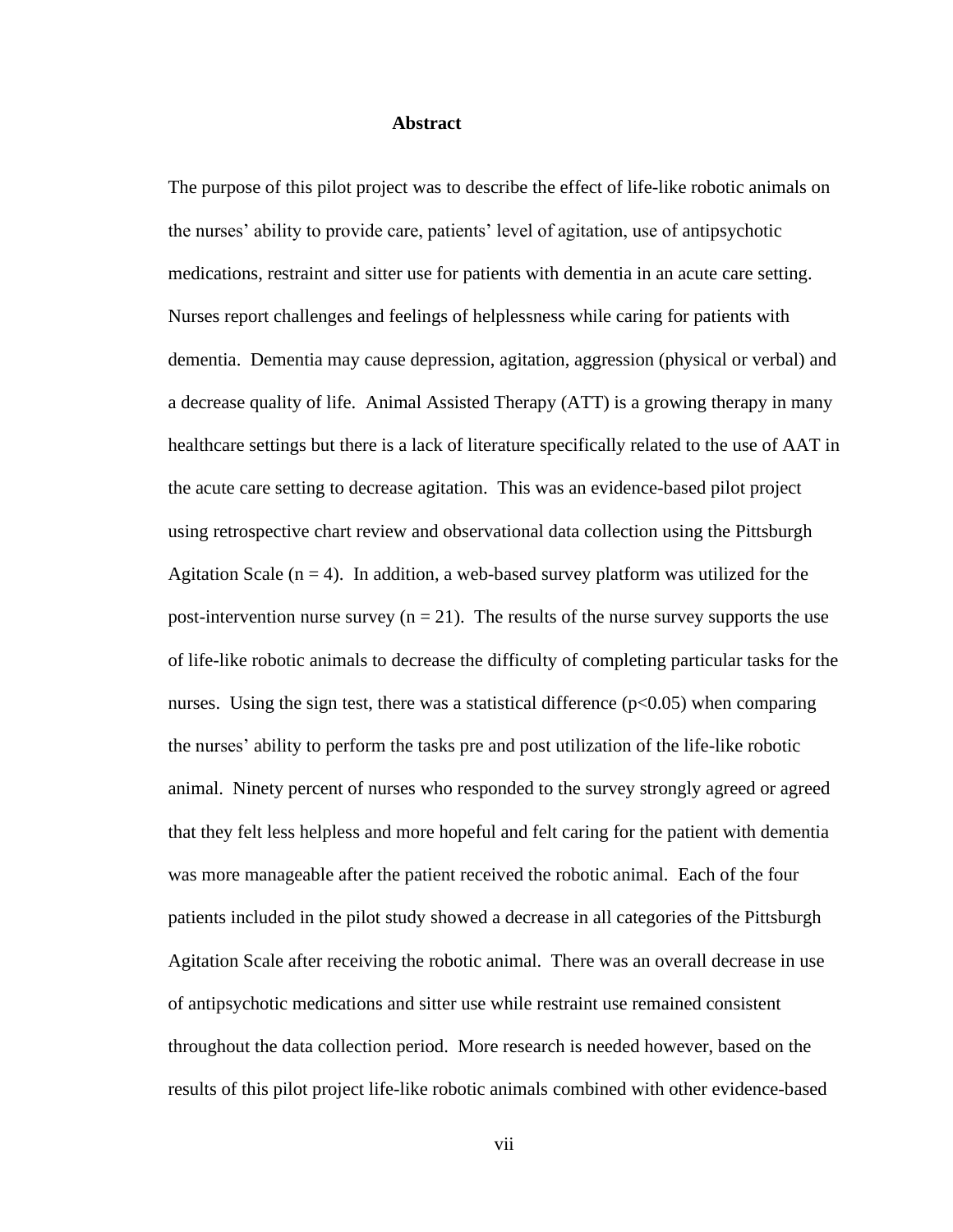interventions could have a significant impact on the care of patients with dementia and agitation while in the acute-care setting.

*Keywords*: dementia, Alzheimer's, Animal Assisted Therapy, robotic animals and acute care, Pittsburgh Agitation Scale,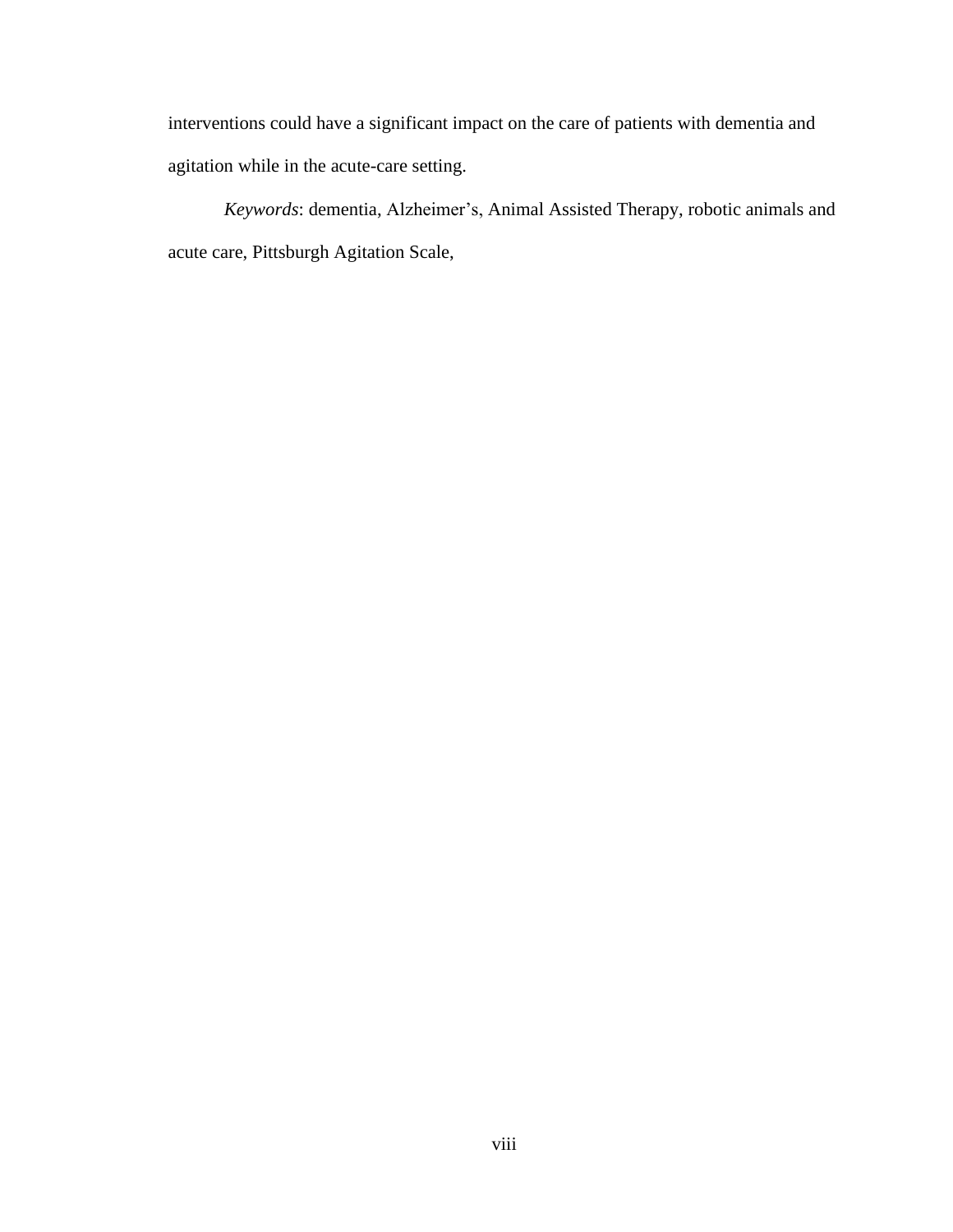## <span id="page-10-1"></span><span id="page-10-0"></span>**Introduction**

## **Significance and Background**

Healthcare providers in the acute care setting are caring for more patients with dementia and nurses have reported challenges while caring for patients with dementia. In the United States, approximately 4.7 million Americans in 2010 were living with the disease and up to 13.8 million projected by 2050 (Herbert, Weuve, Scherr & Evans, 2013). A qualitative secondary analysis was conducted and findings showed nurses face uncertainty when caring for patients with dementia and there is variation among nurses in their response. This study suggests that organizations give every nurse the chance to provide person-centered care (Pinkert, et al., 2018). A recent study by Halpern et al. (2019), showed the prevalence of agitation in patients with Alzheimer's Dementia (AD) was 44.6% overall and 61.3% in patients with staged AD.

Interviewing nurses working on medical-surgical units at a community-based hospital in Central Virginia has brought forward challenging themes when providing care to patients with dementia. The themes include, agitation with physically abusive behavior toward staff, fear and anxiety leading to a refusal of care and refusal to take medications, high risk for wandering and falling and an overall sense of feeling helpless by the staff. During the interviews, the nurses discussed current options for distraction techniques like the use of activity aprons, music, folding laundry and having a companion in the room. There are times when they feel that is not enough and they still have difficulties providing care to the patient (D. McGee, J. Fox, P. Scott, A. Eanes, S. Glatt, J. Brown, H. Whitworth personal communication November 13, 2018). During the interviews with staff it was determined that many patients responded well when the therapy dogs came to the nursing units and visited with patients.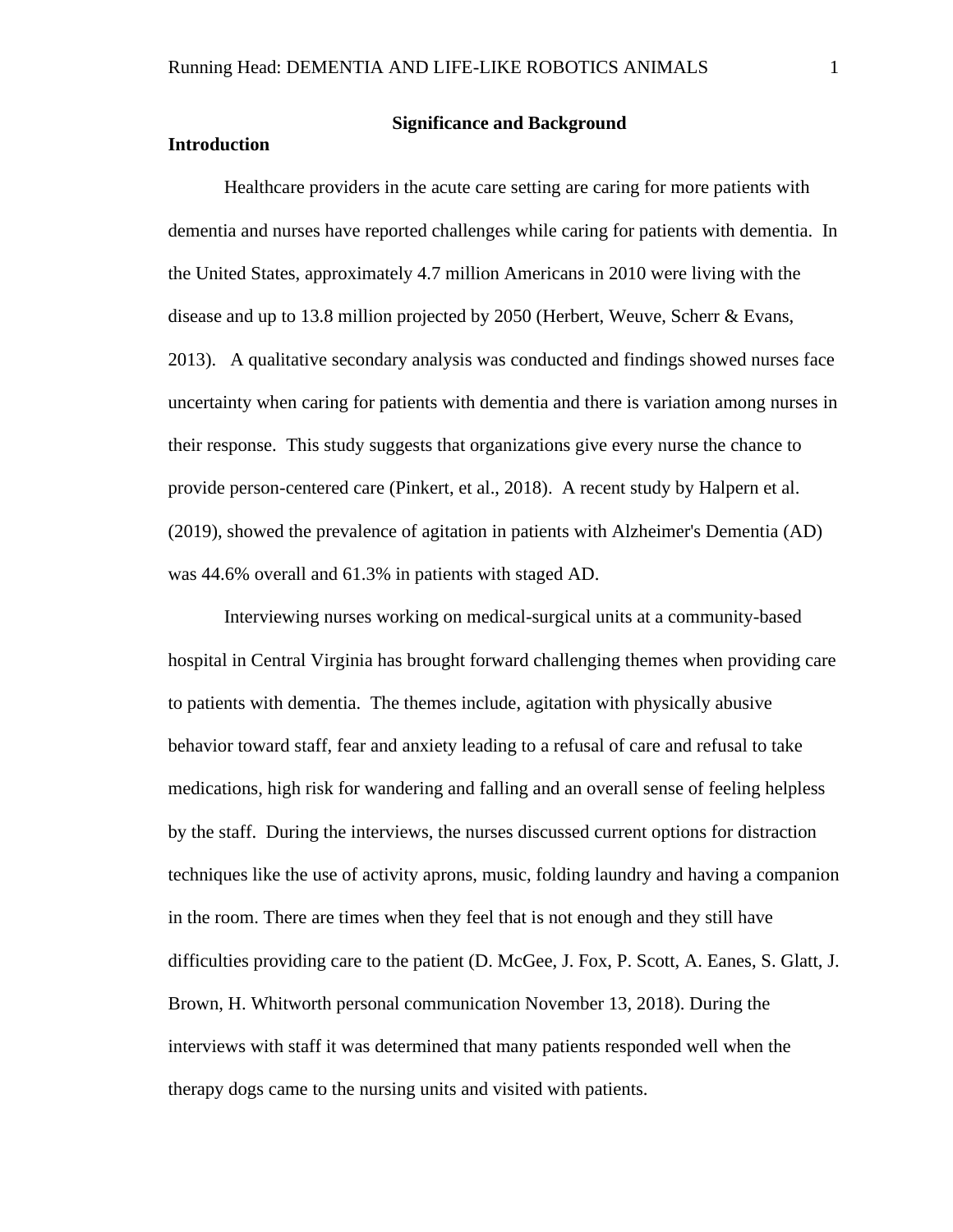#### <span id="page-11-0"></span>**Literature Review**

Caring for patients who have dementia and agitation can create challenges for staff to provide care therefore, innovative solutions in the acute care setting are essential. A review of the literature supported that the majority of the research related to animal assisted therapy (AAT) or pet therapy and patients with dementia have been done in the setting of nursing homes (see Table 1.). Throughout all of the studies within the literature review, the majority of the subjects were women (71.3%). While the majority of the primary studies reviewed used live dogs only, two of the nine primary studies reviewed that included AAT utilized both living and toy/robotic animals (Greer et al., 2001 & Thodberg et al., 2016). Joranson et al., 2015 utilized only robotic pets. Themes measured throughout the literature were depression, agitation, effects on the Mini-Mental State Exam (MMSE) and quality of life.

Six primary studies confirmed a decrease in depression symptoms with AAT; four showed statistical significance (Menna et al., 2016; Moretti et al., 2011; Joranson et al., 2015; Olsen et al., 2016). Olsen et al., 2015, Joransen et al., and Petersen et al., utilized a Norwegian version of the Cornell Scale for Depression (CSD), which has 19 symptoms of depression in five domains. This depression scale is rated using the following; mild, mild/intermittent, severe. Olsen et al., included participants who were classified into three groups of dementia, mild, moderate or severe and then the results of the CSD were analyzed. After two, 30-minute sessions a week for twelve weeks of AAT, there was clinically and statistically significant (p=0.001) improvement in depression scores for participants with severe dementia. Those with mild to moderate dementia did not show a significant improvement in their CDS scores. The Joransen study was similar in that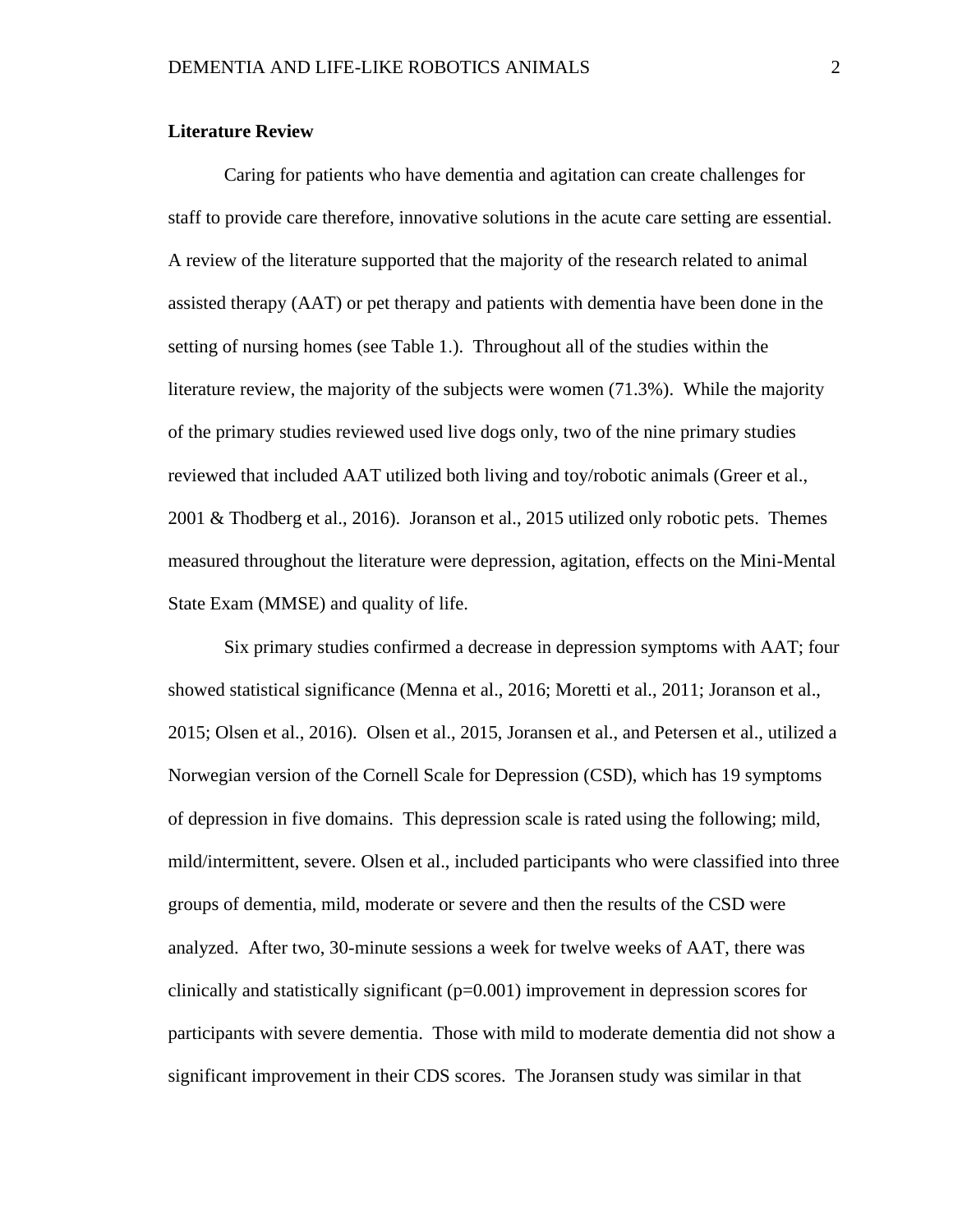there was significant improvement  $(p=0.028, 95%$  confidence interval) of CSD scores in the intervention group who had therapy with a robot-assisted seal. There was a clinically significant  $(p=0.001)$  improvement in the CSD scores of the intervention group in the Petersen study. The Petersen study intervention was treatment with a PARO robotic pet three times a week for 20-minutes over twelve weeks. The Dementia Mood Assessment Scale (DMAS) is used specifically to assess depression in people with dementia and assesses 24 symptoms. The scoring of the scale is based on a 7-point rating scale with zero representing normal and six representing severely impaired. The DMAS was utilized in the Majic (2013) case-control trial. There was a significant ( $p=0.003$ ) improvement of the intervention groups' DMAS score after AAT that occurred over 10 weeks. Moretti, et al. and Menna et al., utilized the Geriatric Depression Scale (GDS). Moretti utilized the scale on participants before and after 6 weeks of pet therapy interventions. There was improvement on the pet therapy group over the control group related to the GDS ( $p=0.070$ ). Menna utilized the scale before and after six months of AAT which occurred 45-minutes a week for six months. Statistical improvement was found (p=0.000) in the GDS score of the intervention group compared to the control group.

Agitation improved with the use of AAT in three of the primary studies and two were statistically significant (Joranson et al., 2015; McCabe et al., 2002). The Joransen study (2015) and Olsen study (Olsen, 2016) utilized the Brief Agitation Rating Scale. There was a statistically significant difference  $(p=0.048)$  in the intervention group who participated in AAT than the control group in the Joransen study (robot seal) but not in the Olsen study (dog). Majic et al., 2013, scored agitation levels according to the 29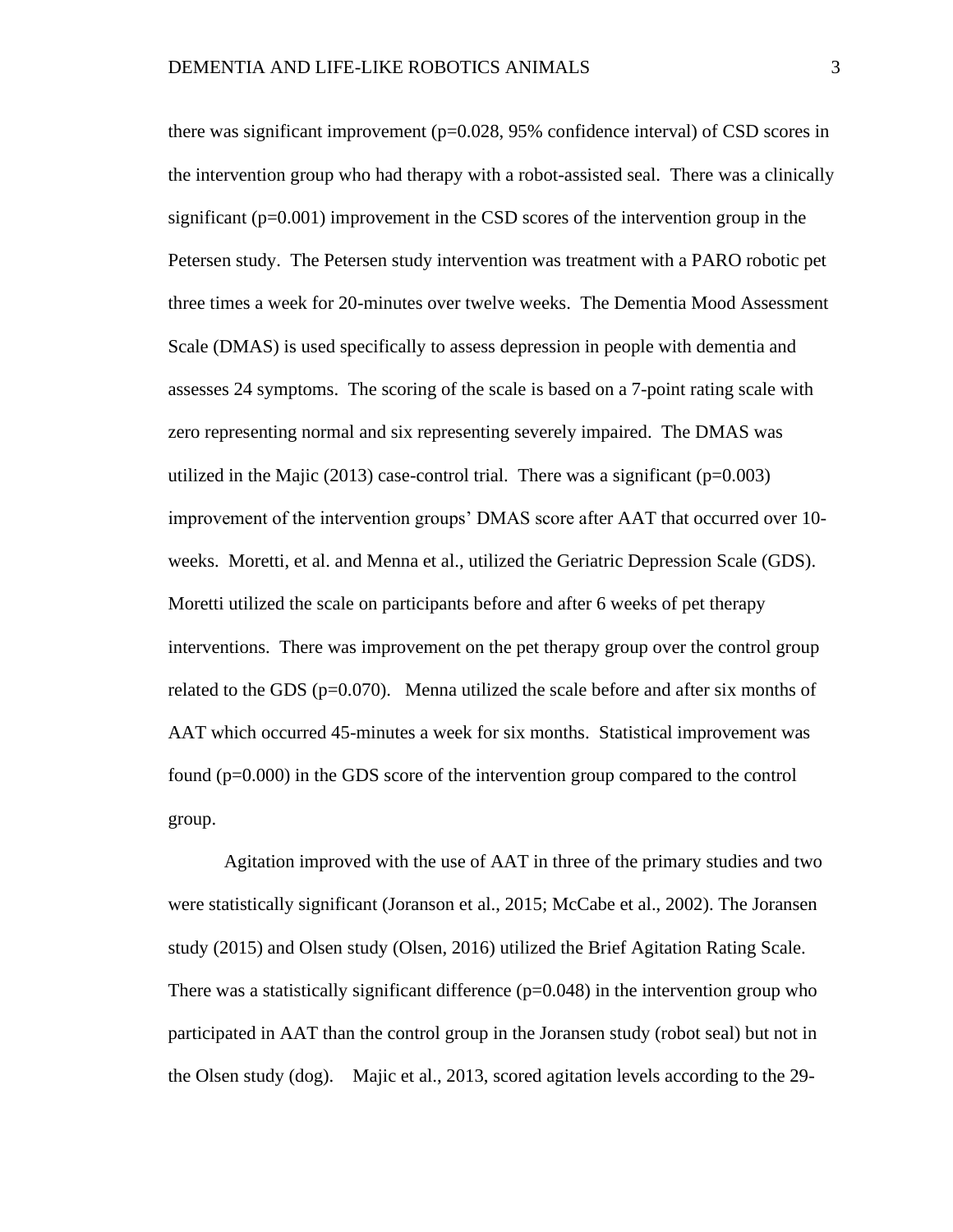item, Cohen-Mansfield Agitation Inventory. Although there was some improvement, there was no significant improvement in agitation between the control and intervention groups.

The MMSE was a measurement tool used in five studies and although improvement was noted with AAT in four of the studies, only statistical significant improvement in two of the studies (Menna et al., 2016; Joranson et al., 2015). The Moretti study did show an increase in the MMSE score in control group by two points, there was not statistical significance. There was a two-fold increase of mean MMSE scores for the pet therapy group. The MMSE did decrease over time in the Thoberg study but was not effected by visit type (live or toy animal therapy).

Quality of life was measured throughout three studies and there were findings consistent with improved quality of life for those patients who participated in AAT (Olsen et al., 2016; Moretti et al., 2011; Wood et al., 2017). Moretti study included pet therapy intervention for 90-minutes once a week for six weeks and all of the participants found the experience to be enjoyable and interesting leaving a positive effect on the selfperceived quality of life. The Olsen (2016) study utilized Quality of Life in Late Stage Dementia scale which showed the AAT participants effect on quality of life was significant. A qualitative study by Swall, et al. (2016), established three subthemes and one theme from the interviews of dog handlers. An overview of the three subthemes included being an unintentional listener, responsive to the emotions of the person with dementia and an existence free from illness was created for the person with dementia. The overall theme from the interviews concluded there was respite of illness for persons with dementia when therapy dog handlers visited them (Swall, et al, 2016).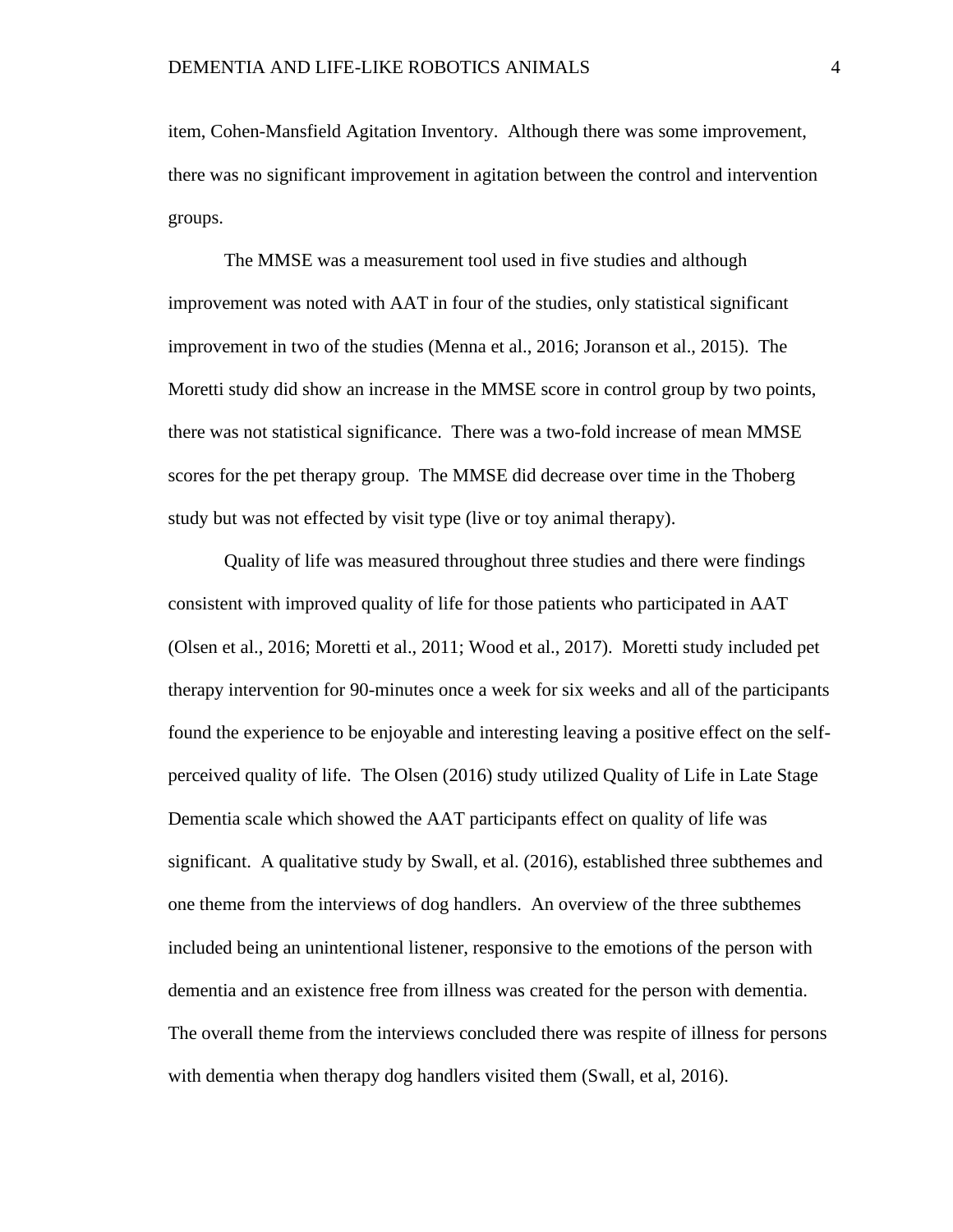In summary, the results are promising for the use of AAT to improve the MMSE and quality of life, decrease depression symptoms and agitation of patients with dementia. There was some inconsistency among instruments used to measure depression, agitation and quality of life however; all of the instruments were valid, evidence-based, reliable instruments like the Mini-Mental State Exam and the Geriatric Depression Scale.

#### **Problem Statement and Purpose**

<span id="page-14-0"></span>There is a gap in the literature about utilizing animal assisted therapy on patients diagnosed with dementia in the acute care setting. Patients with dementia in the acute care setting can become agitated, refuse care, require restraints, sitters or antipsychotic medications to manage their agitation and subsequently lead to nurses feeling tasks are difficult to complete while providing care to a patient with dementia who is agitated. Utilization of living animals for animal assisted therapy is a point-in-time resource while utilization of a life-like, robotic animal that remains with the patient permanently is a more consistent solution.

The purpose of this pilot project is to describe the effect of life-like robotic animals on the nurses' ability to provide care, patients' level of agitation, use of antipsychotic medications, restraint and sitter use for patients with dementia in an acute care setting.

#### **Theoretical Model**

<span id="page-14-1"></span>The framework identified for this pilot was Jean Watson's Caring Theory (see Appendix A). Watson defines nursing as "a human science of persons and human health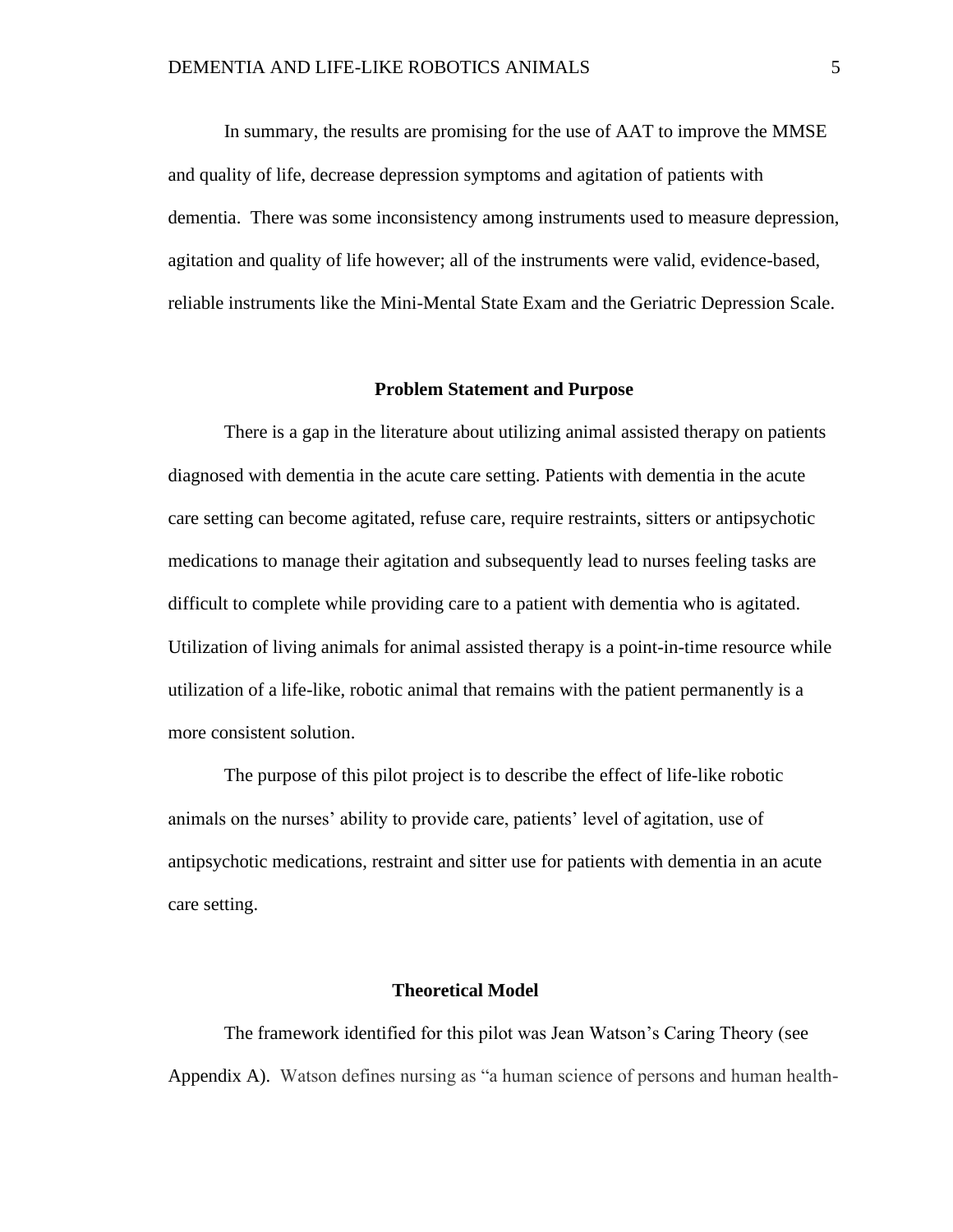illness experiences that are mediated by professional, personal, scientific, esthetic and ethical human transactions" and she believes holistic health care is central to caring as a nurse. Watson's model makes seven assumptions and ten primary carative factors, one of which is the provision for a supportive, protective and/or corrective mental, physical, socio-cultural, and spiritual environment. The carative factor involves interdependent internal and external variables. Those variables are manipulated by the nurse in order to provide support and protection for the patient's mental and physical health. The nurse must provide comfort, privacy, and safety as part of the carative factor. The utilization of PetPals is a holistic approach to provide that support, protection, comfort and safety to the patient.

#### **Project Study Design**

<span id="page-15-0"></span>This was an evidence-based project with a short-term longitudinal design used to evaluate the effectiveness of life-like, robotic animals on the nurses' ability to provide care, patients' level of agitation, use of antipsychotic medications, restraint and sitter use for patients with dementia in an acute care setting. The data collection period was June through September 2020.

## **Methodology**

#### <span id="page-15-2"></span><span id="page-15-1"></span>**Setting and Population**

The pilot project was conducted at a 176-bed, not for profit community hospital in Central Virginia. Nurses and appropriate dementia patients on four of the inpatient units (102 beds combined) participated in the pilot. Inclusion criteria: Patients admitted to one of the four-inpatient units participating in the project, diagnosed with Dementia or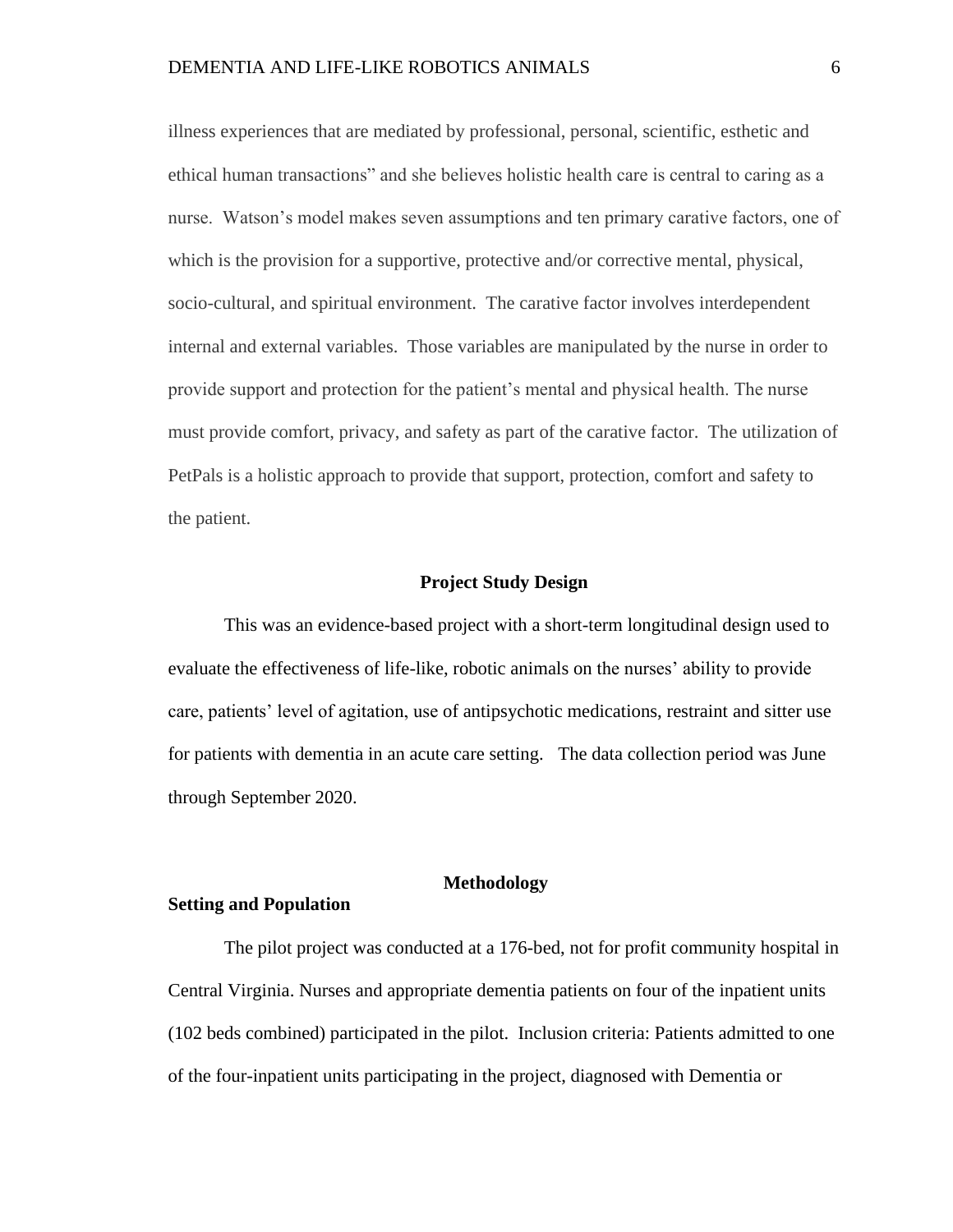Alzheimer's', estimated to remain hospitalized for at least 24 hours and were agitated or refusing care. Exclusion Criteria: Patients with dementia with an expected length of stay less than 24 hours, or any patient with a discharge order at the time the agitation or refusal of care began and patients with dementia who are not agitated or refusing care.

#### <span id="page-16-0"></span>**Instrumentation**

Utilizing the electronic medical record and the Pittsburgh Agitation Scale (see Appendix B) this project described the effect of life-like robotic cats and dogs (PetPals) on the ability for nurses to provide care, use of antipsychotic medications, restraint, sitter use as well as the overall score and subcategory scores of the Pittsburgh Agitation Scale. This scale has shown good interrater reliability and validity (Rosen et al., 1994). The PAS includes four behavior groups; aberrant vocalization, motor agitation, aggressiveness and resisting care. Each one scored based on a zero to four scale where zero means the behavior is not present and four means the behavior has a significant presence during the rating period. Another component of the project was to obtain feedback from nurses who cared for a patient before and after they received a PetPal. An investigator created web-based survey composed by content experts was sent to the unit nurses to measure the difference in difficulty level with medication administration, activities of daily living and the ability to keep the patient in the bed or chair until staff arrived to provide assistance and their overall feeling of helplessness, hopefulness and management of the patient before and after the PetPal.

#### <span id="page-16-1"></span>**Procedure**

Once approval from the Institutional Review Board at the author's clinical site and university was obtained, education and data collection began. The primary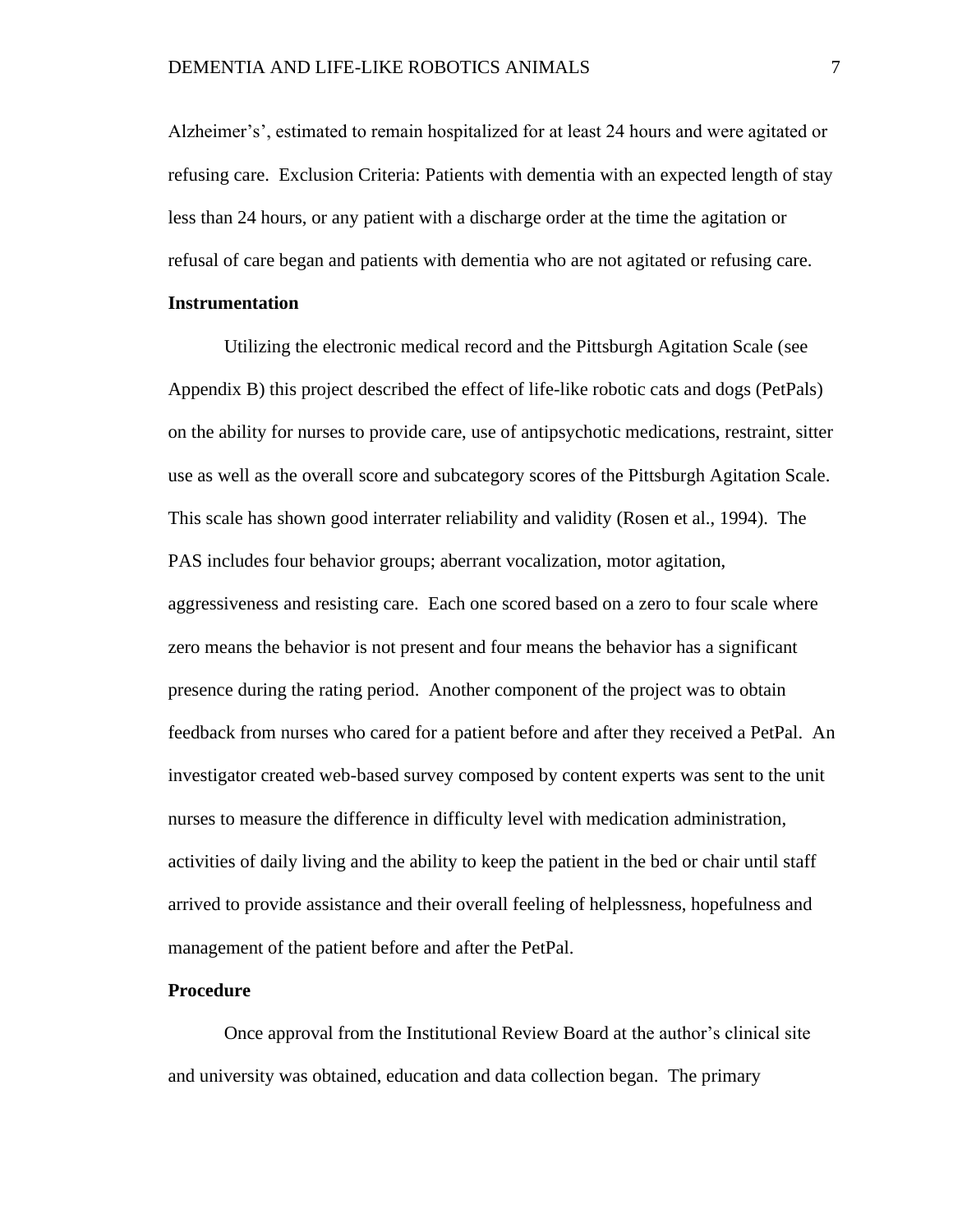investigator provided nurse education on how to utilize the PAS to ensure interrater reliability. Education was conducted during staff meetings and morning huddles on the units involved in the pilot and the investigator did continuous rounding on all of the units and speaking with staff directly for any concerns.

PetPals are life-like, interactive robotic cats and dogs (Figure 1). The PetPals have fur, the cat meows, purrs and moves its head and rolls onto its back and the dog pants, barks, wags its tail and moves its head in response to sound. There is an option to have the sounds and movement turned off or you can just turn off the sounds while allowing the movement to continue.

Data collection occurred between June and September. The primary investigator recruited participants by asking the nurses (almost daily) on the participating units if there were any patients admitted to their unit who had dementia. If they did, the investigator would ask if the patient was agitated or physically or verbally aggressive toward staff. If the patient met the inclusion criteria, the consent process started. The investigator would read the patient chart to determine who the patient's legal decision maker was and contact them to get consent. Three of the four consents were completed via telephone and one was in person. After the consent was obtained, the investigator spoke to the nurse caring for the patient and explained each component of the data collection process and before giving the PetPal to the patient, asked him/her to complete the PAS assessing the behaviors of the patient. The patient was given a PetPal and the date and time of the patient receiving the animal documented on the PAS. The nurses completed the PAS every six hours for 24 hours after the patient received PetPal. The PAS documents were collected by the investigator and then locked in a file cabinet in a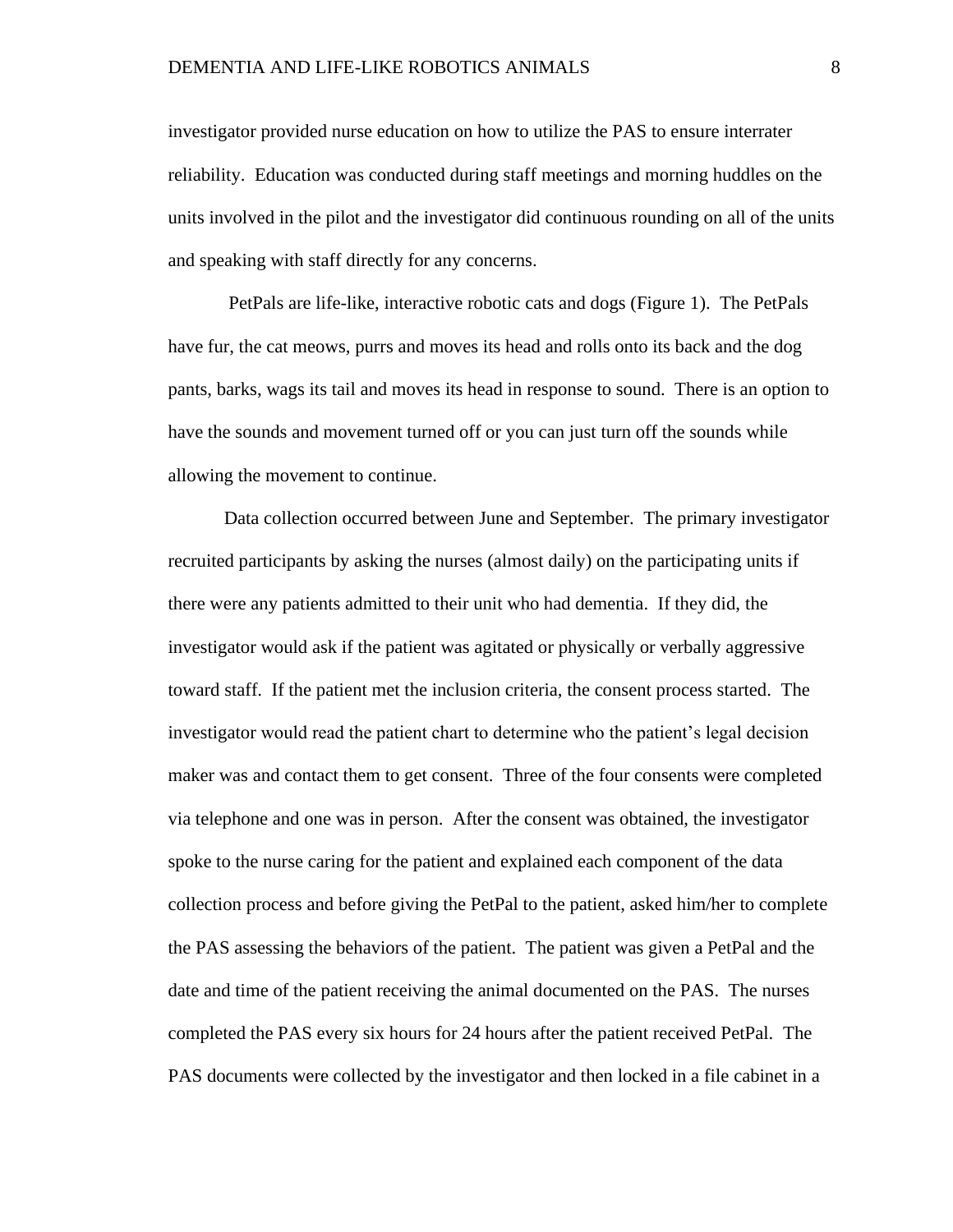locked, private office. The other variables collected during the patients' hospital stay were obtained through a retrospective chart review. From the retrospective chart reviews, patient demographics were collected to include patient's age, sex at birth, brief medial history and reason for hospital admission as well as antipsychotic medication, restraint and sitter use. The antipsychotic medication, restraint and sitter use data were collected for the twenty-four hours before and after the PetPal implementation. To collect feedback about the impact the PetPals have on nurses caring for the patients, a survey link was sent via email to all nurses working on the four participating units. The survey (see Appendix C) provided a way for nurses to anonymously provide their experience caring for patients prior to and after receiving a PetPal.

## **Results**

#### <span id="page-18-1"></span><span id="page-18-0"></span>**Overview and Analysis**

All survey data was entered into Microsoft Excel by the primary investigator to perform statistical analysis. The outcomes in the review included results of the PAS comparison, the antipsychotic medication, restraint and sitter use by patient and the nurse survey results.

<span id="page-18-2"></span>*Pittsburgh Agitation Scores.* Despite low numbers of patients who participated in the study  $(n=4)$ , there was a note-worthy decrease in the average total score of the PAS before and after utilization of the PetPal (see Figure 2). The average total score for the PAS before utilization of the PetPal being  $3.44$  (0 = not present  $-4$  = significant presence) and the average total scores for each six hour measurement period after utilization of the Petpal ranged from  $0.75 - 1.31$ . Each subscale of the PAS; aberrant vocalization, motor agitation, aggressiveness and resisting care showed a decrease in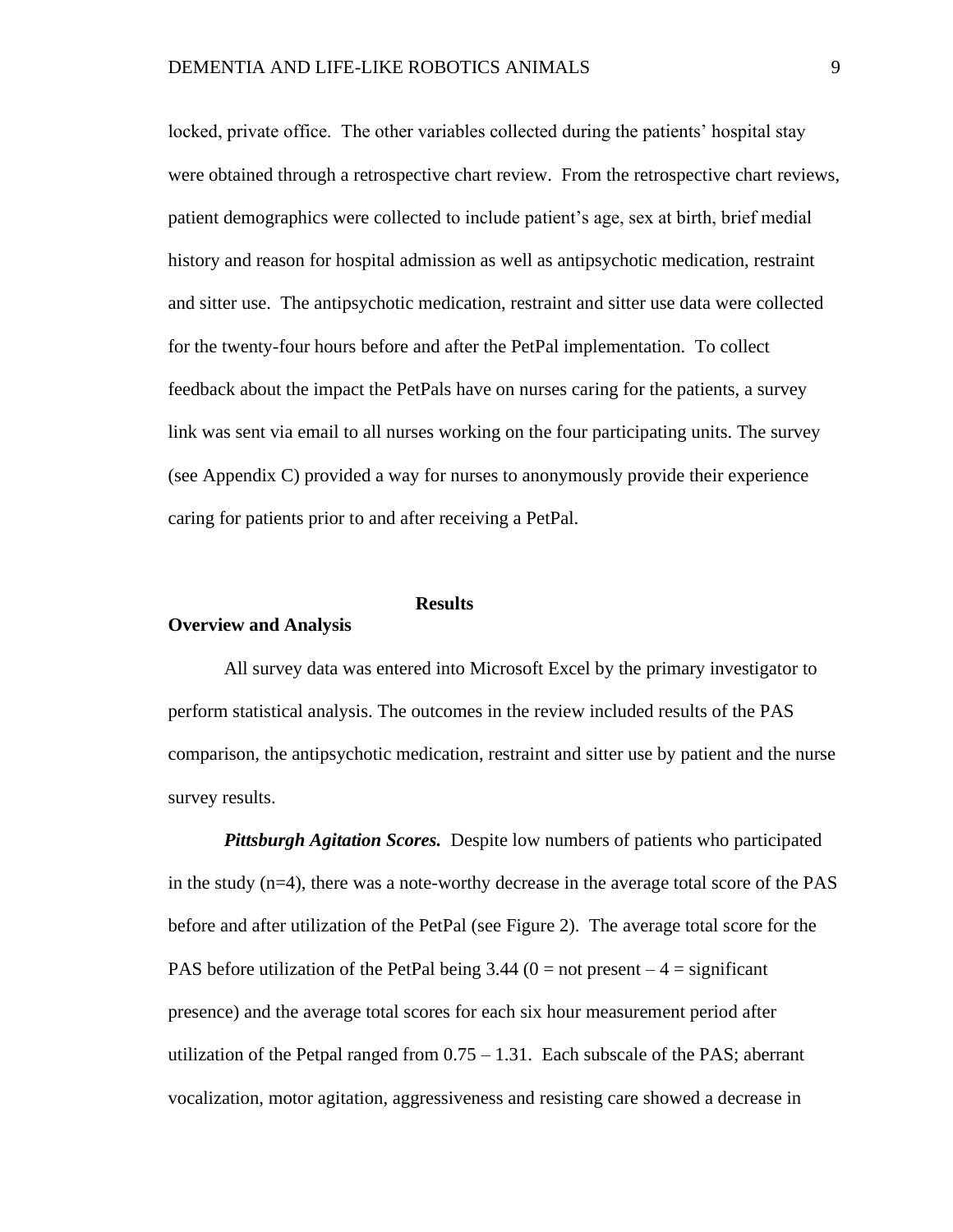scores after the PetPal was provided to the patient. Aberrant vocalization average score pre-intervention was 2.5 and ranged between 0.75 – 1.5 for each six-hour measurement period post-intervention. The average motor agitation score pre-intervention was 3.5 while the post-intervention average score ranged between  $0.5 - 1.5$  for each six-hour measurement period. Average scores for aggressiveness and resisting care had the same average score pre-intervention of 4. The post-intervention average scores for each sixhour measurement period ranged between  $1.25 - 2.25$  and  $1 - 2.25$  respectively (see Figure 3).

<span id="page-19-0"></span>*Chart Review.* Table 2 summarizes the participant demographics, medical history and admitting diagnosis as well as antipsychotic medication, restraint and sitter use for the twenty-four hours before and twenty-four hours after the PetPal. Review of the data determined that antipsychotic medication use decreased with three out of the four patients. Between the three patients, there were nine doses of antipsychotic medications given within twenty-four hours before the PetPal and three total doses given within the twenty-four hours after the PetPal received. One patient had a dose ordered prior to receiving the PetPal and it was administered an hour and a half after receipt of the PetPal with no subsequent doses. Also noted in the chart review, sitter use for one patient was ceased within six hours of having the PetPal and the other patient was using a sitter and restraints (four side rails) but transitioned to a different type of restraint (enclosed bed) with discontinuation of a sitter. For the two patients in restraints, the use remained consistent with the exception of one patient who was able to come out of restraints for only two hours after receiving the PetPal.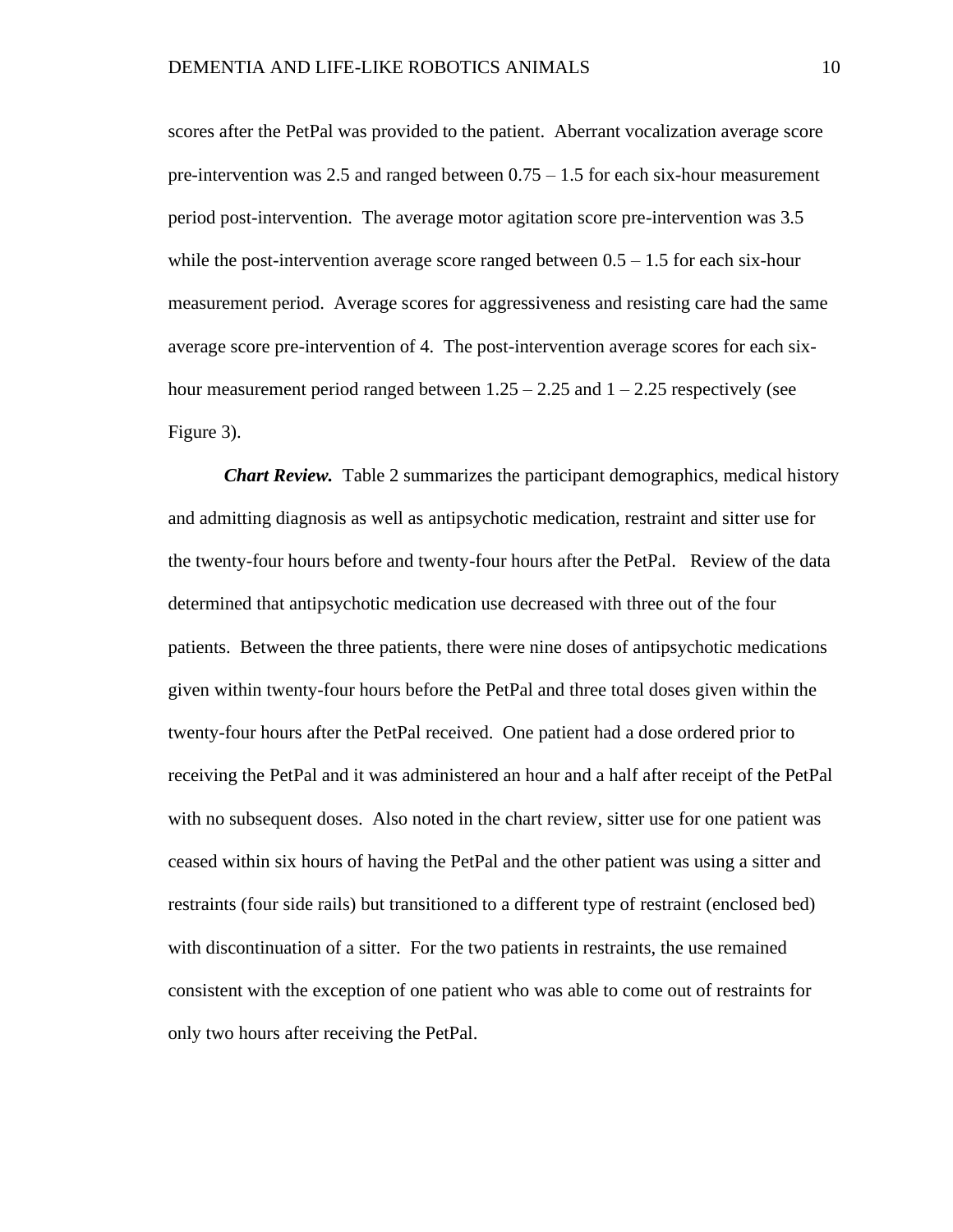<span id="page-20-0"></span>**Nurse Survey.** The nurse survey was completed by twenty-one nurses. Answers from questions one through six of the nurse survey (not difficult, somewhat difficult, very difficult, and too difficult to complete the task) were converted to numbers (0, 1, 2 and 3 respectively) to complete a statistical analysis of the responses about difficulty of care before and after the PetPal using the sign test. The sign test is a non-parametric test for consistent differences between pairs of observations like pre and post data. It is referred to as a sign test because a positive  $(+)$  or negative  $(-)$  sign is allocated to the difference of each of the pre to post measures and is based on the direction of the positive and negative sign of the observation instead of the numeric value. Questions seven and eight were questions about the nurses' feelings related to caring for the patient with dementia after the PetPal was given and results formatted based on raw data.

The results of the sign test demonstrated a statistically significant improvement  $(p < 0.05)$  before and after the use of a PetPal in each of the measured tasks; medication administration, ADLs and keeping the patient in the bed or chair until assistance was available (see Table 3). As noted in Table 4, ninety percent of the nurses who completed the survey either strongly agreed or agreed that they felt less helpless, more hopeful and caring for their patient was more manageable (questions seven and eight) after they received the PetPal.

#### **Ethics and Human Subjects Protection**

<span id="page-20-1"></span>The investigator did not perceive more than minimal risks from involvement in this study (that is, no risks beyond the risks associated with everyday life). Potential benefits from participating in this study included: increased knowledge of the impact PetPals have on the patient population with dementia while in the acute care setting;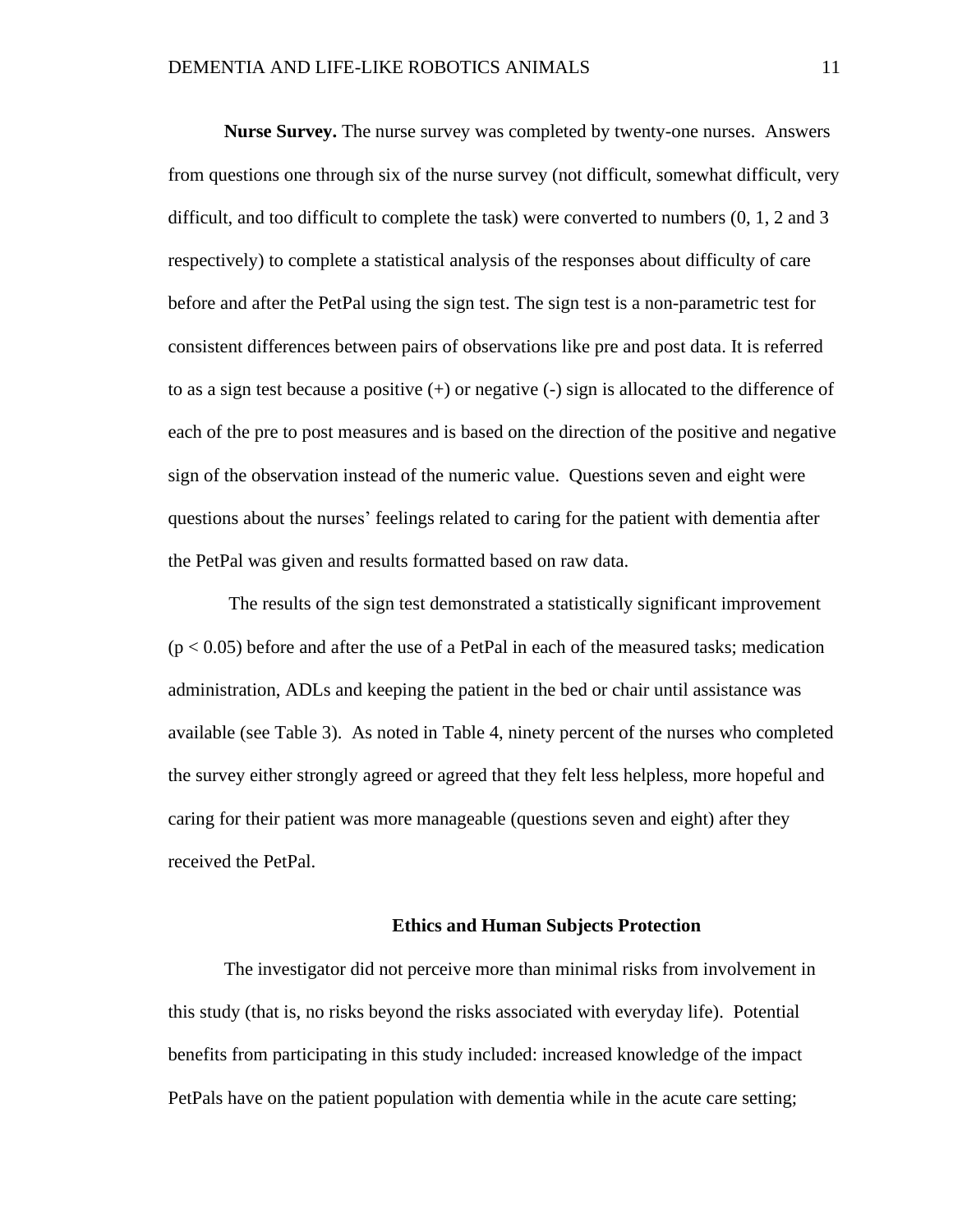decrease in agitation, improved quality of life and the ability for clinicians to provide appropriate care to the patient population. The staff survey was optional and anonymous so the primary investigator will not be able to determine who completed the surveys. The patients' legal guardian gave consent for the patient participants. The email sent to the staff with the survey link noted consent by completing the survey.

#### **Discussion**

<span id="page-21-0"></span>Utilization of PetPals for patients with dementia was already a standard of practice at the hospital and funded through the hospital foundation. The purpose of the pilot project was to obtain data around the use of the PetPals and describe the effectiveness and implications for nurses and patients. The sample size for the patient participants was very small and further research will be needed. However, the pilot project was essential as there were lessons learned and modifications will be made for the research project. Although the total patient participants were too few (n=4) to demonstrate statistical significance, there was an overall decrease in agitation, antipsychotic medication and sitter use which demonstrates clinical significance.

COVID-19 had a significant impact on the pilot project. The initial IRB approval was obtained in March 2020. Due challenges and mandates related to COVID-19, on April 6, 2020 the IRB committee sent notification to all primary investigator to suspend projects that did not have a high direct benefit to the participants with no other approved treatment and the underlying condition life threatening and could not be delayed. The enrollment suspension lifted May 21, 2020 so data collect could start. The original IRB approval included three inpatient units with a data collection period through July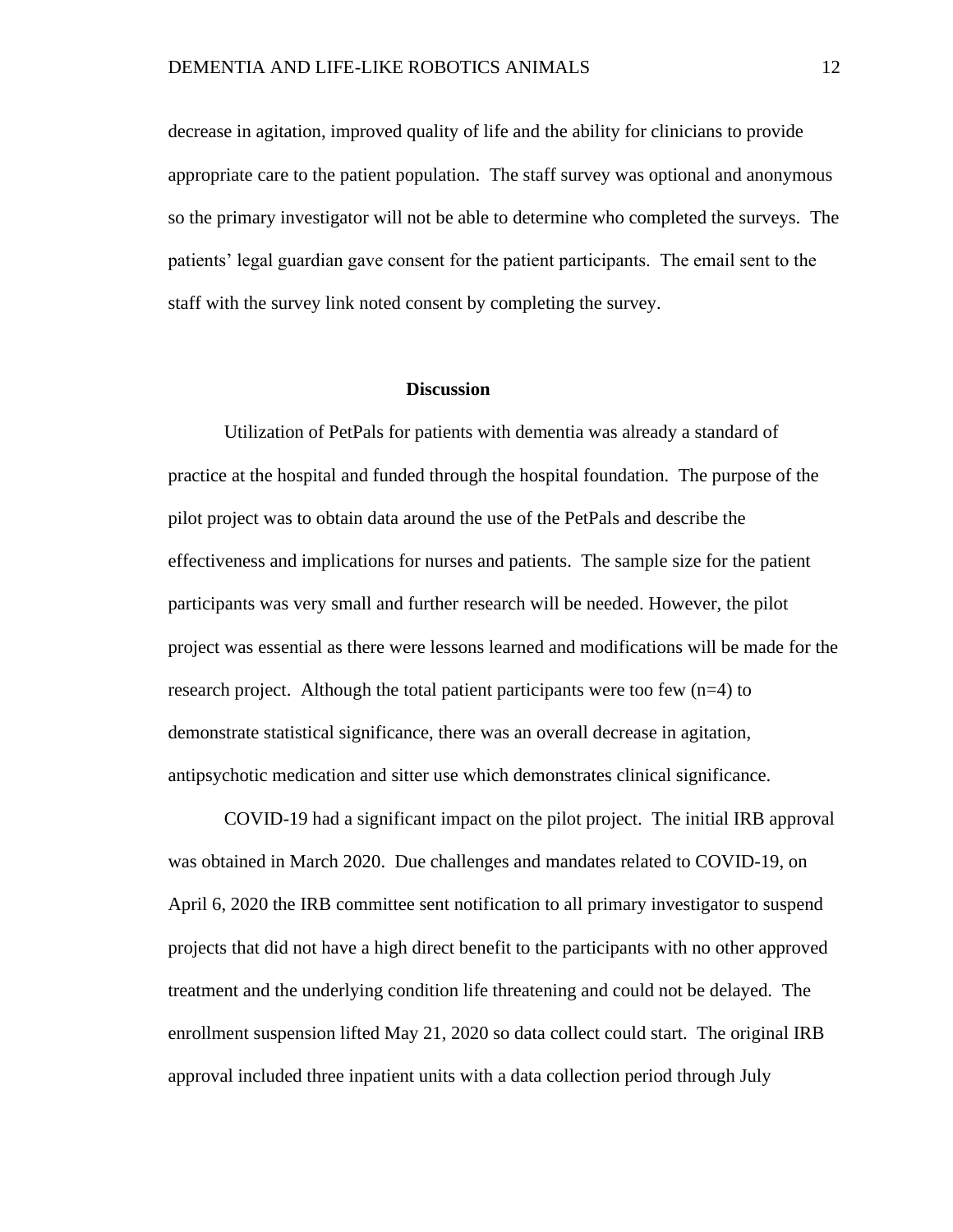however, due to low participation and patient placement changes at the hospital related to COVID-19 addendums were submitted throughout the process to include a fourth inpatient unit and extend the data collection period to October 1, 2020. The primary investigator provided more education to staff due to the delay between the original education and the data collection beginning. Education was also provided to the additional inpatient unit staff by rounding with staff, through email and just in time training and communication with each nurse when a patient was enrolled in the project.

Obtaining consents for patient participation was challenging during COVID-19 because visitation was extremely limited so discussions about the project were completed over the phone and the legal guardians were not able to see the patient behaviors first hand and were not able to get a full understanding of a PetPal without seeing it in person to touch, hear and see how the patient and PetPal interact with one another. Although there were some appropriate candidates, any patients with suspected or confirmed COVID were not enrolled in the pilot project due to infection prevention concerns.

Other limitations include the potential for recollection bias since the survey was sent to nurses in September so they were not completing the survey immediately after caring for their patient who was using a PetPal. The PAS was completed in six hour measurement periods for behavior over the six hours which could have lapsed over two shifts, therefore the second nurse completed the survey based on what he or she observed coupled with verbal information given by the previous nurse.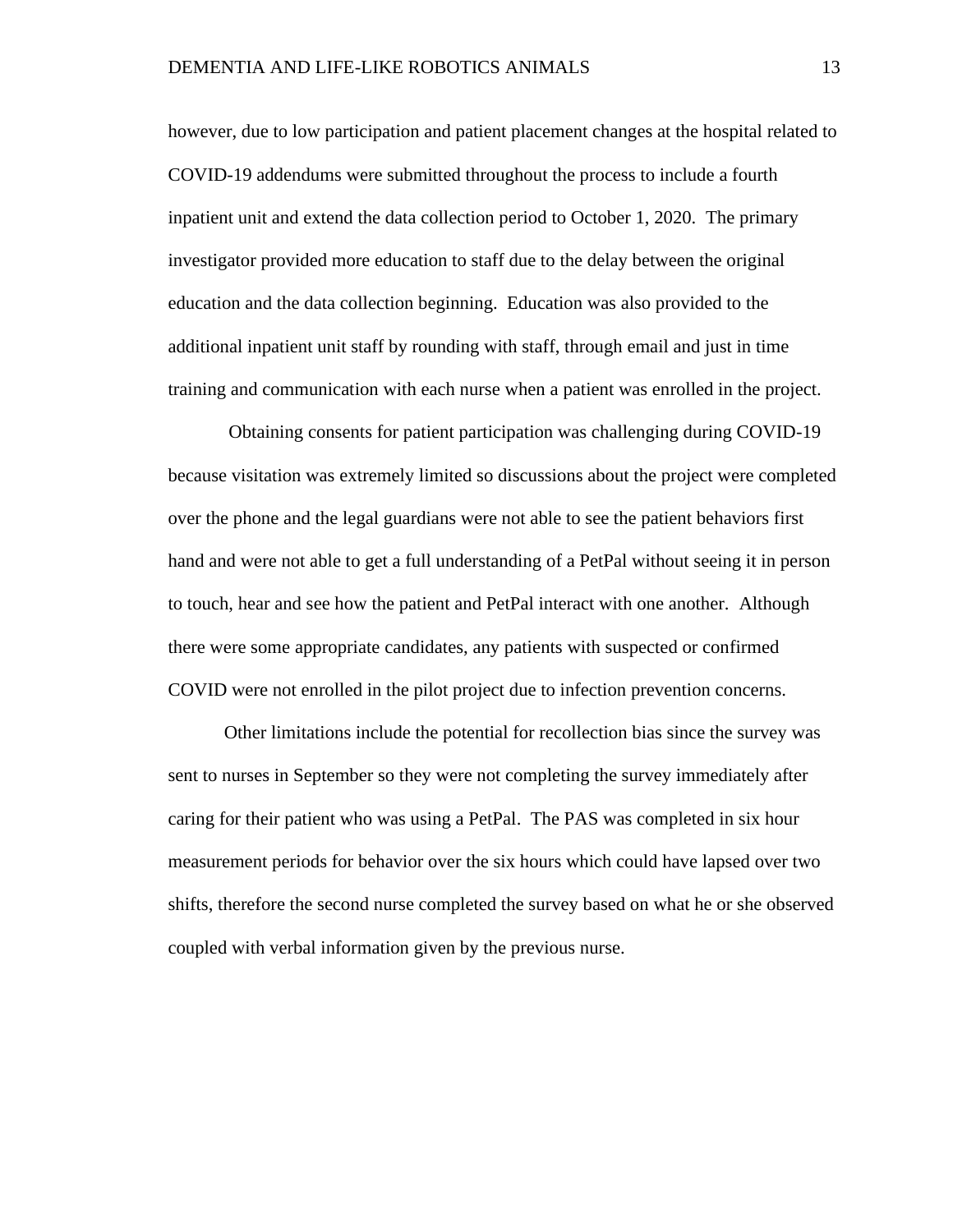#### **Conclusion**

The upward trajectory of dementia diagnosis in the United States, paired with the prevalence of agitation in the dementia population could present challenges for clinicians in the acute care settings while caring for this population. Animal assisted therapy and robot seal therapy have been effective strategies in decreasing agitation and depression and/or improving quality of life for patients with dementia in the long-term care setting. The statistically significant outcomes associated with the nurse survey has created a platform for future data collection from clinicians. Although this pilot project had a limited sample size of patients who enrolled and completed the project, there is clinical significance with the use of PetPals.

#### **Implications**

More evidence from a research project with a larger sample in needed for statistically significant data related to the use of robotic pet therapy to decrease agitation of dementia patients in the acute care setting. This study was able to describe a clinically significant improvement in the patients' level of agitation. The nurses provided very positive feedback about the use of the animals so there is an opportunity for acute care facilities to utilize life-like robotic animals with this patient population. This study was performed in one of twelve hospitals in a healthcare system so there is an opportunity to provide the current practice guidelines with the rest of the hospitals in the system. This is a noninvasive, innovative intervention that acute care settings can implement into routine practice. Dissemination of this study will provide education to staff in other facilities. A future study with a larger sample size will provide more robust data to further support the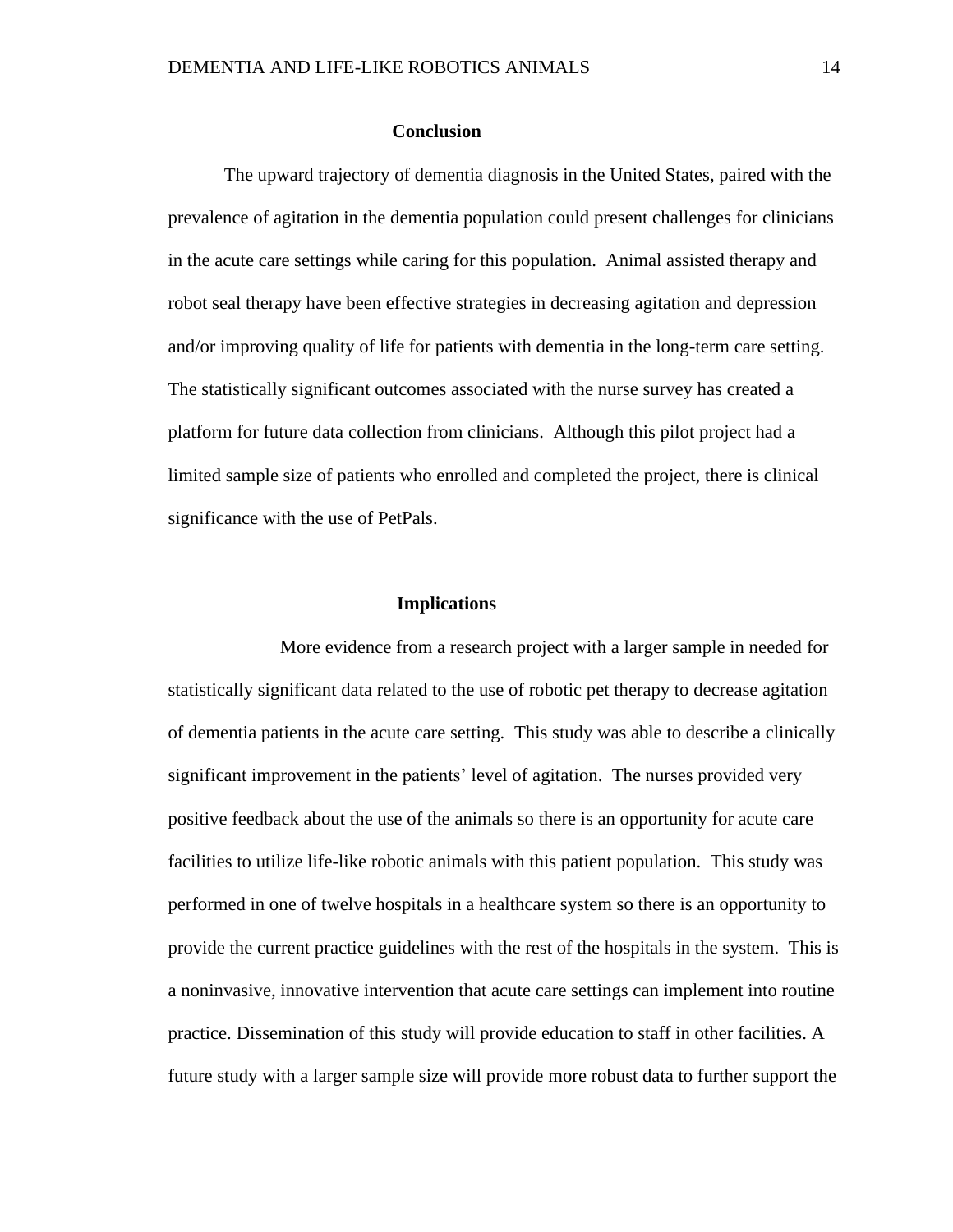<span id="page-24-0"></span>use of life-like robotic cats and dogs in the acute care setting to assist in the care of patients with dementia.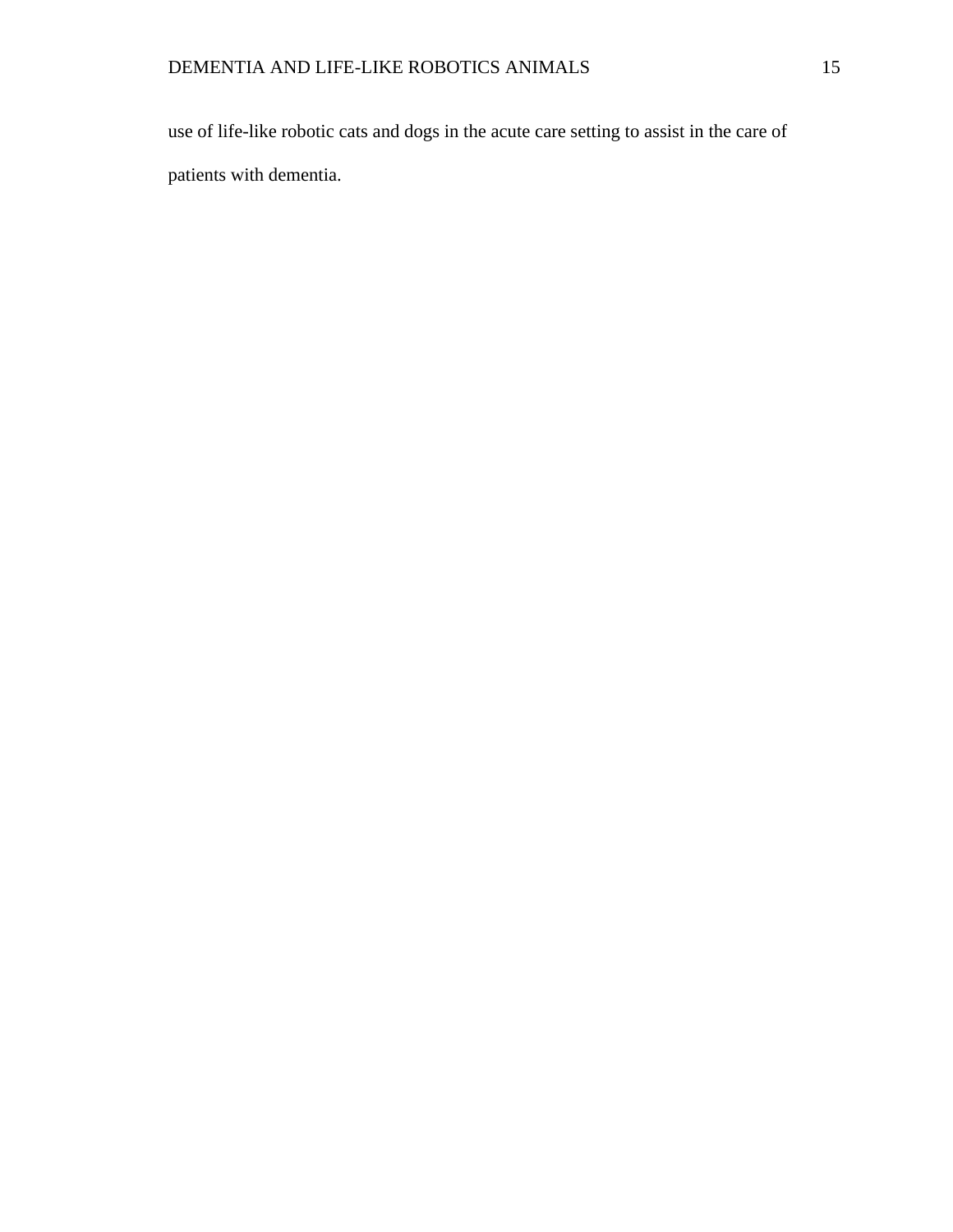# **Figures**

<span id="page-25-0"></span>Figure 1. PetPals (a.) and James "Jimmy" Nespeco with his PetPal



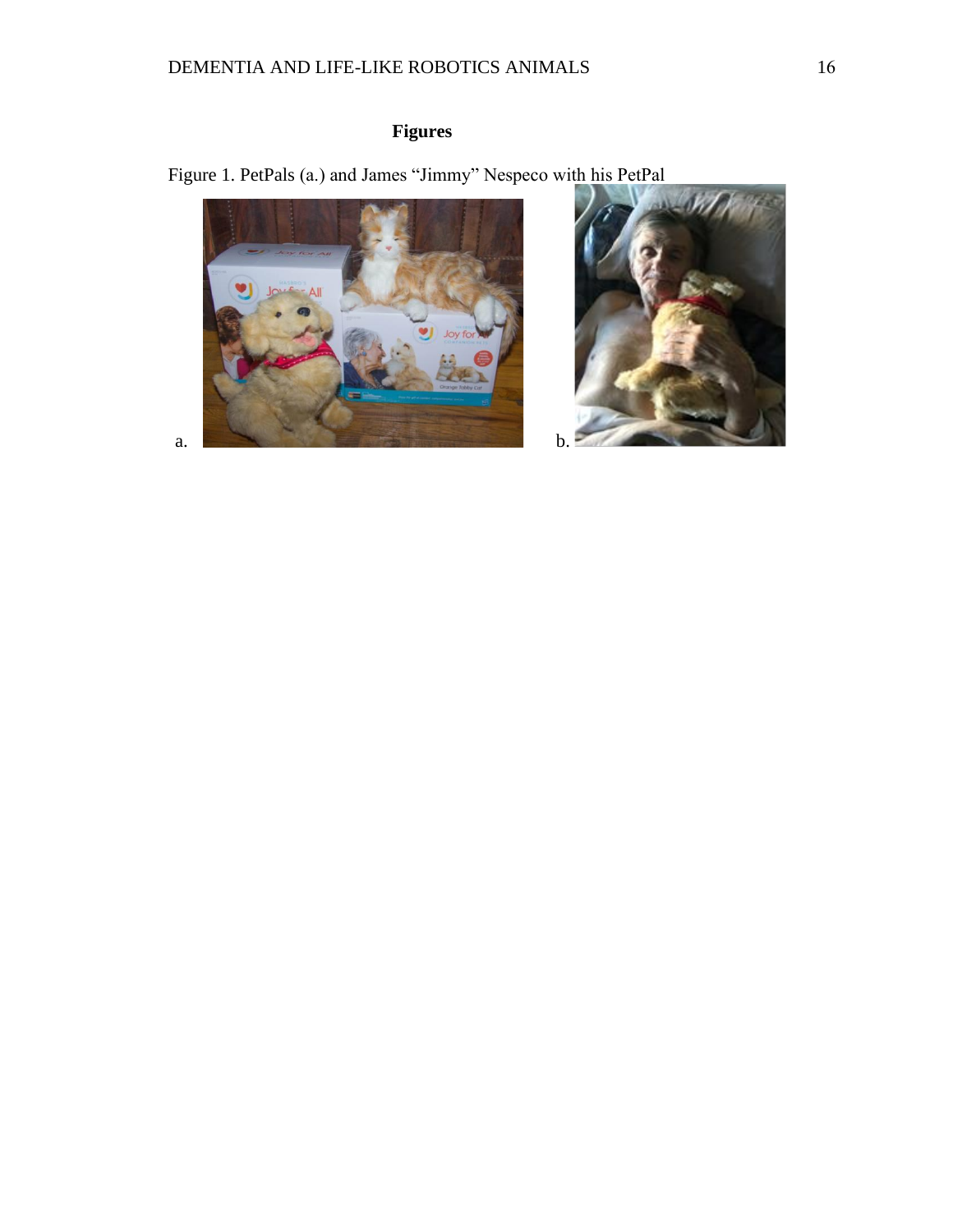

Figure 2. Total Average Pittsburgh Agitation Scale Score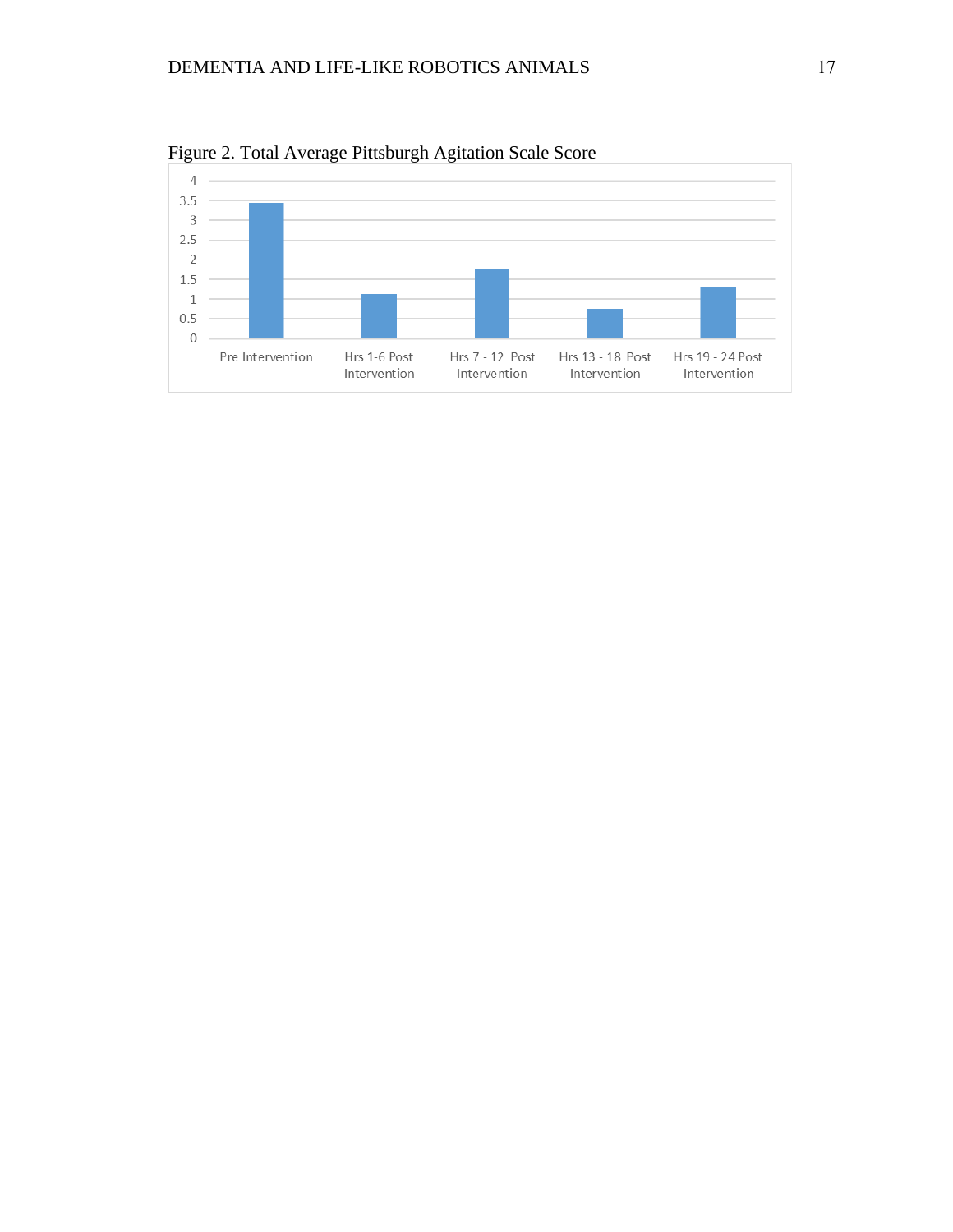<span id="page-27-0"></span>

Figure 3. Average Subscale Scores of Pittsburgh Agitation Scale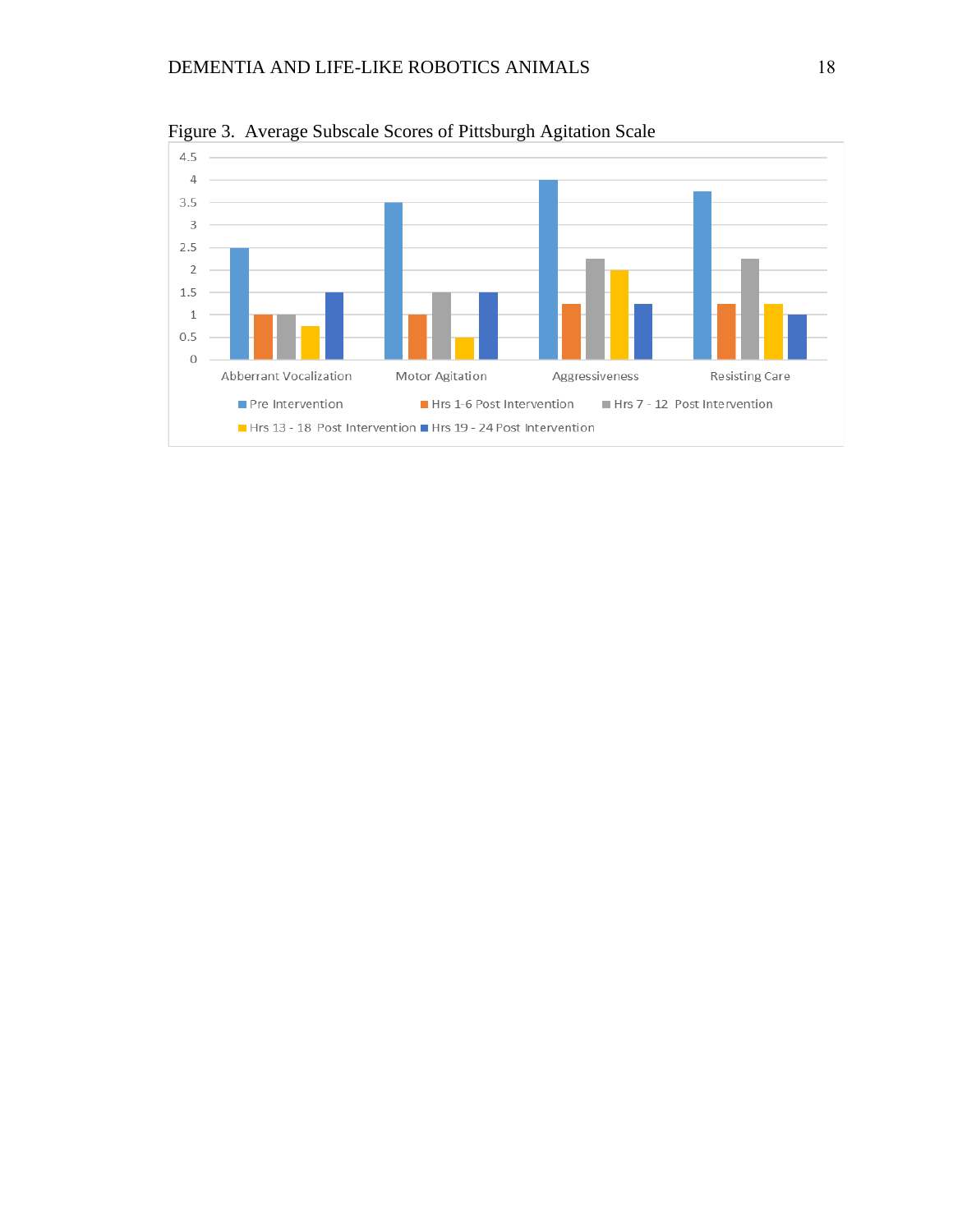# **Tables**

| Table 1. Literature Review<br><b>Lead</b><br><b>Author</b><br>and<br>Year | <b>Design</b>                                                                                                                                                           | <b>Purpose</b>                                                                                                                                                                                                                                                  | <b>Sample</b><br>and<br><b>Setting</b>                                                                                                                                                                                                | <b>Findings</b>                                                                                                                                                                                                                                                                                                         | <b>Discussion</b>                                                                                                                                                                                                                                                                                                                                                                                                                                                  |
|---------------------------------------------------------------------------|-------------------------------------------------------------------------------------------------------------------------------------------------------------------------|-----------------------------------------------------------------------------------------------------------------------------------------------------------------------------------------------------------------------------------------------------------------|---------------------------------------------------------------------------------------------------------------------------------------------------------------------------------------------------------------------------------------|-------------------------------------------------------------------------------------------------------------------------------------------------------------------------------------------------------------------------------------------------------------------------------------------------------------------------|--------------------------------------------------------------------------------------------------------------------------------------------------------------------------------------------------------------------------------------------------------------------------------------------------------------------------------------------------------------------------------------------------------------------------------------------------------------------|
| Briones,<br>M. Á.<br>2019                                                 | Non-<br>Rando<br>mised<br>Control<br>Study                                                                                                                              | Assess if dog<br>assisted therapy<br>enhances quality<br>of life in<br>institutionalized<br>public care<br>home persons<br>with dementia<br>and its effects on<br>the use of<br>psychotropic<br>medications. A<br>dog-assisted<br>intervention was<br>conducted | $n = 34$<br>residents<br>of a<br>public<br>care<br>home in<br>Spain.                                                                                                                                                                  | <b>Supports</b><br>hypothesis that<br><b>Animal Assisted</b><br>Therapy may<br>contribute to<br>enhancing quality<br>of life for<br>institutionalized<br>dementia patients.<br>The only<br>difference<br>(significant) was<br>found with the<br><b>Bartehel</b> text<br>showing an<br>improvement in<br>quality of life | The control and<br>intervention group noted<br>an increase in quality of<br>life, the control group did<br>see the dogs every visit<br>in passing as they went<br>to the room for<br>intervention so the<br>increase in quality of life<br>for both groups suggests<br>that different levels of<br>animal interaction could<br>benefit. Small sample<br>size, one session per<br>week may not have been<br>sufficient, questionnaires<br>administered by different |
| Kårefjär<br>d, A.<br>2019                                                 | One-<br>group<br>pre-test<br>post-<br>test<br>study<br>design.<br>A<br>retrospe<br>ctive<br>study<br>from<br>nursing<br>staff<br>assessm<br>ent of<br>resident<br>s QOL | Investigate<br>effects of dog-<br>assisted<br>intervention on<br>quality of life in<br>nursing home<br>residents with<br>dementia. One-<br>group pre-test<br>post-test study<br>design.                                                                         | $n=66$<br>3<br>different<br>nursing<br>homes in<br>a medium<br>sized<br>municipal<br>$ity - all$<br>residents<br>with<br>moderate<br>to severe<br>dementia<br>who had<br>DAI<br>initiated<br>January<br>$2014 -$<br>December<br>2016. | <b>Total Quality of</b><br>Life in Late-Stage<br>Dementia scale<br>(QUALID) scores<br>increased<br>significantly from<br>pre assessment to<br>post test 1 and<br>declined again at<br>post test 2.                                                                                                                      | Indications include DAI<br>can have positive effects<br>on QoL in people with<br>moderate to severe<br>dementia (with a<br>significant decrease in<br>signs of sadness and<br>discomfort which are<br>recognized as symptoms<br>of agitation) DAI can be<br>helpful to reduce<br>symptoms of agitation in<br>the same population                                                                                                                                   |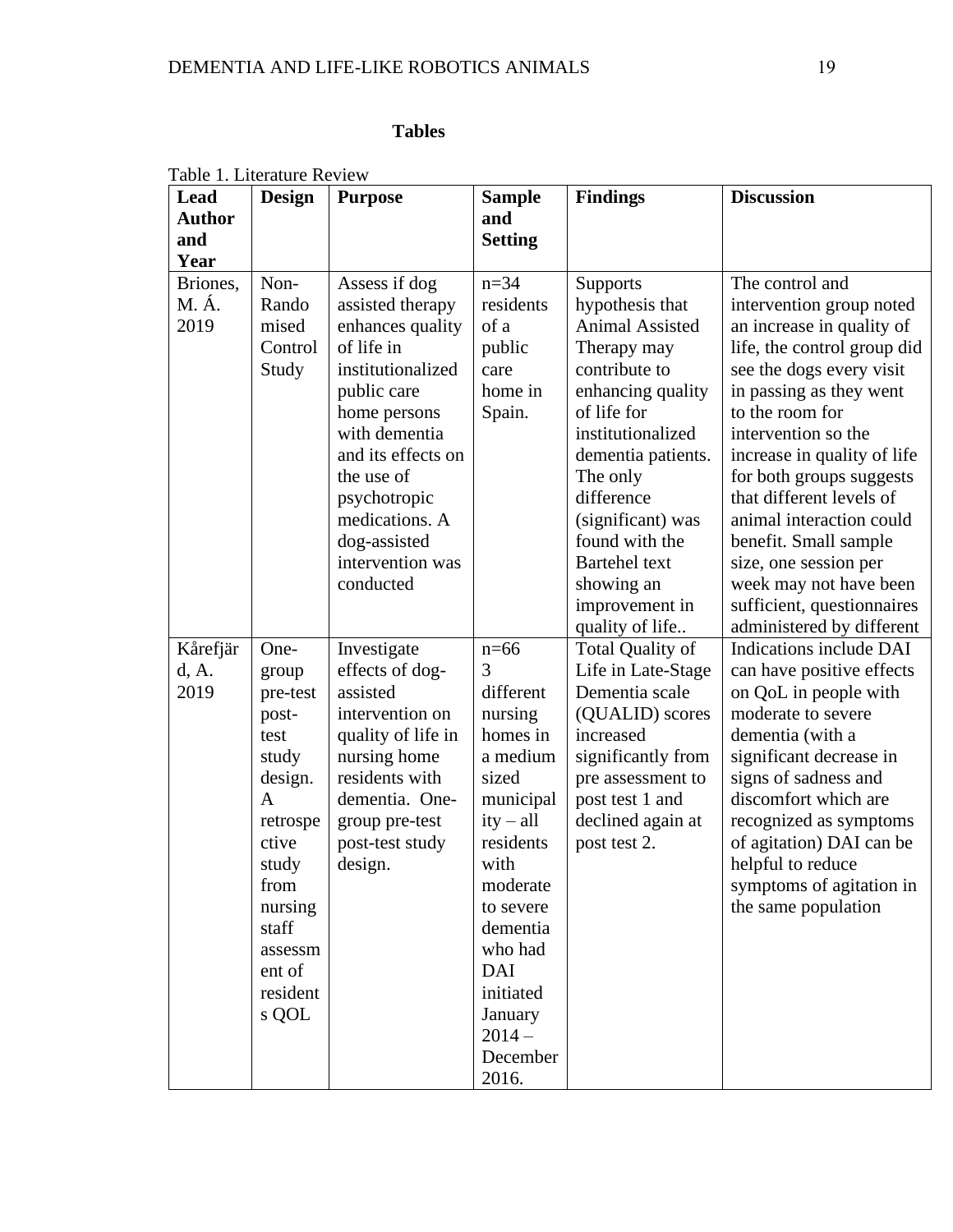| Lead<br><b>Author</b><br>and | <b>Design</b>                                | <b>Purpose</b>                                                                                                                                                               | <b>Sample</b><br>and<br><b>Setting</b>                                                                                                                                                         | <b>Findings</b>                                                                                                                                            | <b>Discussion</b>                                                                                                                                                                                                                                                                                                                                                                                                |
|------------------------------|----------------------------------------------|------------------------------------------------------------------------------------------------------------------------------------------------------------------------------|------------------------------------------------------------------------------------------------------------------------------------------------------------------------------------------------|------------------------------------------------------------------------------------------------------------------------------------------------------------|------------------------------------------------------------------------------------------------------------------------------------------------------------------------------------------------------------------------------------------------------------------------------------------------------------------------------------------------------------------------------------------------------------------|
| Year<br>Nordgre<br>n, L.     | Quasi-<br>experi                             | a pilot study to<br>see the effects of                                                                                                                                       | An 84-<br>year old                                                                                                                                                                             | Some observed<br>changes in the                                                                                                                            | Results are not<br>generalizable but there is                                                                                                                                                                                                                                                                                                                                                                    |
| 2014                         | mental<br>longitu<br>dinal<br>interve        | animal-assisted<br>therapy on<br>behavioral<br>and/or                                                                                                                        | female<br>nursing<br>home<br>resident                                                                                                                                                          | participant that<br>can be assumed to<br>be related to the<br>AAT but no                                                                                   | physical, psychological<br>and/or social training<br>with certified therapy<br>dogs can have effects on                                                                                                                                                                                                                                                                                                          |
|                              | ntional<br>design<br>for a<br>pilot<br>study | psychological<br>symptoms in<br>dementia.                                                                                                                                    | with<br>vascular<br>dementia                                                                                                                                                                   | certain<br>conclusions can<br>be made due to<br>one participant as<br>it being a pilot<br>study.                                                           | behavioral and<br>psychological symptoms<br>in people with dementia                                                                                                                                                                                                                                                                                                                                              |
| Swall,<br>A. 2016            | Qualitat<br>ive<br>Study                     | Understand the<br>experiences of<br>therapy dog<br>holders when<br>they visit older<br>persons with<br>dementia                                                              | Interview<br>s with 9<br>dog<br>holders                                                                                                                                                        | The theme<br>resulting from the<br>analysis was<br>"respite from the<br>burden of illness<br>for persons with<br>dementia"                                 | Therapy dog-holders and<br>their dogs visiting<br>persons with dementia<br>can be a non-<br>pharmacologic<br>intervention that could<br>result in temporary<br>respite for the illness.                                                                                                                                                                                                                          |
| Menna,<br>L.F.<br>2016       | A pilot<br>study                             | Evaluate the<br>efficacy of<br>animal-assisted<br>therapy in<br>elderly patients<br>affected by<br>Alzheimer's<br>disease based on<br>the reality<br>orientation<br>protocol | Random<br>selection<br>of 50<br>patients<br>in an<br>Alzheime<br>r's Centre<br>with mild<br>to<br>moderate<br>Alzheime<br>$r$ 's<br>Disease<br>and<br>absence<br>of<br>behaviora<br>disorders. | Data showed<br>statistically<br>significant<br>improvement of<br>the GDS and the<br>MMSE in the<br>ROT and the<br>AAT, but<br>especially the<br>AAT group. | Small sample size and<br>considered a preliminary<br>observation because the<br>study design was not<br>randomized or double<br>blinded. A limited<br>neuropsychological<br>battery was used and<br>over a short period of<br>time (6 months) so<br>unclear of impact over<br>time. There is proof<br><b>AAT</b> interventions are<br>applicable and effective<br>in improving mood and<br>stimulating cognition |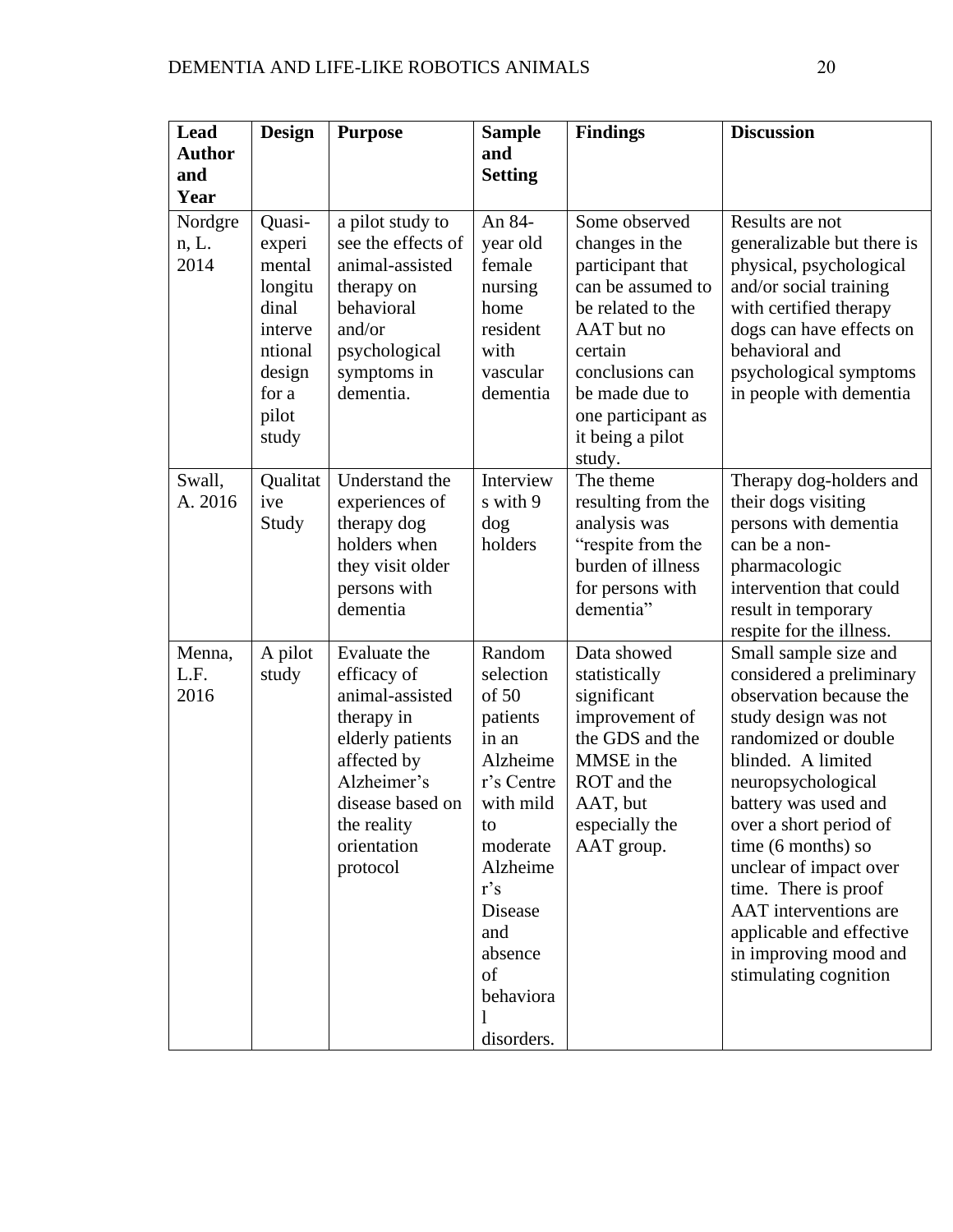| Lead<br><b>Author</b>  | <b>Design</b>             | <b>Purpose</b>                                                                                                                                                                                                    | <b>Sample</b><br>and                                                                                                                                          | <b>Findings</b>                                                                                                                                                                                                                                                                                                                                                                                                                                                                                                          | <b>Discussion</b>                                                                                                                                                                                                                                                                                                                                                                                                                                                                                                                                     |
|------------------------|---------------------------|-------------------------------------------------------------------------------------------------------------------------------------------------------------------------------------------------------------------|---------------------------------------------------------------------------------------------------------------------------------------------------------------|--------------------------------------------------------------------------------------------------------------------------------------------------------------------------------------------------------------------------------------------------------------------------------------------------------------------------------------------------------------------------------------------------------------------------------------------------------------------------------------------------------------------------|-------------------------------------------------------------------------------------------------------------------------------------------------------------------------------------------------------------------------------------------------------------------------------------------------------------------------------------------------------------------------------------------------------------------------------------------------------------------------------------------------------------------------------------------------------|
| and<br>Year            |                           |                                                                                                                                                                                                                   | <b>Setting</b>                                                                                                                                                |                                                                                                                                                                                                                                                                                                                                                                                                                                                                                                                          |                                                                                                                                                                                                                                                                                                                                                                                                                                                                                                                                                       |
| Moretti,<br>F. 2011    | Quantit<br>ative<br>study | Evaluate pet<br>therapy effect on<br>perceived<br>quality of life,<br>mood and<br>cognitive<br>function on<br>elderly patients<br>diagnosed with<br>dementia,<br>depression and<br>psychosis.                     | 2 groups:<br>Pet<br>therapy<br>group<br>$(n=10)$<br>Control<br>group<br>$(n=11)$<br>From a<br>nursing<br>home in a<br>wealthy<br>area of<br>Northern<br>Italy | Improvement in<br>GDS was clear in<br>both groups.<br>There was an<br>improvement in<br>the MMSE for the<br>pet therapy group<br>however, not<br>statistically<br>significant. The<br>perception of<br>quality of life<br>improved in 5 of<br>the pet therapy<br>subjects and 2 of<br>the control<br>subjects. Pet<br>therapy improved<br>the depressive<br>symptoms of the<br>subjects on this<br>study by 50% and<br>the MMSE<br>improvement was<br>twofold for the<br>pet therapy group<br>over the control<br>group. | Limitations include:<br>Small sample size that<br>was not randomized or<br>double blinded. Short<br>term study (6 weeks).<br><b>Behavioral disturbances</b><br>were not collected and<br>the battery of<br>neuropsychological tests<br>were limited. All<br>participants, except 1<br>were women with a poor<br>educational background<br>so may not be<br>generalizable. Overall<br>the data supports the<br>efficacy of pet therapy on<br>older patients who are<br>diagnosed with a<br>cognitive disorder and<br>other psychological<br>disorders. |
| Greer,<br>K.L.<br>2001 |                           | This study was<br>intended to<br>determine the<br>effects of toy vs.<br>live cat stimuli<br>on verbal<br>communication<br>of elderly<br>patients<br>diagnosed with<br>dementia and<br>living in a<br>nursing home | 6 females<br>with no<br>history of<br>depressio<br>n and<br>classified<br>with<br>moderate<br>dementia<br>based on<br>the<br><b>MMSE</b>                      | Live cats had a<br>greater impact<br>(improvement) on<br>words and<br>initiations over<br>toy cats. The<br>average total<br>words actually<br>decreased from<br>baseline with the<br>toy cats.                                                                                                                                                                                                                                                                                                                           | Small sample size,<br>trouble hearing by<br>participant, baseline<br>voice quality, dozing off<br>during sessions so better<br>screening of participants<br>may decrease<br>confounding variables.<br>Only female participants.<br>Overall the use of live<br>cats increased the words<br>and initiations however,<br>more research is needed.                                                                                                                                                                                                        |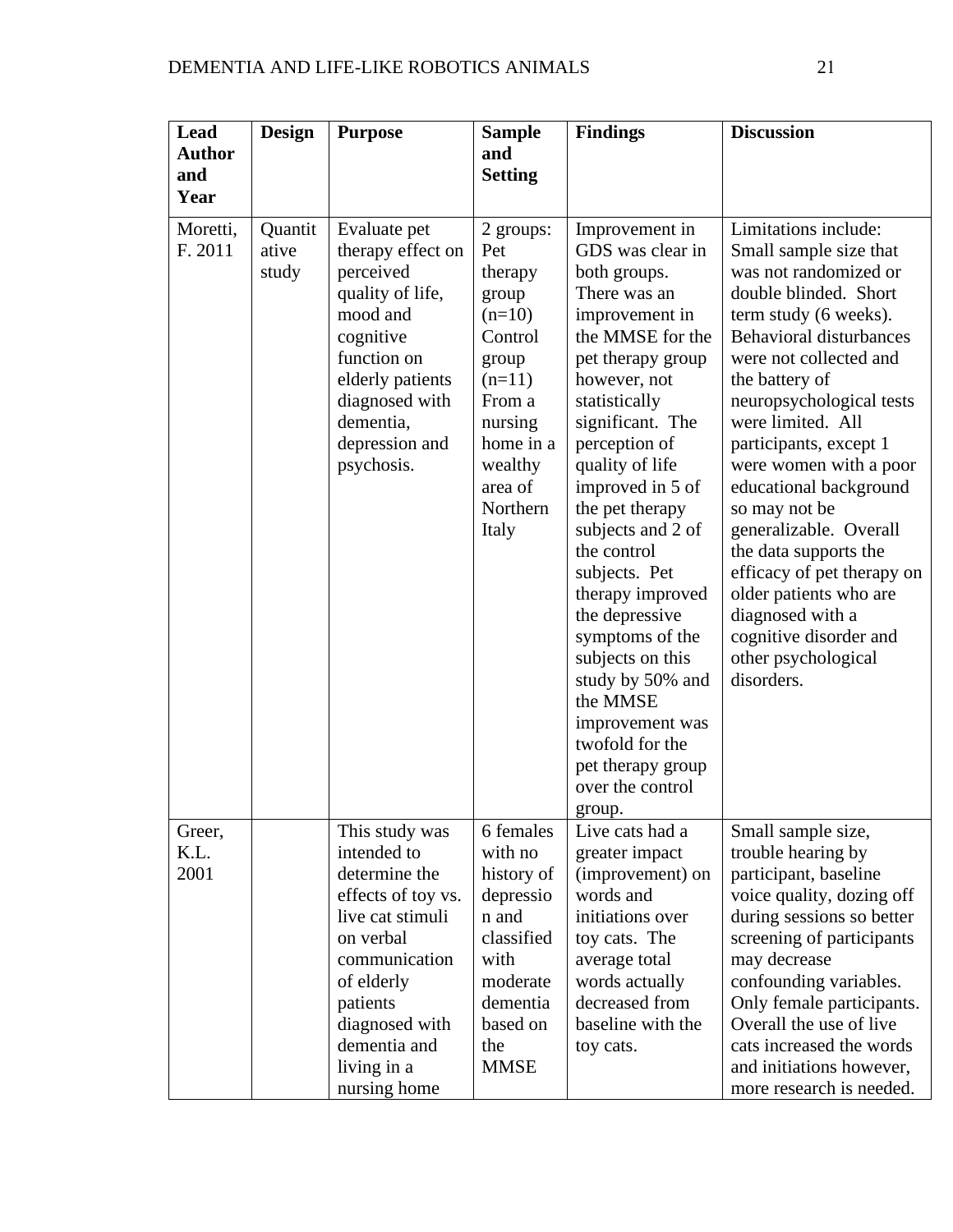| Lead              | <b>Design</b>                                        | <b>Purpose</b>                                                                                                                                                                                                                   | <b>Sample</b>                                                                                                                   | <b>Findings</b>                                                                                                                                                                                                                                                                                                                                                                                                                                                                                                                                        | <b>Discussion</b>                                                                                                                                                                                                                                                                                                                                                                                            |
|-------------------|------------------------------------------------------|----------------------------------------------------------------------------------------------------------------------------------------------------------------------------------------------------------------------------------|---------------------------------------------------------------------------------------------------------------------------------|--------------------------------------------------------------------------------------------------------------------------------------------------------------------------------------------------------------------------------------------------------------------------------------------------------------------------------------------------------------------------------------------------------------------------------------------------------------------------------------------------------------------------------------------------------|--------------------------------------------------------------------------------------------------------------------------------------------------------------------------------------------------------------------------------------------------------------------------------------------------------------------------------------------------------------------------------------------------------------|
| <b>Author</b>     |                                                      |                                                                                                                                                                                                                                  | and                                                                                                                             |                                                                                                                                                                                                                                                                                                                                                                                                                                                                                                                                                        |                                                                                                                                                                                                                                                                                                                                                                                                              |
| and               |                                                      |                                                                                                                                                                                                                                  | <b>Setting</b>                                                                                                                  |                                                                                                                                                                                                                                                                                                                                                                                                                                                                                                                                                        |                                                                                                                                                                                                                                                                                                                                                                                                              |
| Year              |                                                      |                                                                                                                                                                                                                                  |                                                                                                                                 |                                                                                                                                                                                                                                                                                                                                                                                                                                                                                                                                                        |                                                                                                                                                                                                                                                                                                                                                                                                              |
| Swall,<br>A. 2017 | Pheno<br>menolo<br>gical<br>hermen<br>eutic<br>study | Illuminate<br>meanings of<br>care for people<br>with<br>Alzheimer's in<br>their encounters<br>with a therapy<br>dog.<br>Understanding<br>the lived<br>experience of<br>people with<br>Alzheimer's<br>providing care<br>for a dog | Municipal<br>nursing<br>home in<br>Sweden.<br>$n=5$<br>residents<br>with<br>medium<br>to severe<br>Alzheime<br>r's<br>dementia. | There was a main<br>theme, 2 themes<br>and 4 sub themes<br>that resulted from<br>the text created.<br>Main: Using<br>one's own<br>resources and<br>abilities as a<br>human being<br>Theme 1: Letting<br>one's feelings<br>lead the way with<br>the dog's best<br>interest in mind<br>Sub themes:<br>being affectionate<br>towards the dog<br>and being<br>concerned for the<br>dog. Theme 2:<br>Being close and at<br>a distance.<br>Subthemes:<br>Becoming<br>significant for the<br>dog and<br>distancing oneself<br>from the dog at<br>that moment. | The dog may have<br>helped participants find<br>personal meaning, be<br>calm and content, reduce<br>aggression, reveal<br>memories from the past,<br>become more<br>empowered and secure<br>and create moments of<br>lucidity. The filming<br>could have been<br>intimidating to<br>participants. Although<br>the sample was small,<br>quality is more important<br>than quantity with this<br>type of study |
| Majic,<br>T. 2013 | Matche<br>d case-<br>control<br>trial                | Investigating the<br>efficacy of<br>Animal assisted<br>therapy on<br>symptoms of<br>depression and<br>agitation in<br>nursing home<br>residents with<br>dementia                                                                 | 65<br>nursing<br>home<br>residents<br>who had a<br>diagnosis<br>of<br>dementia.<br>Mean<br>age: 81.8<br>years.                  | Although the<br>control group<br>showed an<br>increase in<br>agitation and<br>depression over<br>the 10 weeks, the<br>intervention<br>group improved.                                                                                                                                                                                                                                                                                                                                                                                                  | Animal assisted therapy<br>may delay progression of<br>depression and agitation<br>in nursing home<br>residents with dementia.                                                                                                                                                                                                                                                                               |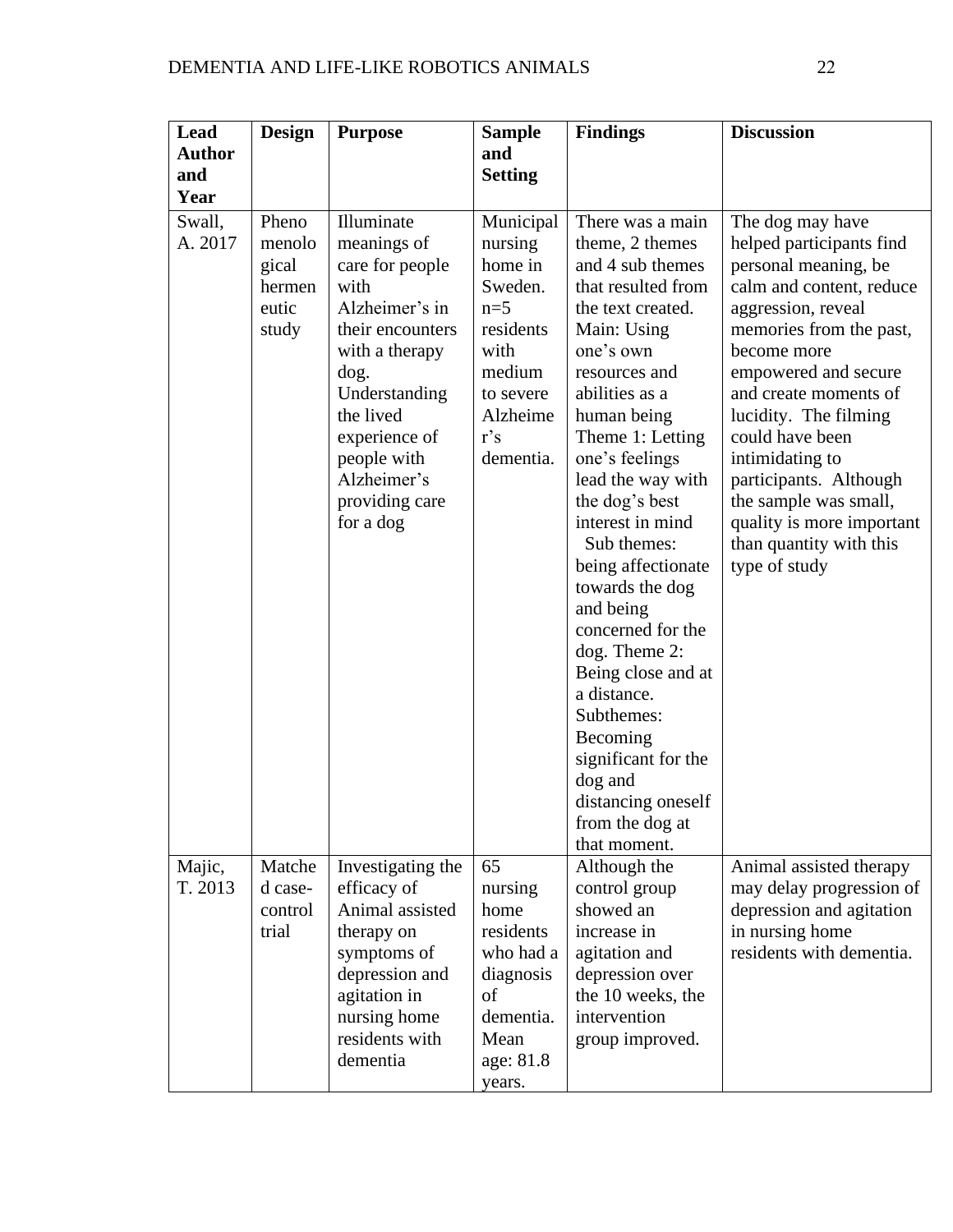| Lead<br><b>Author</b>    | <b>Design</b>                                           | <b>Purpose</b>                                                                                                                                                                           | <b>Sample</b><br>and                                                                                                                                                  | <b>Findings</b>                                                                                                                                                                                                                                                                                                                                                              | <b>Discussion</b>                                                                                                                                                                                                                                                                    |
|--------------------------|---------------------------------------------------------|------------------------------------------------------------------------------------------------------------------------------------------------------------------------------------------|-----------------------------------------------------------------------------------------------------------------------------------------------------------------------|------------------------------------------------------------------------------------------------------------------------------------------------------------------------------------------------------------------------------------------------------------------------------------------------------------------------------------------------------------------------------|--------------------------------------------------------------------------------------------------------------------------------------------------------------------------------------------------------------------------------------------------------------------------------------|
| and<br>Year              |                                                         |                                                                                                                                                                                          | <b>Setting</b>                                                                                                                                                        |                                                                                                                                                                                                                                                                                                                                                                              |                                                                                                                                                                                                                                                                                      |
| Thodber<br>g, K.<br>2016 | Rando<br>mized<br>complet<br>e block<br>design<br>study | The effects of<br>biweekly dog<br>visits on the<br>psychiatric well-<br>being and sleep<br>patterns of<br>elderly people.                                                                | 124<br>residents<br>from 4<br>nursing<br>homes in<br>Denmark<br>including<br>a high<br>prevalenc<br>e of<br>dementia<br>(different<br>stages).                        | 23 residents<br>dropped out. Dog<br>was assigned to 8<br>residents, seal; 8<br>and toy cat; 7.<br>Overall, sleep<br>efficiency was not<br>affected. During<br>the experimental<br>time the cognitive<br>function became<br>worse but the<br>GDS score<br>decreased<br>showing a<br>decrease in<br>depressive<br>symptoms during<br>experiment. No<br>effect noted on<br>BMI. | Limitations include short<br>visits (10min), only used<br>large dogs. Conclusion<br>for this study was that<br>animal visits did not<br>affect depression,<br>cognitive function or<br>BMI. There was a<br>transient effect on sleep<br>but only during 1 week<br>of the experiment. |
| Joranson<br>, N.<br>2015 | Cluster-<br>random<br>ized<br>Control<br>led trial      | Examine how<br>robot-assisted<br>group activity<br>with a robot seal<br>effects agitation<br>and depression<br>in nursing home<br>residents with<br>moderate to<br>severe<br>depression. | 60<br>residents<br>with a<br>dementia<br><b>or</b><br>cognitive<br>impairme<br>nt<br>diagnosis<br>from $10$<br>units<br>from<br>nursing<br>homes in<br>3<br>counties. | No significant<br>difference in<br>depression and<br>agitation between<br>baseline and the<br>first measurement<br>period, there were<br>statistically<br>significant<br>differences on<br>agitation and<br>depression<br>between the<br>control group and<br>the intervention<br>group; symptoms<br>improved for<br>intervention<br>group, worse for<br>the control group   | The robotic seal used in<br>this study showed long-<br>term effects on agitation<br>and depression for<br>elderly nursing home<br>residents with dementia.                                                                                                                           |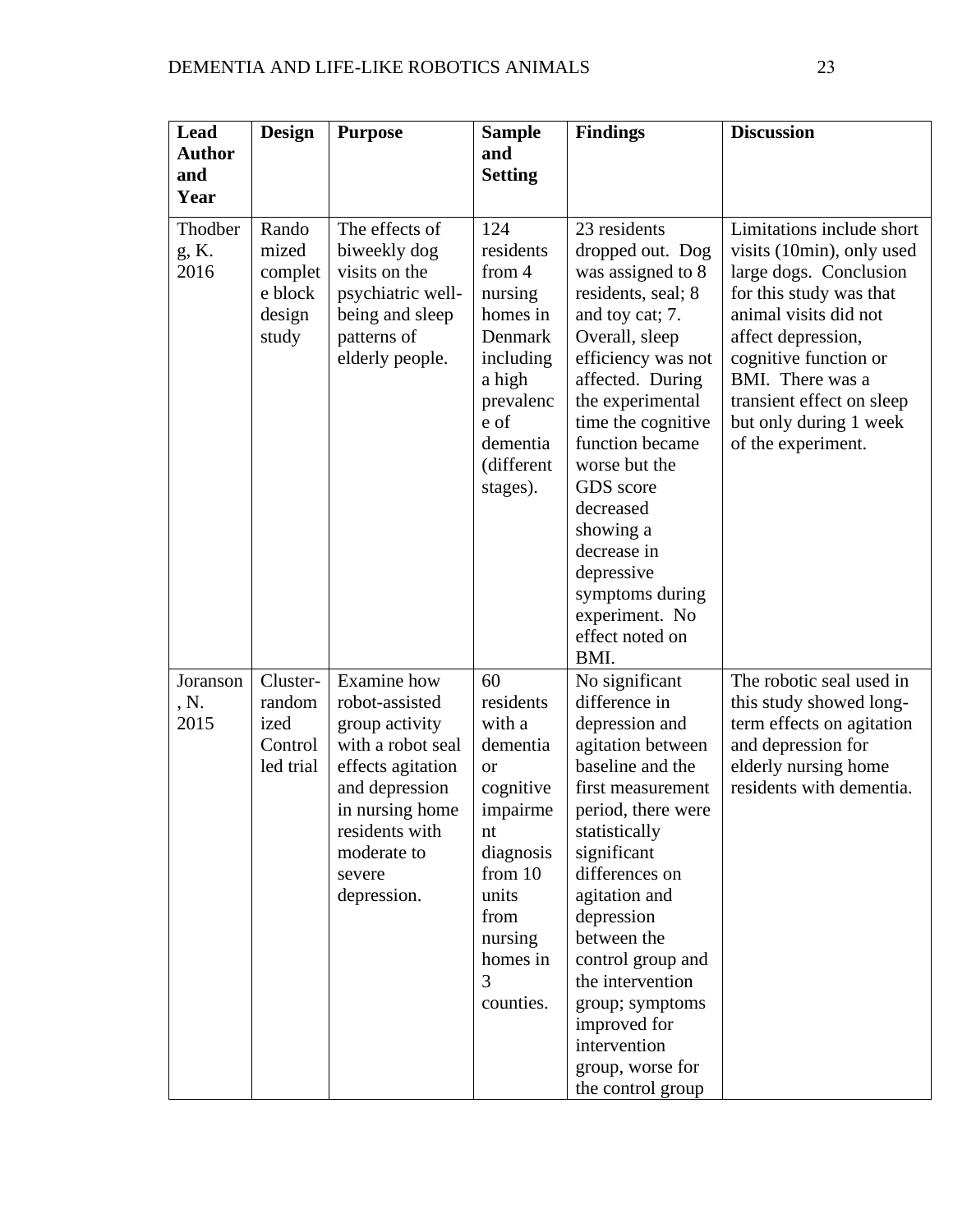| Lead<br><b>Author</b><br>and<br>Year | <b>Design</b>                                                        | <b>Purpose</b>                                                                                                                                                                                                   | <b>Sample</b><br>and<br><b>Setting</b>                                                                                                                                                                                                                         | <b>Findings</b>                                                                                                                                                                                                                   | <b>Discussion</b>                                                                                                                                                                                                             |
|--------------------------------------|----------------------------------------------------------------------|------------------------------------------------------------------------------------------------------------------------------------------------------------------------------------------------------------------|----------------------------------------------------------------------------------------------------------------------------------------------------------------------------------------------------------------------------------------------------------------|-----------------------------------------------------------------------------------------------------------------------------------------------------------------------------------------------------------------------------------|-------------------------------------------------------------------------------------------------------------------------------------------------------------------------------------------------------------------------------|
| Wood,<br>W. 2015                     | System<br>atic<br>mappin<br>g<br>review                              | Determine in<br>what way<br>animal assisted<br>therapy for<br>institutionalized<br>adults with<br>dementia map<br>onto the<br>domains and<br>subdomains of<br>the Lived<br>Environment<br>Life Quality<br>model. | 10 studies                                                                                                                                                                                                                                                     | All 10-studies<br>concluded that<br>dog-assisted<br>therapy was a<br>benefit to those<br>with dementia<br>living in an<br>institution. There<br>were statistically<br>significant<br>findings to not<br>mapping onto the<br>LELO. | Findings support that<br>animal assisted therapy<br>may help to improve the<br>quality of life of patients<br>with dementia who are<br>institutionalized. The<br>methodological rigor of<br>the studies were not<br>reviewed. |
| McCabe<br>, M.W.<br>2002             | Within<br>particip<br>ants<br>repeate<br>d<br>measur<br>es<br>design | See how the<br>introduction of a<br>resident dog<br>would affect<br>problem<br>behavior of<br>residents<br>diagnosed with<br>Alzheimer's<br>dementia                                                             | 22<br>residents<br>from a<br>22-bed<br>special<br>care unit<br>in a<br>Midweste<br>rn state<br>urban<br>extended<br>health<br>care<br>facility.<br>Residents<br>with a<br>probable<br>diagnosis<br>of<br>Alzheime<br>r's<br>dementia<br>or related<br>disease. | Statistical<br>significant<br>difference in<br>behavioral<br>problems over 4<br>weeks (decrease<br>in problems)<br>Medication<br>administration<br>was not changed<br>throughout the<br>study.                                    | Limitations include one<br>setting and small sample<br>size. The implications<br>are that a resident dog<br>could impact behavior of<br>patients with dementia                                                                |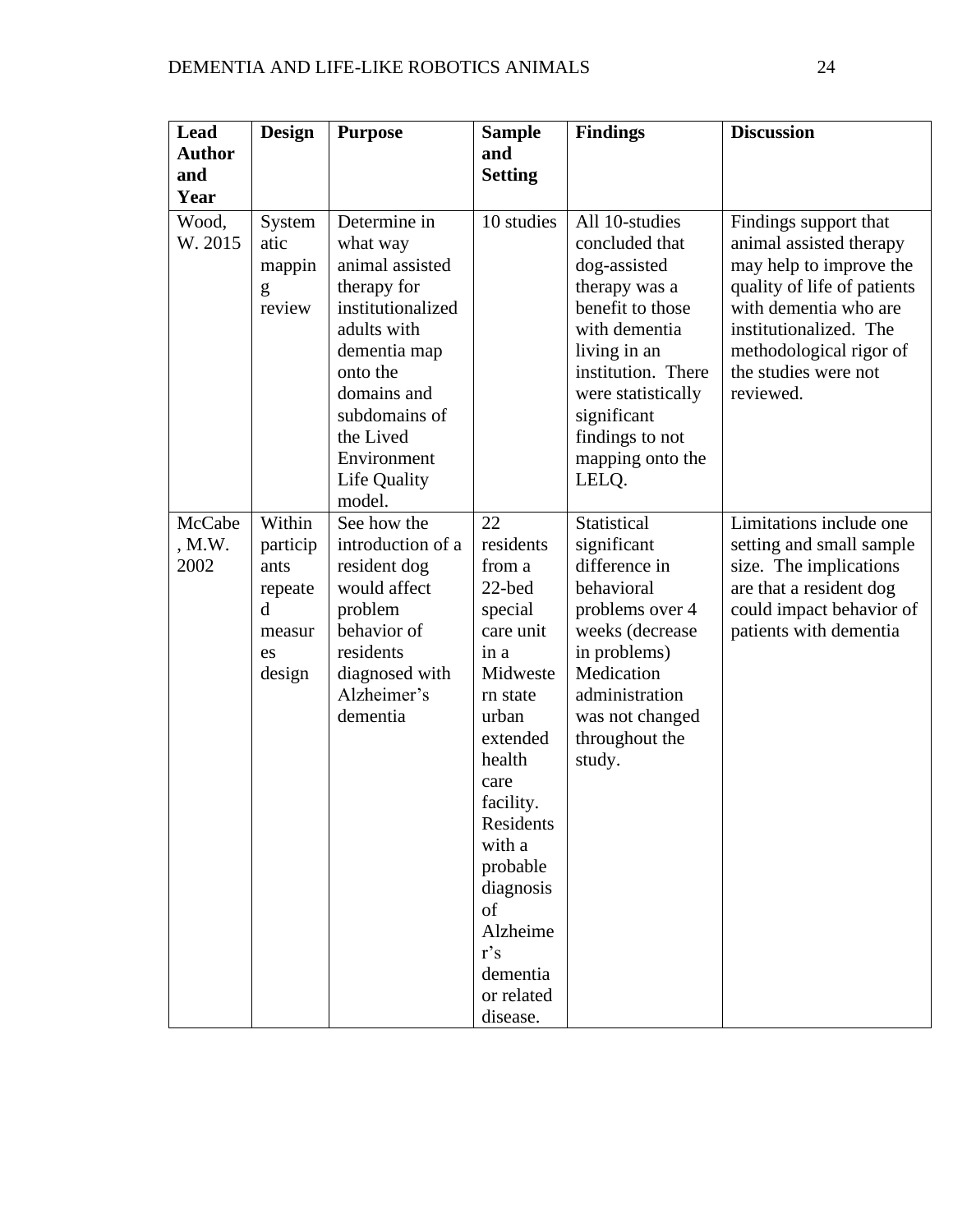| Lead<br><b>Author</b><br>and  | <b>Design</b>                                                            | <b>Purpose</b>                                                                                                                                                                      | <b>Sample</b><br>and<br><b>Setting</b>                                                                                                                                                   | <b>Findings</b>                                                                                                                                                                                                                              | <b>Discussion</b>                                                                                                                                                                                                                                                                                                                                                                                                                                                                                                                                                                                                                                                                                                                                                                                  |
|-------------------------------|--------------------------------------------------------------------------|-------------------------------------------------------------------------------------------------------------------------------------------------------------------------------------|------------------------------------------------------------------------------------------------------------------------------------------------------------------------------------------|----------------------------------------------------------------------------------------------------------------------------------------------------------------------------------------------------------------------------------------------|----------------------------------------------------------------------------------------------------------------------------------------------------------------------------------------------------------------------------------------------------------------------------------------------------------------------------------------------------------------------------------------------------------------------------------------------------------------------------------------------------------------------------------------------------------------------------------------------------------------------------------------------------------------------------------------------------------------------------------------------------------------------------------------------------|
| Year<br>Petersen<br>, S. 2017 | Rando<br>mized<br>block<br>design                                        | Assess how<br>effective an<br>FDA approved<br>robotic pet<br>(PARO) is in<br>treating<br>dementia related<br>symptoms.                                                              | 61<br>patients<br>all with<br>mild to<br>moderate<br>dementia<br>from 2<br>senior<br>living<br>centers                                                                                   | Increase in RAID,<br>CSDD, GDS and<br>Pulse oximetry<br>and decrease in<br>pulse, pain<br>medication and<br>psychoactive<br>medications were<br>decreased.in the<br>treatment group                                                          | The PARO robotic pet<br>was shown in this study<br>to decrease stress and<br>anxiety and leads to a<br>reduction in pain and<br>psychoactive<br>medications in patients<br>with dementia                                                                                                                                                                                                                                                                                                                                                                                                                                                                                                                                                                                                           |
| Olsen,<br>C. 2016             | Multi-<br>center<br>prospec<br>tive<br>cluster<br>random<br>ized<br>tria | See the effects<br>on depression,<br>agitation and<br>quality of life<br>for cognitively<br>impaired nursing<br>home residents<br>after 12 weeks<br>with animal<br>assisted therapy | $N=51$<br>From 10<br>adapted<br>units in<br>Norwegia<br>n<br>counties.<br>Control<br>group had<br>26<br>participan<br>ts and the<br>interventi<br>on group<br>had 25<br>participan<br>ts | Although no<br>effects on<br>agitation, the<br>animal assisted.<br>therapy had a<br>significant<br>statistical and<br>clinical<br>improvement on<br>depression and<br>quality of life,<br>especially on<br>those who have<br>severe dementia | Depression and agitation<br>are predicted by severity<br>of dementia. There is a<br>higher prevalence with<br>advanced stages of<br>dementia when<br>controlled for age,<br>gender and psychotropic<br>medications. Unlike<br>other studies, this<br>showed the more<br>advanced stage of<br>dementia resulted in less<br>depressive symptoms-<br>this could have been<br>related to the use of<br>DMAS which is valid in<br>advance stages so could<br>have increased detection<br>compared to other study<br>that may have used a<br>different tool. These<br>findings could mean a<br>high prevalence of<br>untreated agitated<br>depression due to the<br>close relationship shown<br>between depression and<br>agitation. This finding<br>could lead to a different<br>approach to treatment. |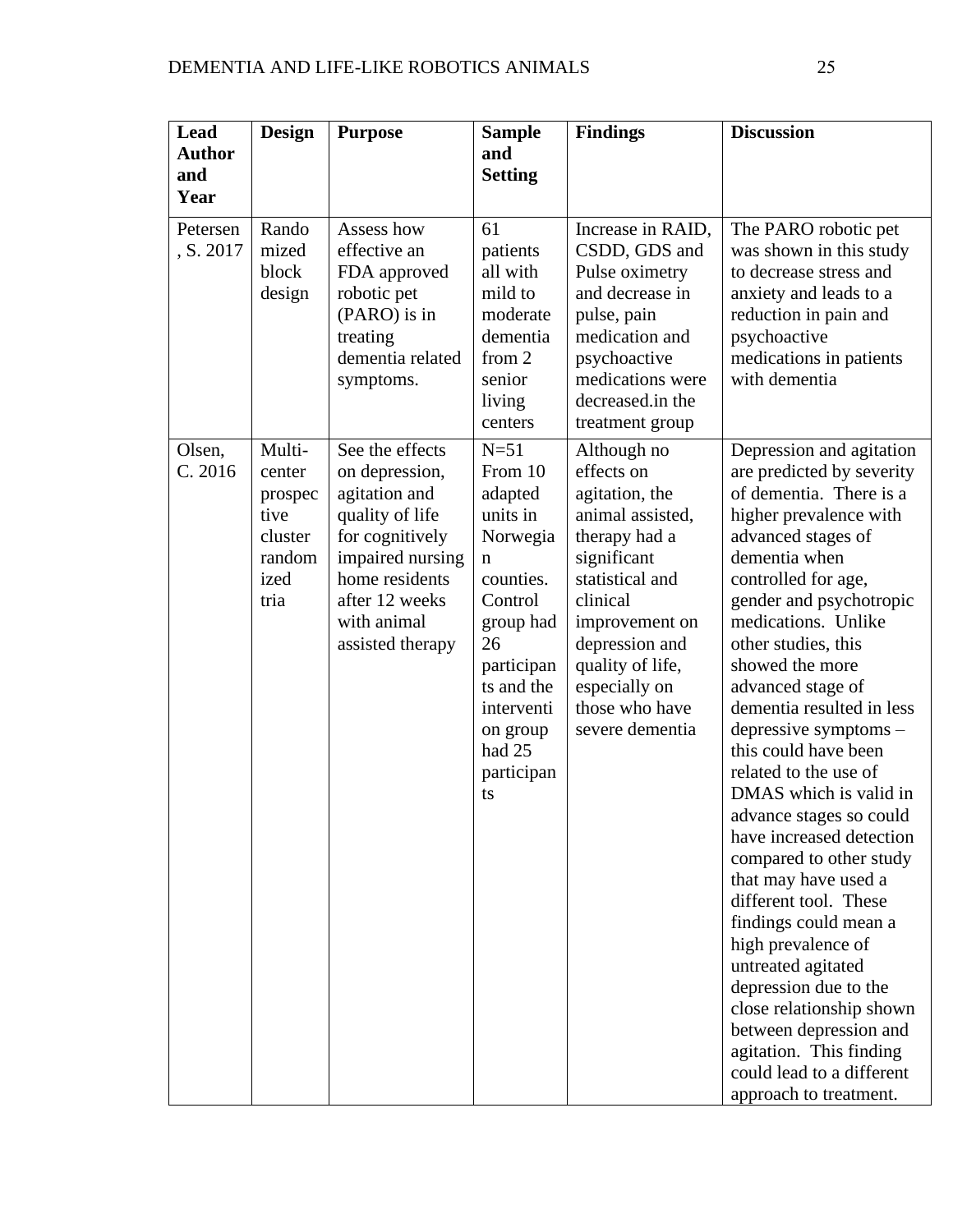| Lead              | <b>Design</b>                                                                                                   | <b>Purpose</b>                                                                                                                                                                                                | <b>Sample</b>                                                                                                                                                                                                                                             | <b>Findings</b>                                                                                                                                                                                                                                                                                                                                                                                                                                                                                                                                                                                                                                                                                                          | <b>Discussion</b>                                                                                                                                                                                                                                                                                                                                                                                                                                                                                              |
|-------------------|-----------------------------------------------------------------------------------------------------------------|---------------------------------------------------------------------------------------------------------------------------------------------------------------------------------------------------------------|-----------------------------------------------------------------------------------------------------------------------------------------------------------------------------------------------------------------------------------------------------------|--------------------------------------------------------------------------------------------------------------------------------------------------------------------------------------------------------------------------------------------------------------------------------------------------------------------------------------------------------------------------------------------------------------------------------------------------------------------------------------------------------------------------------------------------------------------------------------------------------------------------------------------------------------------------------------------------------------------------|----------------------------------------------------------------------------------------------------------------------------------------------------------------------------------------------------------------------------------------------------------------------------------------------------------------------------------------------------------------------------------------------------------------------------------------------------------------------------------------------------------------|
| <b>Author</b>     |                                                                                                                 |                                                                                                                                                                                                               | and                                                                                                                                                                                                                                                       |                                                                                                                                                                                                                                                                                                                                                                                                                                                                                                                                                                                                                                                                                                                          |                                                                                                                                                                                                                                                                                                                                                                                                                                                                                                                |
| and               |                                                                                                                 |                                                                                                                                                                                                               | <b>Setting</b>                                                                                                                                                                                                                                            |                                                                                                                                                                                                                                                                                                                                                                                                                                                                                                                                                                                                                                                                                                                          |                                                                                                                                                                                                                                                                                                                                                                                                                                                                                                                |
| Year              |                                                                                                                 |                                                                                                                                                                                                               |                                                                                                                                                                                                                                                           |                                                                                                                                                                                                                                                                                                                                                                                                                                                                                                                                                                                                                                                                                                                          |                                                                                                                                                                                                                                                                                                                                                                                                                                                                                                                |
| Majic,<br>T. 2012 | Cross-<br>section<br>al<br>prospec<br>tive<br>cluster<br>cohort<br>guideli<br>ne<br>implem<br>entation<br>study | Performed to<br>investigate<br>relationship<br>between the<br>severity of<br>dementia, age<br>gender,<br>psychotropics<br>and agitation<br>and depression<br>among nursing<br>home residents<br>with dementia | Dementia<br>patients<br>recruited<br>from 18<br>nursing<br>homes in<br>Berlin,<br>Germany.<br>Total<br>sample<br>size was<br>304<br>residents<br>$(5-33)$ per<br>nursing<br>home)<br>with a<br>diagnosis<br>of<br>dementia<br>and who<br>met<br>criteria: | Significant<br>association<br>between age and<br>physically non-<br>aggressive<br>behavior-<br>increase risk for<br>physically non-<br>aggressive<br>behavior up to 95<br>years old.<br>Starting at age 75,<br>residents are two<br>times more likely<br>to be depressed<br>compared to<br>residents 65-75<br>years old.<br>Women were<br>significantly more<br>likely to<br>demonstrate<br>verbally agitated<br>behaviors.<br>Gender and<br>depression<br>showed no<br>association.<br>Stages of<br>dementia severity<br>and physically<br>aggressive,<br>physically non-<br>aggressive,<br>verbally agitated<br>and depression<br>showed high<br>associations.<br>Depression<br>associated<br>aggression/agitati<br>on | Agitation and depression<br>are prevalent and<br>associated with dementia<br>severity among nursing<br>home residents in<br>Germany. As dementia<br>severity increased so did<br>physically aggressive and<br>non-aggressive behaviors<br>as well as verbally<br>agitated behaviors. Risk<br>for depression increased<br>as dementia severity<br>increased and physically<br>aggressive and verbally<br>agitated behaviors were<br>associated with<br>depressive symptoms<br>even beyond dementia<br>severity. |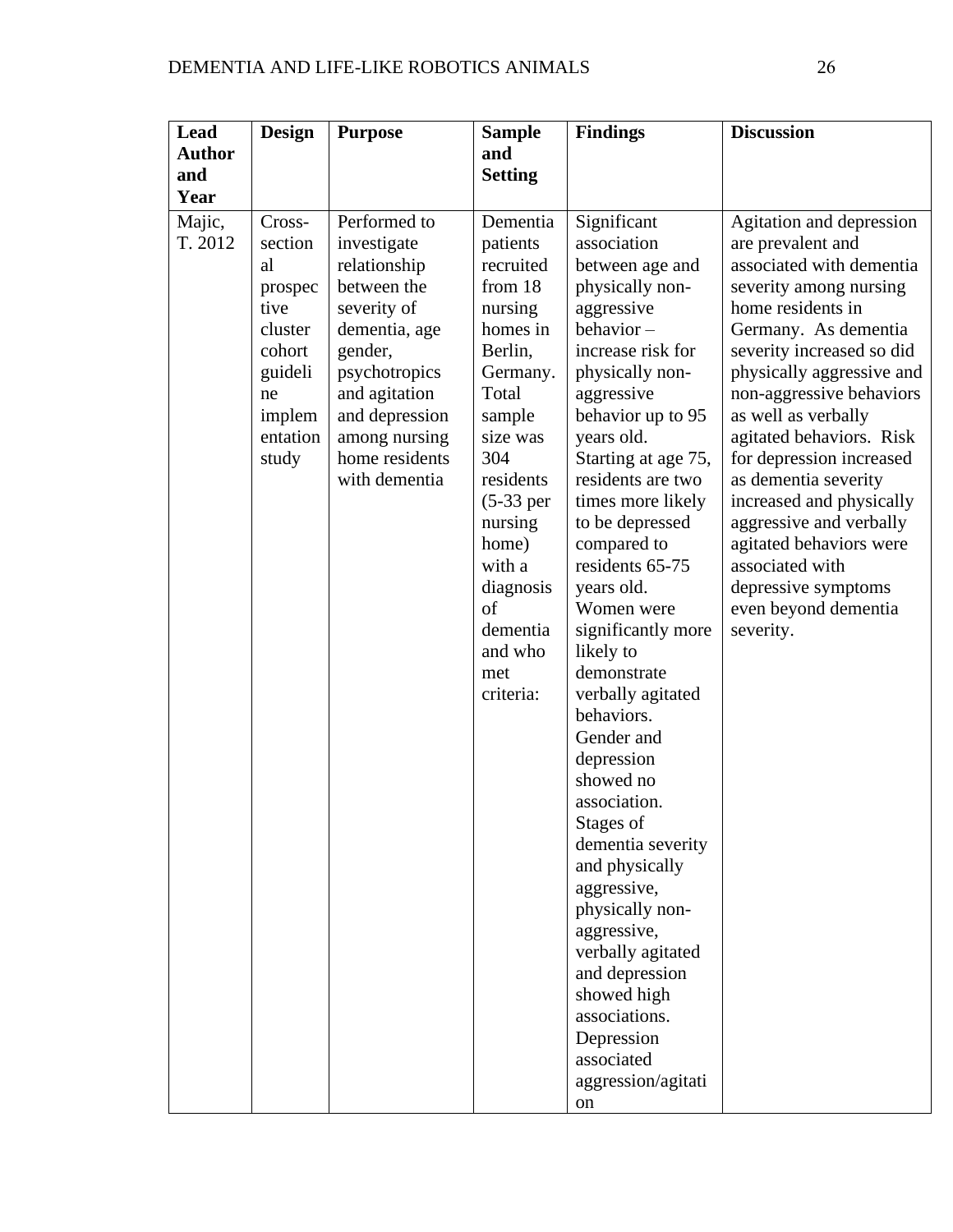| Lead<br><b>Author</b><br>and          | <b>Design</b>                                                                                                          | <b>Purpose</b>                                                                                                                                                          | <b>Sample</b><br>and<br><b>Setting</b>                                             | <b>Findings</b>                                                                                                                                                                             | <b>Discussion</b>                                                                                                                                                                                           |
|---------------------------------------|------------------------------------------------------------------------------------------------------------------------|-------------------------------------------------------------------------------------------------------------------------------------------------------------------------|------------------------------------------------------------------------------------|---------------------------------------------------------------------------------------------------------------------------------------------------------------------------------------------|-------------------------------------------------------------------------------------------------------------------------------------------------------------------------------------------------------------|
| Year                                  |                                                                                                                        |                                                                                                                                                                         |                                                                                    |                                                                                                                                                                                             |                                                                                                                                                                                                             |
| Schulma<br>$n-$<br>Marcus,<br>J. 2019 | Pilot<br>Study                                                                                                         | Assess the<br>feasibility of<br>using robotic<br>pets as a non-<br>pharmacologic<br>behavioral<br>intervention for<br>intensive care<br>unit patients<br>with delirium. | 20<br>patients<br>with<br>delirium<br>in an<br>intensive<br>care unit              | Robotic pets were<br>well received and<br>may be a feasible<br>intervention to<br>mitigate<br>behavioral<br>disturbances from<br>patients with<br>delirium in an<br>intensive care<br>unit. | Small sample size in<br>intensive care only. The<br>only robotic pet offered<br>was a cat and some<br>wanted a dog.                                                                                         |
| Wesenb<br>erg, S.<br>2019             | Within-<br>subject<br>design                                                                                           | Investigate if<br>including an<br>animal adds<br>value to<br>psychological<br>interventions for<br>people with<br>dementia.                                             | $n=19$<br>from 2<br>nursing<br>homes in<br>Germany                                 | Longer and more<br>frequent periods<br>of positive<br>emotional and<br>social interaction<br>than the control<br>intervention                                                               | Small sample size and<br>the same patients were<br>used for the control and<br>intervention group so<br>there could have been<br>carryover effects.                                                         |
| Rodrigo<br>Claverol<br>, M.<br>2020   | Two-<br>arm<br>parallel<br>controll<br>ed,<br>open-<br>label,<br>nonran<br>domize<br>d<br>cluster<br>clinical<br>trial | Evaluate<br>efficacy of AAT<br><sub>on</sub><br>communication<br>and mobility in<br>an<br>institutionalized<br>geriatric<br>population with<br>cognitive<br>impairment  | $n=46$<br>from two<br>nursing<br>homes                                             | No statistical<br>significance in<br>results of gait and<br>balance but there<br>was statistical<br>significance with<br>improvements in<br>communication<br>post intervention              | Sample size, lack of<br>randomization were<br>limitations however the<br>results support benefits<br>of AAT in improving<br>communication in people<br>with cognitive<br>impairment.                        |
| <b>Breache</b><br>r, DB.<br>2020      | Case<br>study                                                                                                          | Describe the<br>effectiveness of<br>a robotic cat to<br>assist in the<br>treatment of<br>patients with<br>terminal<br>restlessness                                      | $N=1$<br>Veteran<br>with<br>Alzheime<br>r's in a<br>communit<br>y living<br>center | Robotic cat was<br>used to minimize<br>terminal<br>restlessness in a<br>dying patient with<br>end-stage<br>Alzheimer's                                                                      | Use of robotic animals<br>could have a significant<br>positive effect in the care<br>of the elderly and end of<br>life patients, improve<br>quality of life and have a<br>role in terminal<br>restlessness. |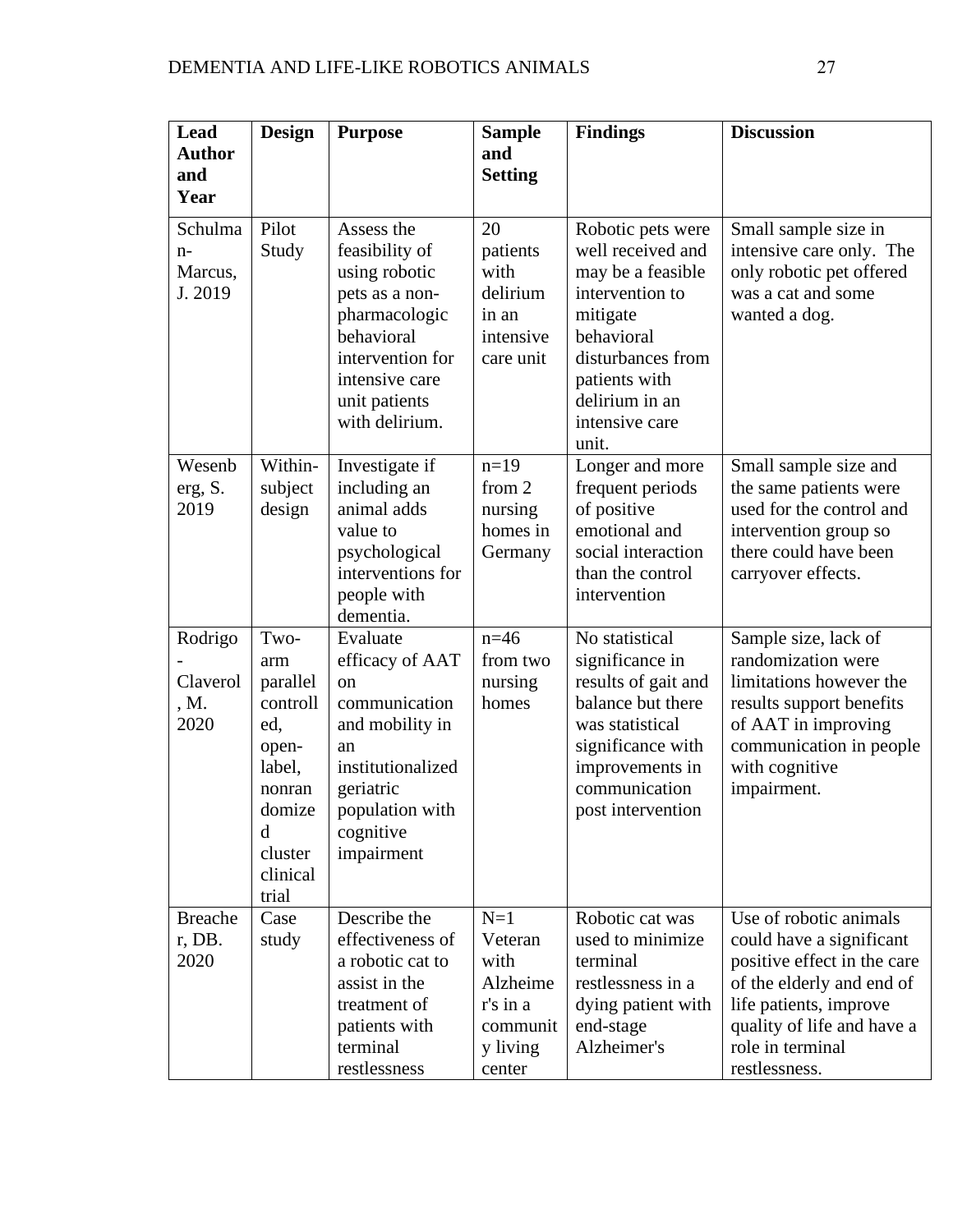|           | Age | Sex at<br>birth | <b>Admitting</b><br><b>Diagnosis</b>          | <b>Medical History</b>                                                                           | Antipsychotic<br><b>Medicationss</b><br>pre PetPal | Antipsychotic<br><b>Medicaitons</b><br>post PetPal      | pre PetPal                   | <b>Restraint Use   Restraint Use  </b><br>post PetPal               |
|-----------|-----|-----------------|-----------------------------------------------|--------------------------------------------------------------------------------------------------|----------------------------------------------------|---------------------------------------------------------|------------------------------|---------------------------------------------------------------------|
| Patient 1 | 82  | Female          | Dementia<br>with<br>behavioral<br>distrubance | Dementia,<br>depression, breast<br>cancer                                                        | 2 doses of Haldol<br>and one dose of<br>Zyprexa    | 1 dose of Seroquel                                      | Enclosed bed                 | Enclosed bed<br>except for a 2-<br>hour period                      |
| Patient 2 | 92  | Male            | Weakness                                      | Dementia, cerebral<br>atrophy, thalamic<br>stoke, UTI, Anxiety,<br>BPH, osteoperosis,<br>skin ca | 1 dose Zyprexa<br>and one dose of<br>Seroquel      | 1 dose of Seroquel                                      | Sitter                       | Sitter<br>discontinued<br>within 6 hours<br>of receipt of<br>PetPal |
| Patinet 3 | 90  | Male            | Fall                                          | HTN, tachy-brady<br>syndrome, DM, OSA,<br>dementia                                               | 3 doses of<br>Zyprexa and one<br>dose of Rozerem   | None                                                    | Four siderails<br>and sitter | Enclosed bed                                                        |
| Patinet 4 | 91  | Female          | Siezure, UTI                                  | Dementia, CKD III,<br>HTN, Hx TIA, frequent<br>UTIS                                              | Seroquel ordered<br>before PetPal<br>was provided  | 1 dose Seroquel<br>1.5 hour after<br>revieving pet pal. | None                         | None                                                                |

Table 2. Chart Review Data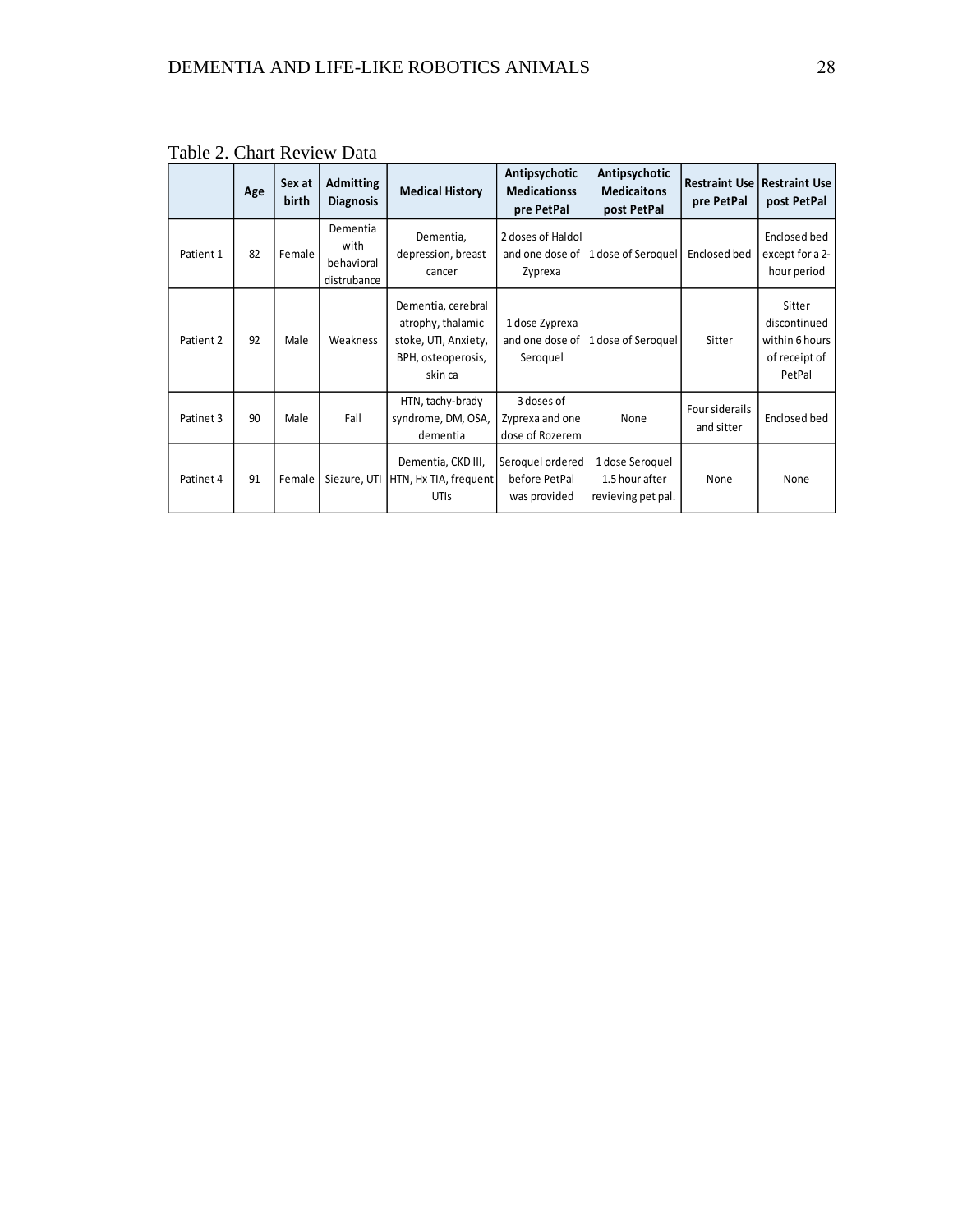| Survey Question     | Rate how difficult medication<br>administration was while caring for<br>your dementia patient |               | Rate how difficult doing activities of<br>daily living (bathing, dressing,<br>eating/feeding) was to complete<br>while caring for you dementia patient |             | While caring for your dementia<br>patient, rate how difficult it was to<br>keep the patient in the bed or chair<br>until a staff member was with<br>him/her for assistance |               |
|---------------------|-----------------------------------------------------------------------------------------------|---------------|--------------------------------------------------------------------------------------------------------------------------------------------------------|-------------|----------------------------------------------------------------------------------------------------------------------------------------------------------------------------|---------------|
|                     | Pre PetPal                                                                                    | Post PetPal   | Pre PetPal                                                                                                                                             | Post PetPal | Pre PetPal                                                                                                                                                                 | Post PetPal   |
| Mean (SD)           | 1.62(0.59)                                                                                    | 0.95(0.5)     | 1.71(0.63)                                                                                                                                             | 0.86(0.48)  | 2.05(0.67)                                                                                                                                                                 | 0.38(0.5)     |
| ldf                 | 20                                                                                            |               | 20                                                                                                                                                     |             |                                                                                                                                                                            | 20            |
| P Value (Sign Test) |                                                                                               | 0.000 < 0.050 | 0.000 < 0.050                                                                                                                                          |             |                                                                                                                                                                            | 0.000 < 0.050 |

Table 3. Analysis of Questions 1-6 of Nurse Survey Results (n=21)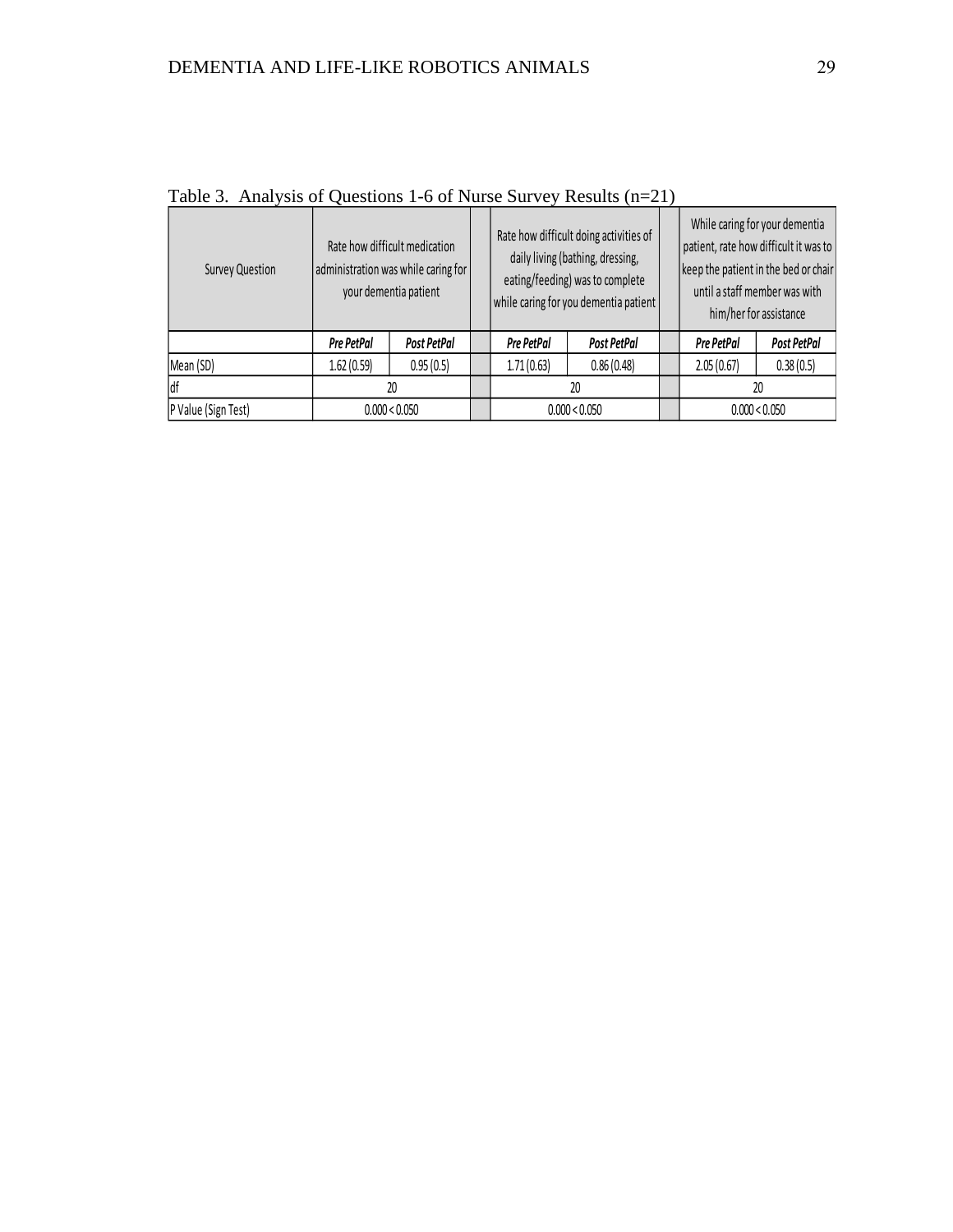|                                                                          | Strongly<br>Agree | Agree | Undecided Disagree | Strongly<br>Disagree |
|--------------------------------------------------------------------------|-------------------|-------|--------------------|----------------------|
| I Felt Less Helpless and More<br>Hopeful once My Patient had<br>a PetPal | q                 | 11    |                    |                      |
| Providing Care was more<br>Manageable once My<br>Patient had a PetPal    | h                 | 13    |                    |                      |

# Table 4. Results of Nurse Survey questions 7-8 (n=21)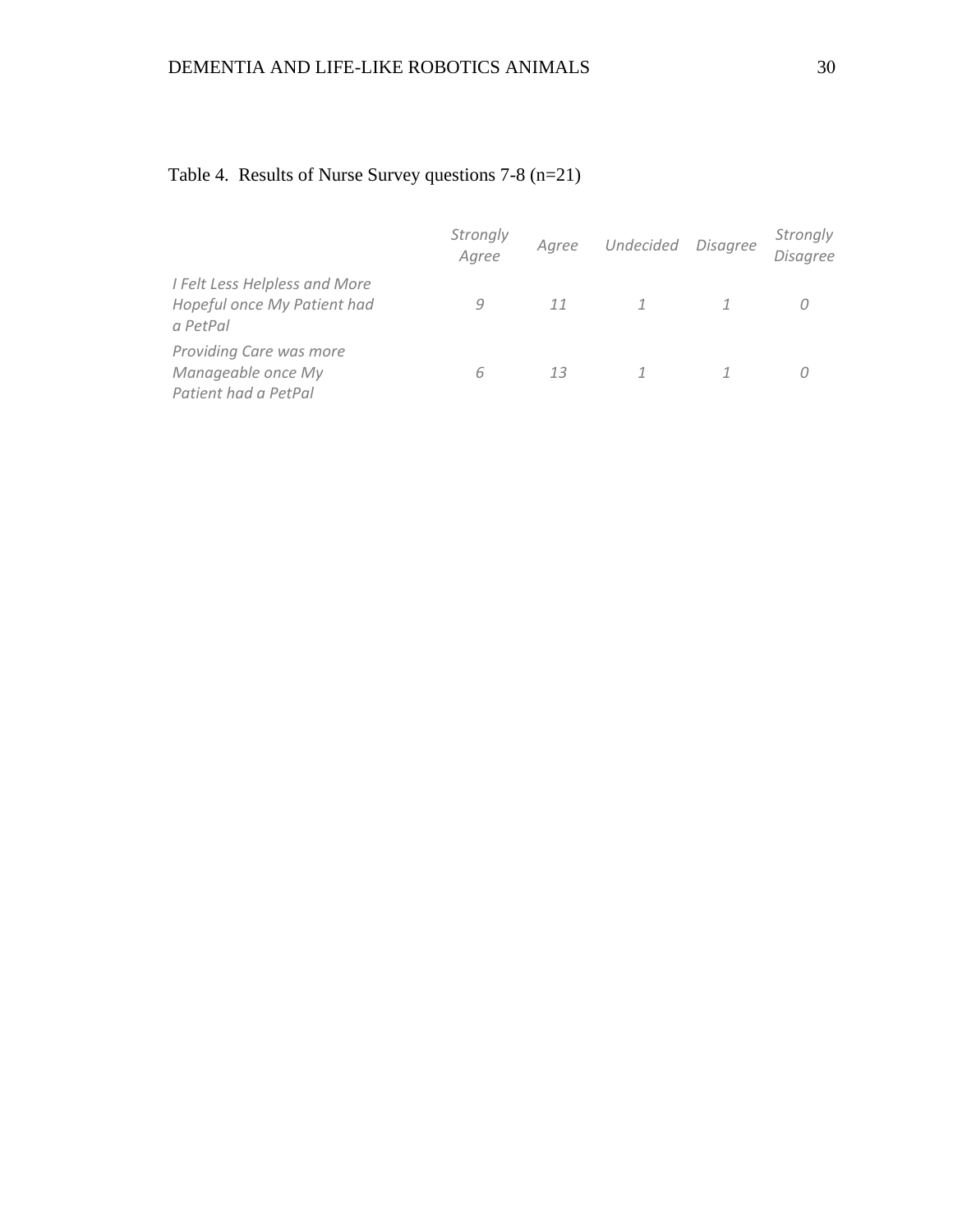## **Appendix**

<span id="page-40-0"></span>**Appendix A**. Jean Watson's Caring Theory

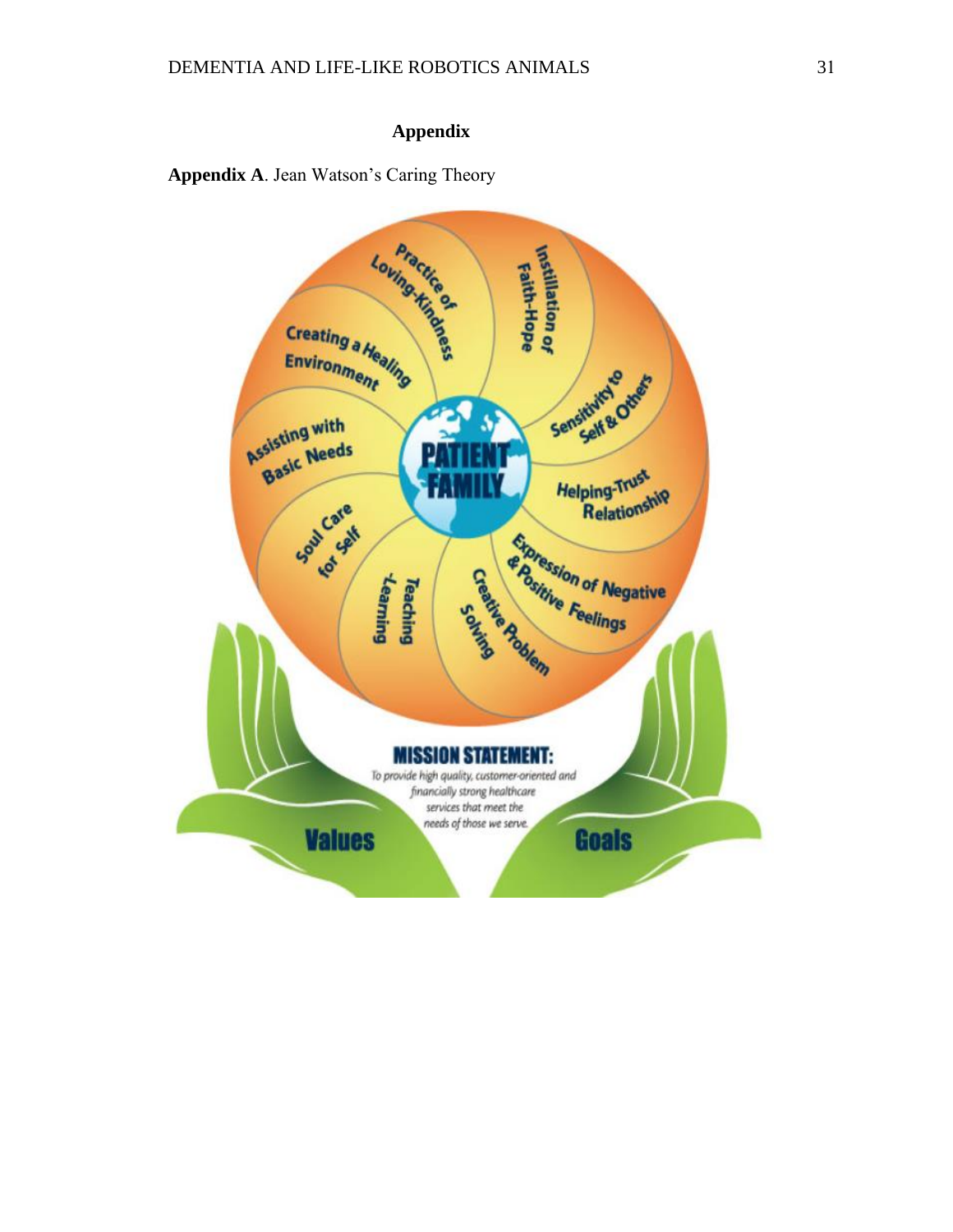## **Appendix B.**

# **Pittsburgh Agitation Scale**

Patient Label:

Rater's Name: 1990

Date:

 $+$ 

Time: \_\_\_\_\_\_\_\_am/pm to \_\_\_\_\_\_\_\_am/pm

Hours of Sleep this rating period:

Circle only the highest intensity score for each behavior group that you observed during this rating period. Use the anchor points as a guide to choose a suitable level of severity. (not all anchor points need to be present. Choose the more severe level when in doubt.)

| <b>Behavior Groups</b>                                                                                                                                                                                                                                                                                               | <b>Intensity During Rating Period</b>                                                                                                                                                                                                                                                                                                                                                                    |
|----------------------------------------------------------------------------------------------------------------------------------------------------------------------------------------------------------------------------------------------------------------------------------------------------------------------|----------------------------------------------------------------------------------------------------------------------------------------------------------------------------------------------------------------------------------------------------------------------------------------------------------------------------------------------------------------------------------------------------------|
| Aberrant Vocalization (repetitive requests or<br>complaints, nonverbal vocalizations, e.g. -<br>moaning, screaming)                                                                                                                                                                                                  | 0. Not Present<br>1. Low volume, not disruptive in milieu, including crying<br>2. Louder than conversational, mildly disruptive, redirectable<br>3. Loud, disruptive, difficult to redirect<br>Extremely loud, screaming or yelling, highly disruptive, unable to redirect<br>4.                                                                                                                         |
| Motor Agitation (Pacing, wandering, moving in<br>chair, picking at objects, disrobing, banging on<br>chair, taking others possessions. Rate<br>"intrusiveness by normal social standards, not on<br>effect of other patients in milieu. If "intrusive" or<br>"disruptive" due to noise, rate under<br>"vocalization" | 0. Not present<br>1. Pacing or moving about in chair at normal rate (appears to be seeking<br>comfort, looking for spouse, purposeless movement)<br>2. Increased rate of movements, mildly intrusive, easily redirectable<br>Rapid movements, moderately intrusive or disruptive, difficult to redirect<br>3.<br>4. Increased movements, extremely intrusive or disruptive, not redirectable<br>verbally |
| Aggressiveness (Score "0" if aggressive only when<br>resisting care)                                                                                                                                                                                                                                                 | 0. Not present<br>1. Verbal threats<br>2. Threatening gestures, no attempt to strike<br>3. Physical toward property<br>Physical toward self or others<br>4.                                                                                                                                                                                                                                              |
| Resisting Care (circle associated activity)<br>Washing<br>Dressing<br>Eating<br>Meds                                                                                                                                                                                                                                 | 0. Not present<br>1. Procrastination or avoidance<br>2. Verbal/gesture of refusal<br>3. Pushing away to avoid task<br>4. Striking out at caregiver                                                                                                                                                                                                                                                       |
| Other                                                                                                                                                                                                                                                                                                                | Were any of the following used during this rating period because of behavior problems? (circle interventions used)                                                                                                                                                                                                                                                                                       |
| Seclusion                                                                                                                                                                                                                                                                                                            | Restraints                                                                                                                                                                                                                                                                                                                                                                                               |

ng agit rgh Ag wм, Geriatr Psychiatry 1994; 2:52-59.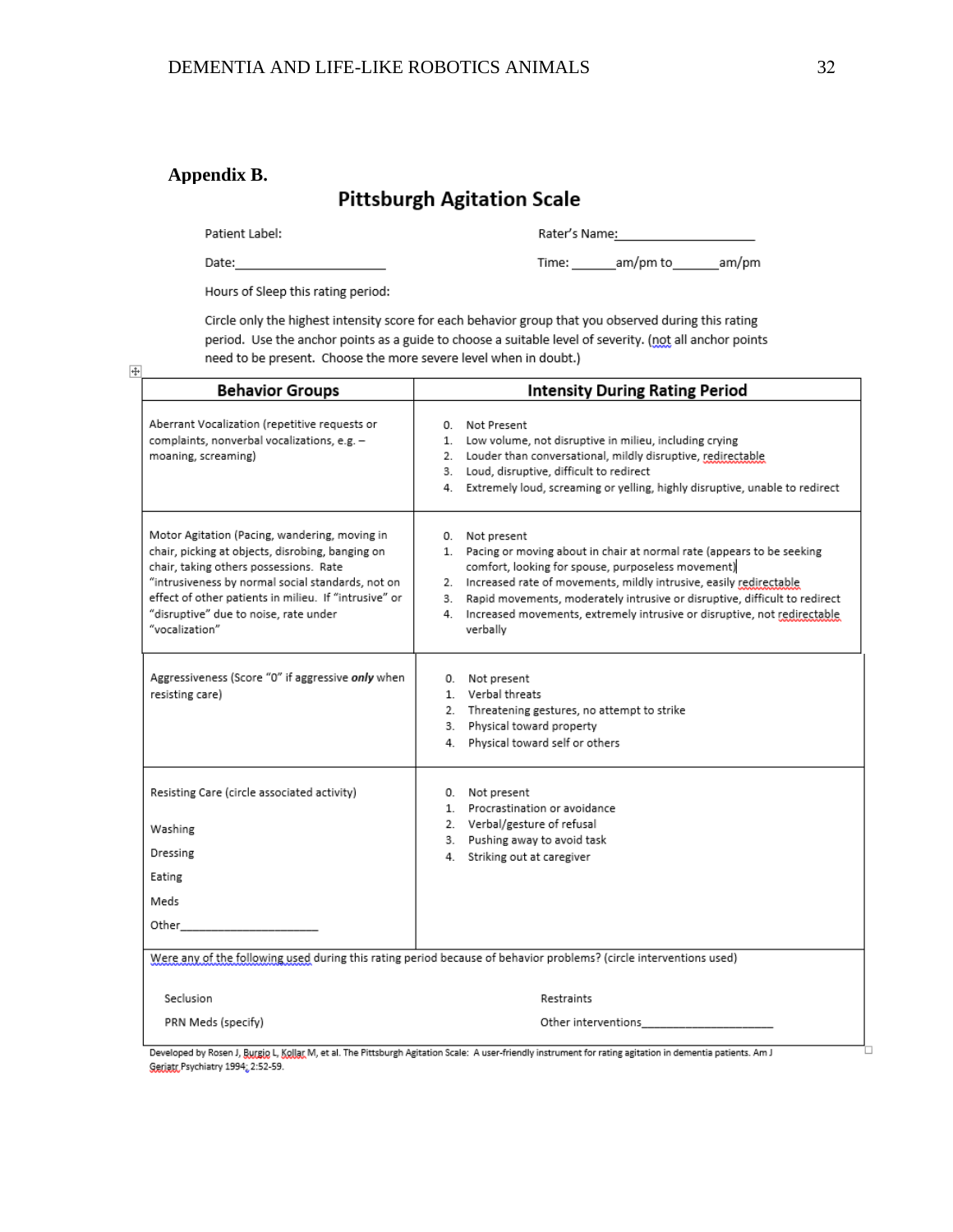#### **Appendix C. Nurse Survey and Email Communication with Consent**

1. Please rate how difficult medication administration was while caring for your dementia patient PRIOR to having the PetPal

| Not difficult | Somewhat Difficult | Very Difficult | Too Difficult to complete<br>Task | N/A - No medications due |
|---------------|--------------------|----------------|-----------------------------------|--------------------------|
|               |                    |                |                                   |                          |

2. Please rate how difficult doing activities of daily living (bathing, dressing, eating/feeding) was to complete while caring for your dementia patient PRIOR to having the PetPal:

| Not difficult | Somewhat Difficult | Very Difficult | Task | Too Difficult to complete  N/A - No Activities of Daily<br>Living Done |
|---------------|--------------------|----------------|------|------------------------------------------------------------------------|
|               |                    |                |      |                                                                        |

3. While caring for your dementia patient PRIOR to having the PetPal: please rate how difficult it was to keep the patient in the bed or chair until a staff member was with him/her for assistance

| Not difficult | Somewhat Difficult | Very Difficult | Too Difficult to complete<br>Task | N/A - Patient physically<br>unable to get out of bed |
|---------------|--------------------|----------------|-----------------------------------|------------------------------------------------------|
|               |                    |                |                                   |                                                      |

4. Please rate how difficult medication administration was while caring for your dementia patient **AFTER** receiving the PetPal

| Not difficult | Somewhat Difficult | Very Difficult | Too Difficult to complete<br>Task | N/A - No medications due |
|---------------|--------------------|----------------|-----------------------------------|--------------------------|
|               |                    |                |                                   |                          |

5. Please rate how difficult doing activities of daily living (bathing, dressing, eating/feeding) was to complete while caring for your dementia patient **AFTER** receiving the PetPal:

| Not difficult | Somewhat Difficult | Very Difficult | Task | Too Difficult to complete N/A - No Activities of Daily<br>Living Performed |
|---------------|--------------------|----------------|------|----------------------------------------------------------------------------|
|               |                    |                |      |                                                                            |

6. While caring for your dementia patient AFTER recieving the PetPal: please rate how difficult it was to keep the patient in the bed or chair until a staff member was with him/her for assistance

| Not difficult | Somewhat Difficult | Very Difficult | Too Difficult to complete<br>Task | N/A - Patient physically<br>unable to get out of bed |
|---------------|--------------------|----------------|-----------------------------------|------------------------------------------------------|
|               |                    |                |                                   |                                                      |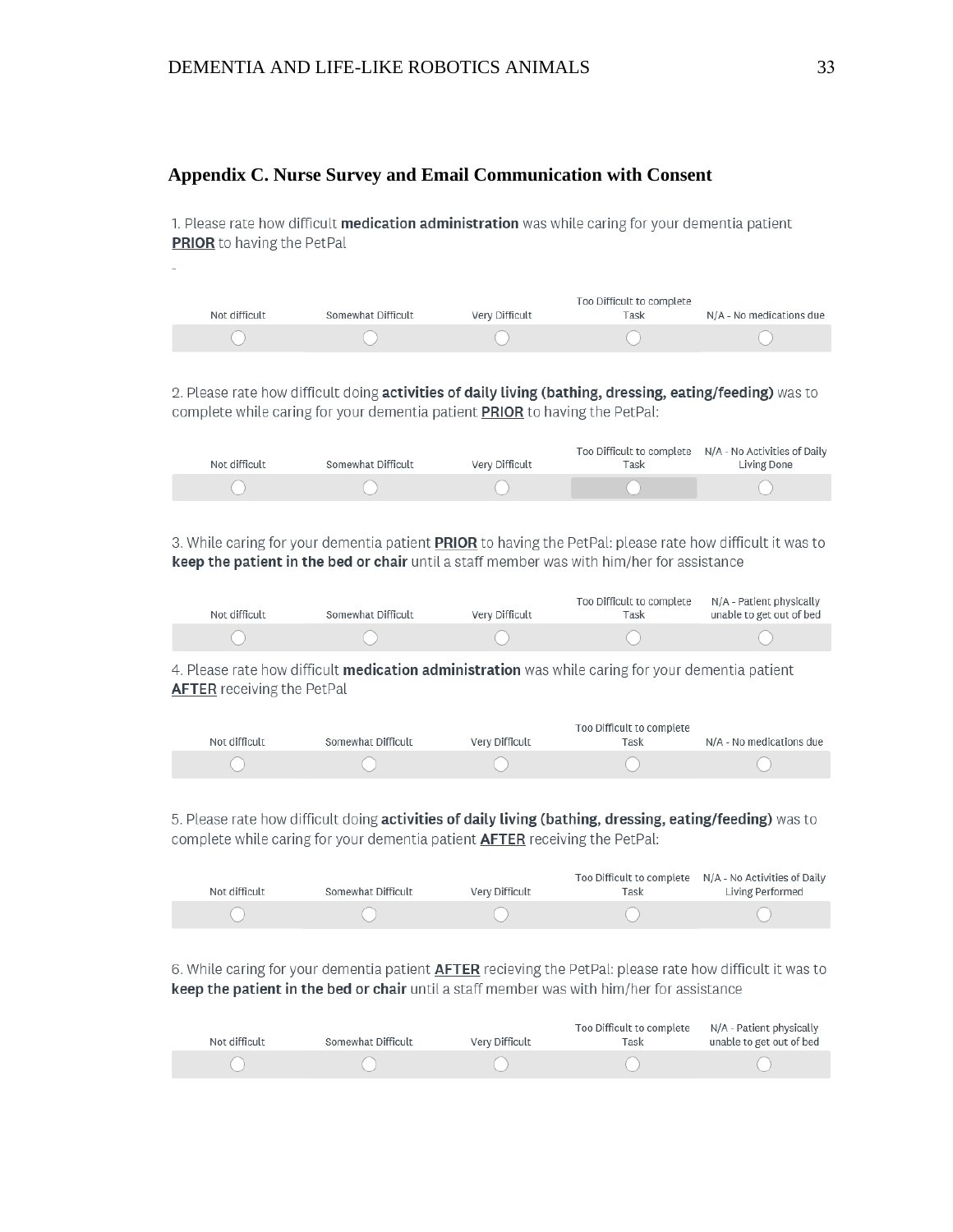## DEMENTIA AND LIFE-LIKE ROBOTICS ANIMALS 34

7. Caring for the patient after they recieved the PetPal was more manageable

| Strongly agree | Agree | Undecided | <b>Disagree</b> | Strongly Disagree |
|----------------|-------|-----------|-----------------|-------------------|
|                |       |           |                 |                   |

8. Utilization of the PetPal made me feel less helpless and more hopeful while caring for the patient

| Strongly Agree | Agree | Undecided | Disagree | Strongly Disagree |
|----------------|-------|-----------|----------|-------------------|
|                |       |           |          |                   |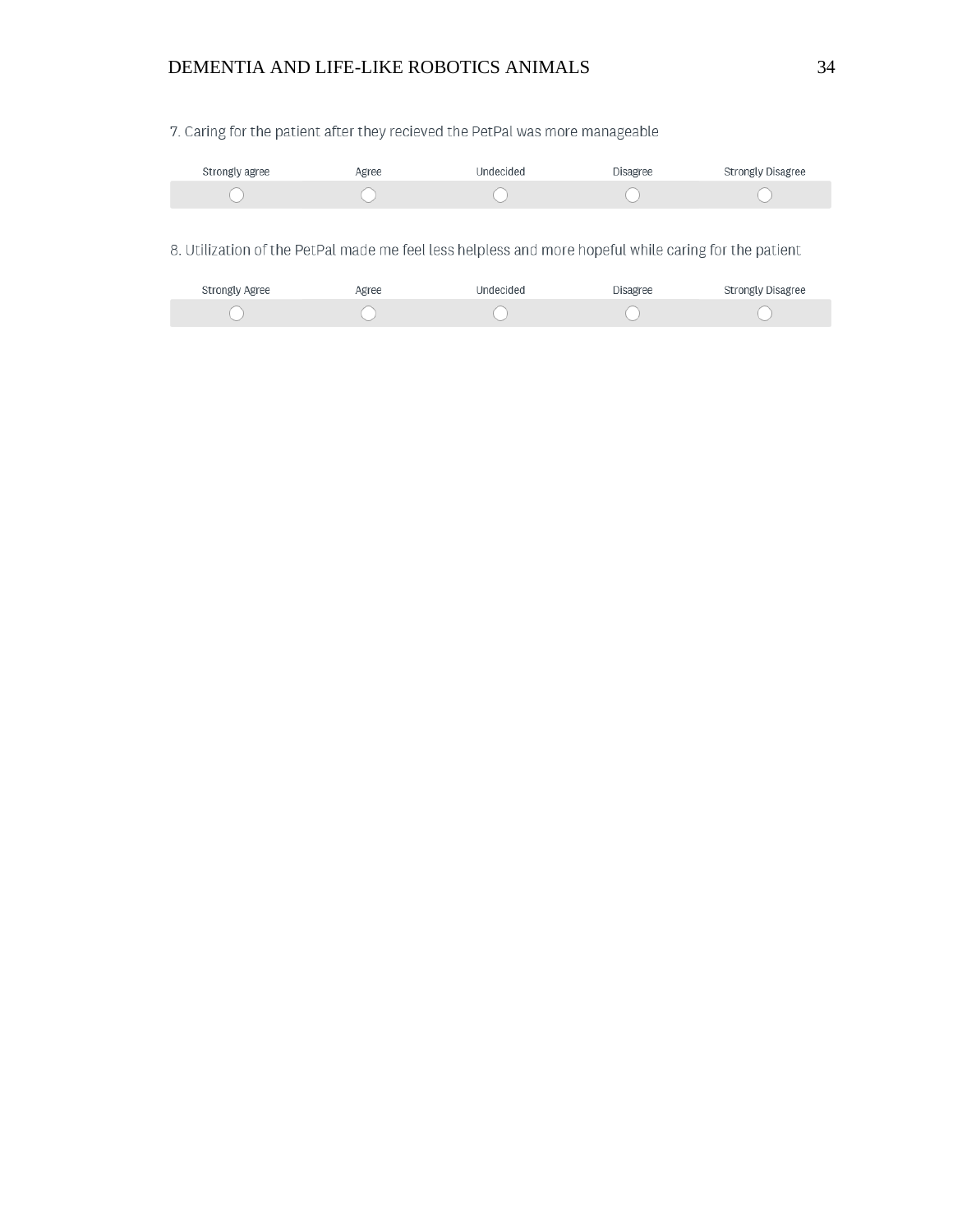Email to staff with survey link:

Good evening! For those of you who do not know me, I am one of the Directors of Patient Care Services. I am completing my Doctorate Program at JMU and I have one last piece of data I need to collect. If you have ever taken care of a patient who has had a petpal (The robotic cat or dog – see picture below) please complete this survey. The responses are all anonymous.



Here is the link (or QR code if you prefer!)

<https://www.surveymonkey.com/r/DJ8BP2G>



Study Title: The Use of Life-Like, Robotic Animals in the Acute Care Setting to Assist in the Care of Patients with Dementia

Primary Investigator: Abby Denby

Contact Information: [asdenby1@sentara.com](mailto:asdenby1@sentara.com) or 434-654-7449 (office) 434-987-1626 (cell)

You are free to refuse to participate in this pilot project or to withdraw your consent and discontinue participation in the project at any time without penalty or loss of benefits to which you are otherwise entitled. Your participation will not affect your relationship with the institution(s) involved in this project.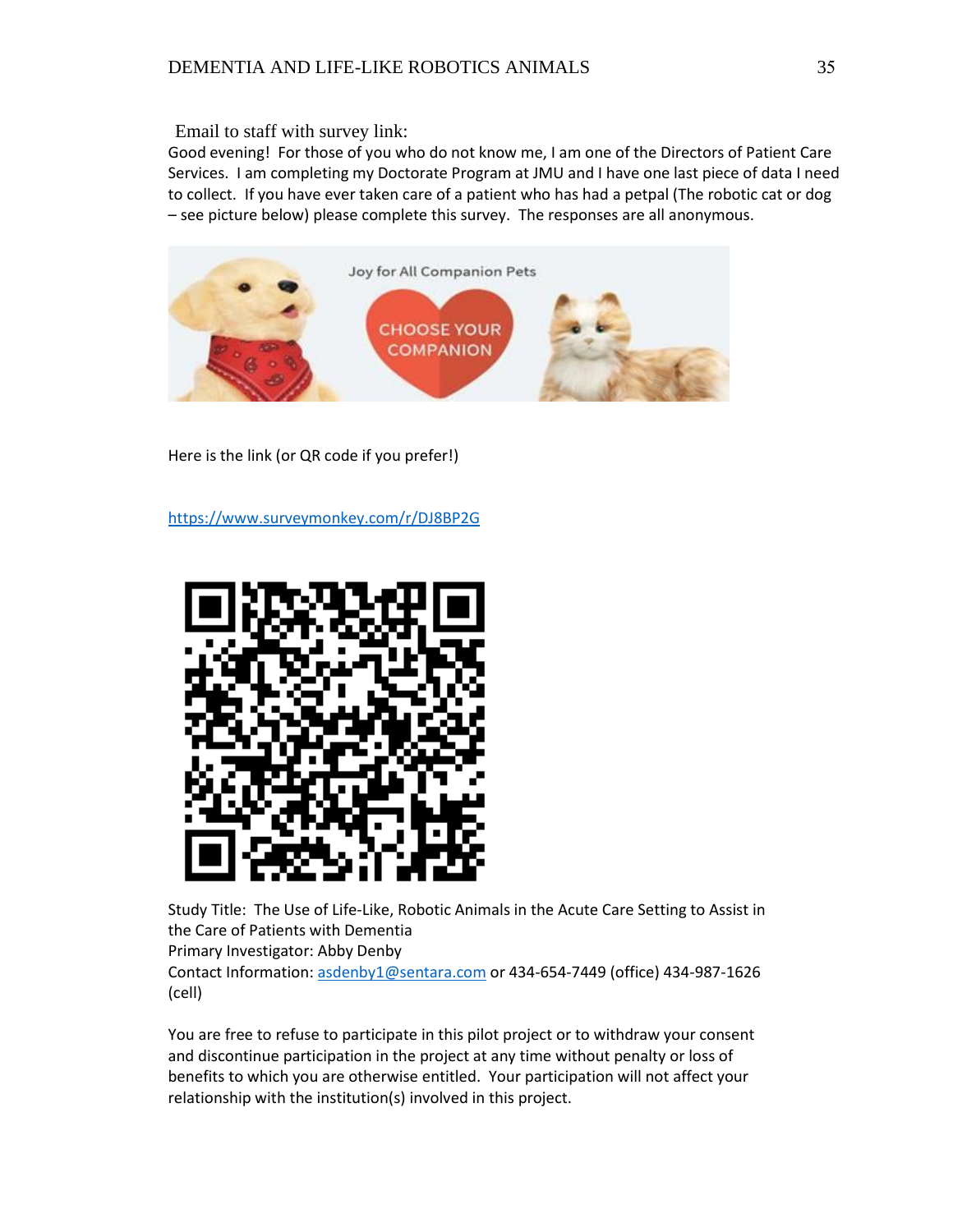Your completion of this survey implies your consent to participate in this pilot project

Abby Denby, MSN, RN, NE-BC

Director, Patient Care Services

(C2, C3, W2, OBS/Peds, Resource pool, Outpatient Diabetes Education, Chaplains, Palliative Care and Ortho Service Line Leader)

434-654-7449 (Office)

434-987-1626 (Cell)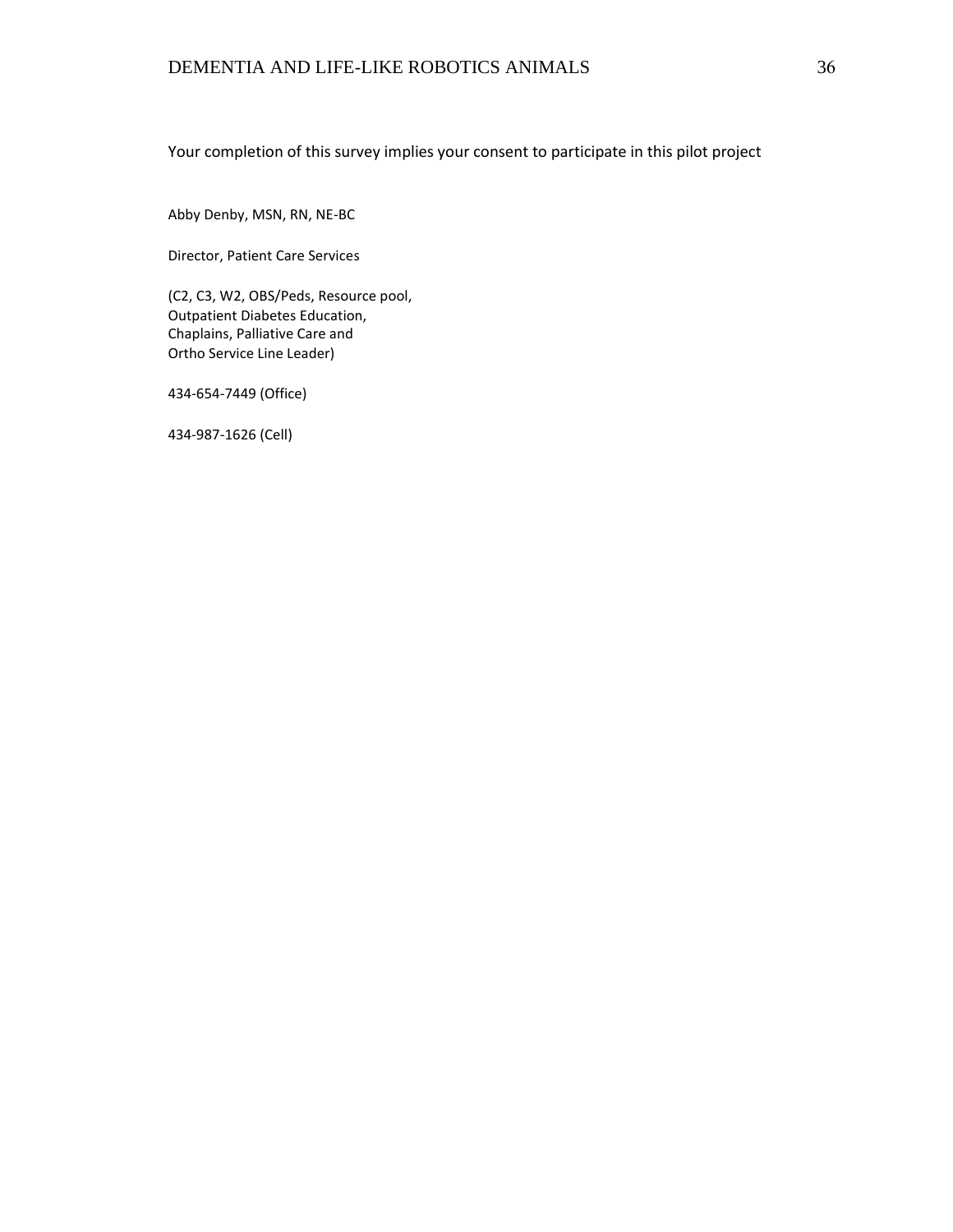#### **References**

- Brecher, DB. (2020). Use of a Robotic Cat to Treat Terminal Restlessness: A Case Study. *Journal of Palliative Medicine*. 2020;23(3):432-434. doi:10.1089/jpm.2019.0157
- Briones, M. Á., Pardo-García, I., & Escribano-Sotos, F. (2019). Effectiveness of a dogassisted therapy program to enhance quality of life in institutionalized dementia patients. *Clinical Nursing Research,* doi:10.1177/1054773819867250
- Fukuda, R., Shimizu, Y., & Seto, N. (2015). Issues experienced while administering care to patients with dementia in acute care hospitals: A study based on focus group interviews. *International Journal of Qualitative Studies on Health and Well-being, 10*(25828) doi[:10.3402/qhw.v10.25828](http://dx.doi.org/10.3402/qhw.v10.25828)
- Greer, K. L., Pustay, K. A., Zaun, T. C., & Coppens, P. (2001). A comparison of the effects of toys versus live animals on the communication of patients with dementia of the alzheimer's type. *Clinical Gerontologist,* (3-4), 157. Retrieved from [http://search.ebscohost.com/login.aspx?direct=true&db=edsfra&AN=edsfra.1383957](http://search.ebscohost.com/login.aspx?direct=true&db=edsfra&AN=edsfra.13839571&site=eds-live&scope=site&authtype=uid&user=dm&password=dm13579) [1&site=eds-live&scope=site&authtype=uid&user=dm&password=dm13579](http://search.ebscohost.com/login.aspx?direct=true&db=edsfra&AN=edsfra.13839571&site=eds-live&scope=site&authtype=uid&user=dm&password=dm13579)
- Hebert, L. E., Weuve, J., Scherr, P. A., & Evans, D. A. (2013). Alzheimer disease in the United States (2010-2050) estimated using the 2010 census. *Neurology*, 80(19), 1778–1783. doi:10.1212/WNL.0b013e31828726f5
- Jøranson, N., Pedersen, I., Rokstad, A. M. M., & Ihlebæk, C. (2015). Original study: Effects on symptoms of agitation and depression in persons with dementia participating in robot-assisted activity: A cluster-randomized controlled trial. *Journal of the American Medical Directors Association, 16*, 867-873. doi:10.1016/j.jamda.2015.05.002
- Kårefjärd, A., & Nordgren, L. (2019). Effects of dog-assisted intervention on quality of life in nursing home residents with dementia. *Scandinavian Journal of Occupational Therapy*, 26(6), 433-440. doi:10.1080/11038128.2018.1467486
- Majić, T., Gutzmann, H., Heinz, A., Lang, U. E., & Rapp, M. A. (2013). Animal-assisted therapy and agitation and depression in nursing home residents with dementia: A matched Case–Control trial. *Great Britain: American Association for Geriatric Psychiatry*. Retrieved from [http://search.ebscohost.com/login.aspx?direct=true&db=edsbl&AN=RN344431319](http://search.ebscohost.com/login.aspx?direct=true&db=edsbl&AN=RN344431319&site=eds-live&scope=site&authtype=uid&user=dm&password=dm13579) [&site=eds-live&scope=site&authtype=uid&user=dm&password=dm13579](http://search.ebscohost.com/login.aspx?direct=true&db=edsbl&AN=RN344431319&site=eds-live&scope=site&authtype=uid&user=dm&password=dm13579)
- Majić, T., Pluta, J., Mell, T., Treusch, Y., Gutzmann, H., & Rapp, M. (2012). Correlates of agitation and depression in nursing home residents with dementia. *International Psychogeriatrics, 24*(11), 1779-1789. doi:10.1017/S104161021200066X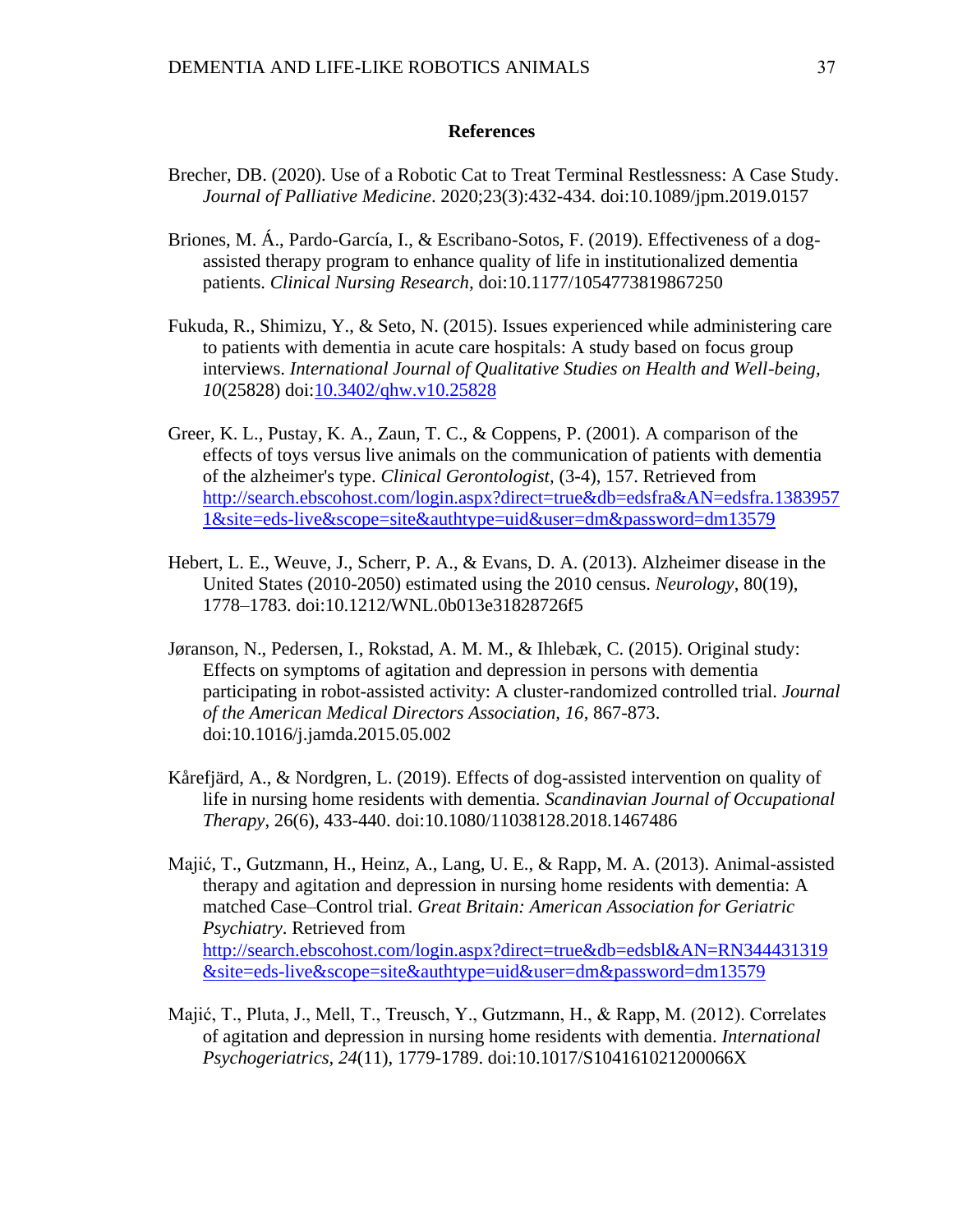- McCabe, B. W., Baun, M. M., Speich, D., & Agrawal, S. (2002). Resident dog in the Alzheimer's special care unit. *West J Nurs Res, 24*(6), 684-696. doi:10.1177/019394502320555421
- Menna, L. F., Santaniello, A., Gerardi, F., Di Maggio, A., & Milan, G. (2016). Evaluation of the efficacy of animal-assisted therapy based on the reality orientation therapy protocol in alzheimer's disease patients: A pilot study. *Psychogeriatrics,* (4), 240. doi:10.1111/psyg.12145
- Moretti, F., De Ronchi, ,D., Bernabei, V., Marchetti, L., Ferrari, B., Forlani, C., . . . Atti, A. R. (2011). Pet therapy in elderly patients with mental illness. *Japan: Blackwell Publishing Ltd.* Retrieved from [http://search.ebscohost.com/login.aspx?direct=true&db=edsbl&AN=RN293734298](http://search.ebscohost.com/login.aspx?direct=true&db=edsbl&AN=RN293734298&site=eds-live&scope=site&authtype=uid&user=dm&password=dm13579) [&site=eds-live&scope=site&authtype=uid&user=dm&password=dm13579](http://search.ebscohost.com/login.aspx?direct=true&db=edsbl&AN=RN293734298&site=eds-live&scope=site&authtype=uid&user=dm&password=dm13579)
- Nordgren, L., & Engström, G. (2014). Animal-assisted intervention in dementia: Effects on quality of life. *Clinical Nursing Research*, 23(1), 7-19. doi:10.1177/1054773813492546
- Olsen, C., Pedersen, I., Bergland, A., Enders‐Slegers, M. J., Patil, G., & Ihlebæk, C. (2016). Effect of animal‐assisted interventions on depression, agitation and quality of life in nursing home residents suffering from cognitive impairment or dementia: a cluster randomized controlled trial. *International Journal of Geriatric Psychiatry*, 31(12), 1312-1321. doi.org/10.1002/gps.4436
- Petersen, S., Houston, S., Qin, H., Tague, C., & Studley, J. (2017). The Utilization of Robotic Pets in Dementia Care. *Journal of Alzheimer's Disease : JAD*, *55*(2), 569– 574. doi.org/10.3233/JAD-160703
- Pinkert, C., Faul, E., Saxer, S., Burgstaller, M., Kamleitner, D., Mayer, H. (2018). Experience of nurses with the care of patients with dementia in acute care hospitals: A secondary analysis. *J Clin Nurs*. 2018;27:162-172
- Rodrigo-Claverol, M. et al. (2020). Animal-Assisted Therapy Improves Communication and Mobility among Institutionalized People with Cognitive Impairment. *International Journal of Environmental Research and Public Health*, 17, 5899, doi:10.3390/ijerph
- Rosen, J., Burgio, L., Kollar, M., Cain, M., Allison, M., Fogleman, M., … Zubenko, G. S. (1994). The Pittsburgh Agitation Scale: A User-Friendly Instrument for Rating Agitation in Dementia Patients. The American Journal of Geriatric Psychiatry: *Official Journal of The American Association For Geriatric Psychiatry,* 2(1), 52–59. https://doi.org/10.1097/00019442-199400210-00008